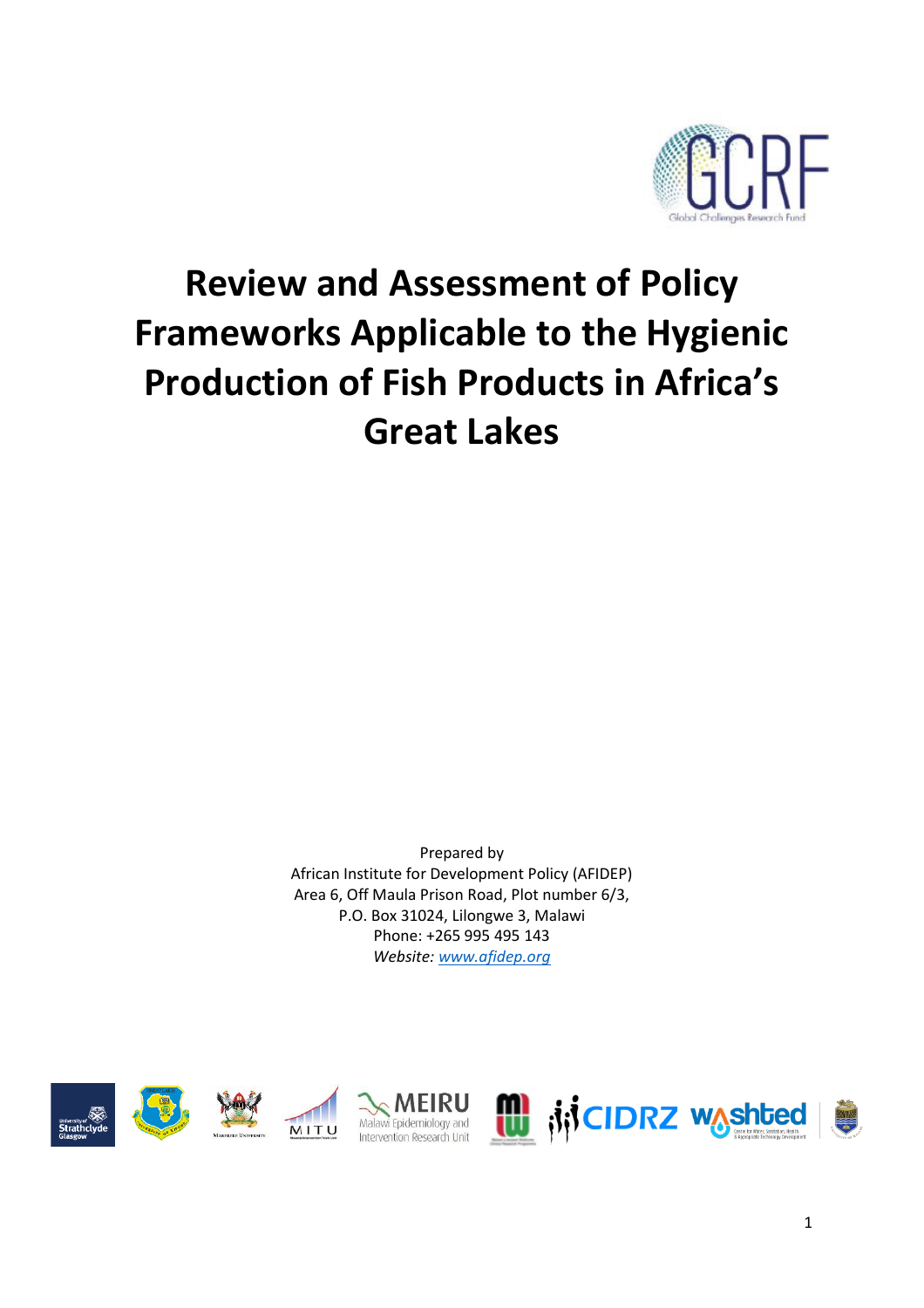| 1.0.  | Water, Sanitation and Hygiene in Fisheries in the Great Africa Lakes Region 5         |                  |
|-------|---------------------------------------------------------------------------------------|------------------|
| 1.1.  | Introduction                                                                          | 5                |
| 1.2.  | Regional Policies and Regulatory Frameworks for Hygienic Production of Fish           | $\boldsymbol{6}$ |
| 1.3.  | Methodology                                                                           | 6                |
| 2.0.  |                                                                                       |                  |
| 2.1.  | Assessment of policies and frameworks for hygienic production of fish in Malawi       | 8                |
|       | 2.1.1 Institutional Arrangement and Policy and Legal Framework                        | 8                |
| 2.1.2 | <b>Target Population</b>                                                              | 10               |
| 2.1.3 | Level of Services Delivered                                                           | 10               |
| 2.1.4 | <b>Health and Environmental Considerations</b>                                        | 11               |
| 2.1.5 | <b>Financial Considerations</b>                                                       | 12               |
| 2.1.6 | Summary of Findings, Barriers and Opportunities for Fisheries Food Safety in Malawi   | 13               |
| 3.0   |                                                                                       |                  |
|       | 3.1 Assessment of policies and frameworks for hygienic production of fish in Kenya 14 |                  |
| 3.1.1 | Institutional Arrangement and Policy and Legal Framework                              | 14               |
| 3.1.2 | <b>Population Targeting</b>                                                           | 16               |
| 3.1.3 | Level of Services Delivered                                                           | 17               |
| 3.1.4 | <b>Health and Environmental Considerations</b>                                        | 17               |
| 3.1.5 | <b>Financial Considerations</b>                                                       | 19               |
| 4.0   |                                                                                       | .20              |
| 4.1   | Assessment of policies and frameworks for hygienic production of fish in Zambia       | 20               |
| 4.1.1 | Institutional Arrangement and Policy and Legal Framework                              | 20               |
| 4.1.2 | <b>Population Targeting</b>                                                           | 21               |
| 4.1.3 | Level of Services Delivered                                                           | 22               |
| 4.1.4 | <b>Health and Environmental Considerations</b>                                        | 22               |
| 4.1.5 | <b>Financial Considerations</b>                                                       | 23               |
| 5.0   |                                                                                       | 24               |
| 5.1   | Assessment of policies and frameworks for hygienic production of fish in Tanzania     | 24               |
| 5.1.1 | Institutional Arrangement and Policy and Legal Framework                              | 24               |
| 5.1.2 | <b>Population Targeting</b>                                                           | 25               |
| 5.1.3 | Level of Services Delivered                                                           | 26               |
| 5.1.4 | <b>Health and Environmental Considerations</b>                                        | 26               |
| 5.1.5 | <b>Financial Considerations</b>                                                       | 27               |
| 6.0   |                                                                                       | .29              |
| 6.0   | Assessment of policies and frameworks for hygienic production of fish in Uganda       | 29               |
| 6.1.1 | Policy and Legal Framework and Institutional Responsibility                           | 29               |
| 6.1.2 | Population targeting                                                                  | 30               |
| 6.1.4 | <b>Health and Environmental Considerations</b>                                        | 31               |
| 6.1.5 | <b>Financial Considerations</b>                                                       | 32               |
| 7.0   |                                                                                       |                  |
| 8.    |                                                                                       |                  |
|       |                                                                                       |                  |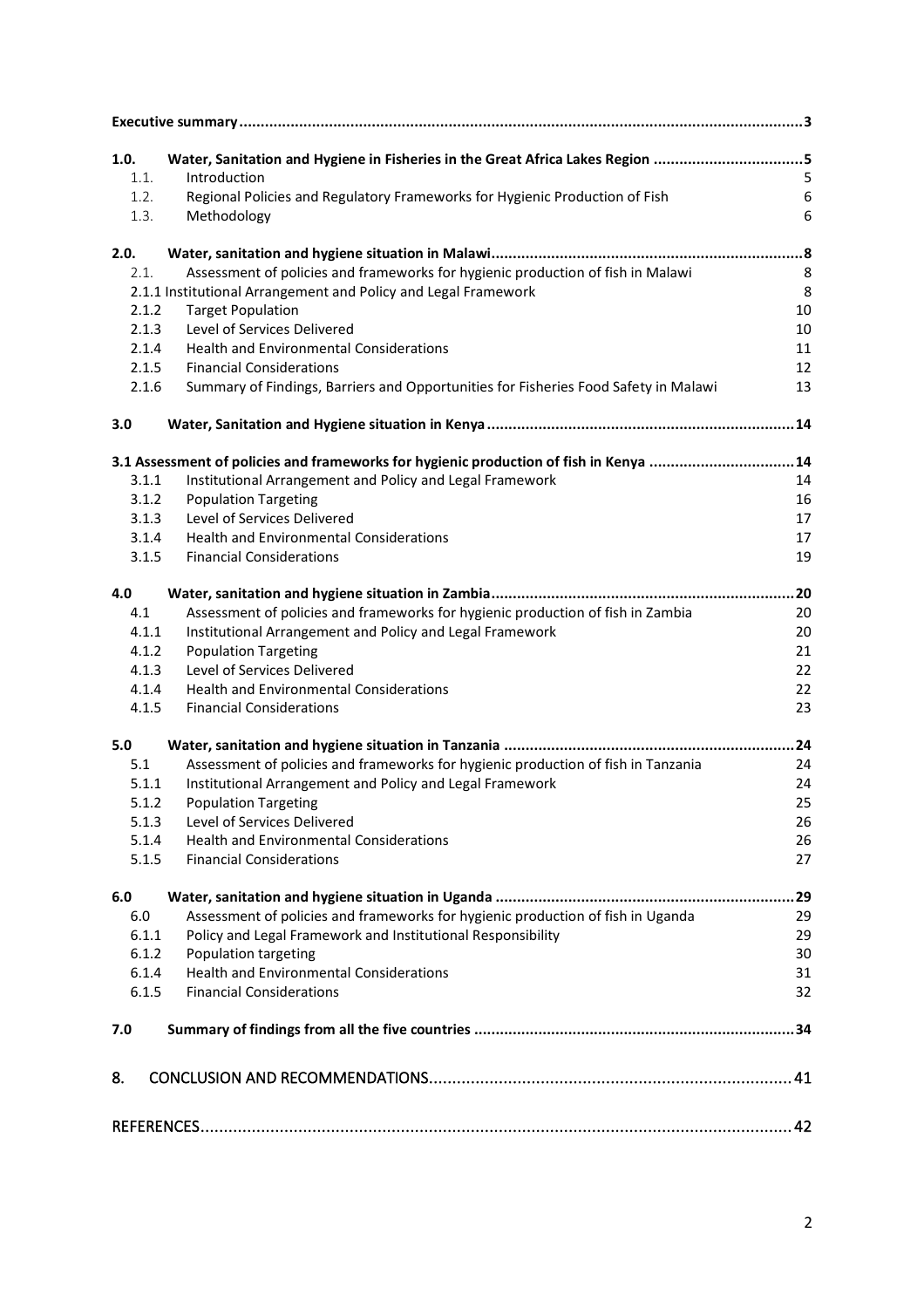#### <span id="page-2-0"></span>**Executive summary**

Access to adequate WASH and food safety services is critical for good health and wellbeing, and has been prioritised by the global community and national governments as a key public health intervention. The Sustainable Development Goals (#SDG 6.2) seeks to "achieve access to adequate and equitable sanitation and hygiene for all and end open defecation, paying special attention to the needs of women and girls and those in vulnerable situations" by 2030. Despite the prioritisation and general improvement in access to WASH services, many people in low-and middle-income still lack access to adequate services. Most of the countries that disproportionately lack access to WASH services are in sub-Saharan Africa, where the number of people practising open defecation actually increased from 204 million in 2000 to 220 million in 2015. Even within sub-Saharan African countries, rural and other special populations such as refugees and fishing communities are particularly marginalised. Inadequate access to WASH services presents a greater health risk in fishing communities because it increases the risk of contaminated fish sold and consumed both locally and internationally. This risk is particularly greater in the Great Lakes of Africa region which is serves as an important source of fish in Africa and the global market.

The objective of this review was therefore to assess the policy and regulatory frameworks for the hygienic production of fish in five countries of the Great African Lakes region—Kenya, Malawi, Tanzania, Uganda and Zambia. In addition to reviewing policies and laws in the five countries, the study also conducted interviews with key stakeholders in Malawi and Kenya as case studies to understand the barriers to policy implementation and for recommendations on the necessary steps to address these challenges.

The policy analyses found key similarities in the policies and legal framework for sanitation, hygiene and food safety in the five countries. All the countries had laws and policies that sought to regulate different aspects and players in the food chain, from manufacturing through distribution to consumption. However, with the exception of Zambia which recently passed a Food Safety Act, none of the countries has an overarching policy that coordinated the implementation of food safety in the different sectors by government institutions and the private sector. The lack of an overarching food safety law or policy resulted in the duplication of functions and conflicting roles among government agencies. A major barrier to implementation is the absence of an elaborate implementation plan and criteria for monitoring and evaluating food safety and quality standards and guidelines implemented by the multitude of institutions overseeing different aspects of the sector. Another major barrier is the lack of adequate funding for the WASH sector especially as it relates to food safety. The budget for the WASH sector in almost all the countries is less than 1% of GDP, with most funding coming from donors and development partners. In addition, many of the agencies particularly at the subnational level do not have the capacity to undertake critical services such as laboratory testing and analysis, daily inspection and surveillance to guarantee food safety.

In spite of the existing barriers to implementation, there are opportunities for policy reform and prioritisation of WASH and food safety in the five countries. A key opportunity at the regional level is the recent African Union policy and reform strategy for food safety in fisheries. The AU reform calls on member states to invest in appropriate technology, infrastructure and capacity development programmes to enhance fish safety and quality. All the five countries are member states of AU and can advantage of this regional reform strategy to reform their own policies and strengthen existing programmes and institutions of food safety in the fisheries sector. At the country level, important policy changes have occurred in Malawi and Zambia that can spur progress in those countries and also learning in Kenya, Tanzania and Uganda. In Malawi, the government has introduced a budget line for sanitation and hygiene, an important step to bridge the funding gap in the WASH and food safety sector. In Zambia, a comprehensive Food Safety Act has been passed to ensure coordination and clarity in the implementation of food safety standards and guidelines by various actors.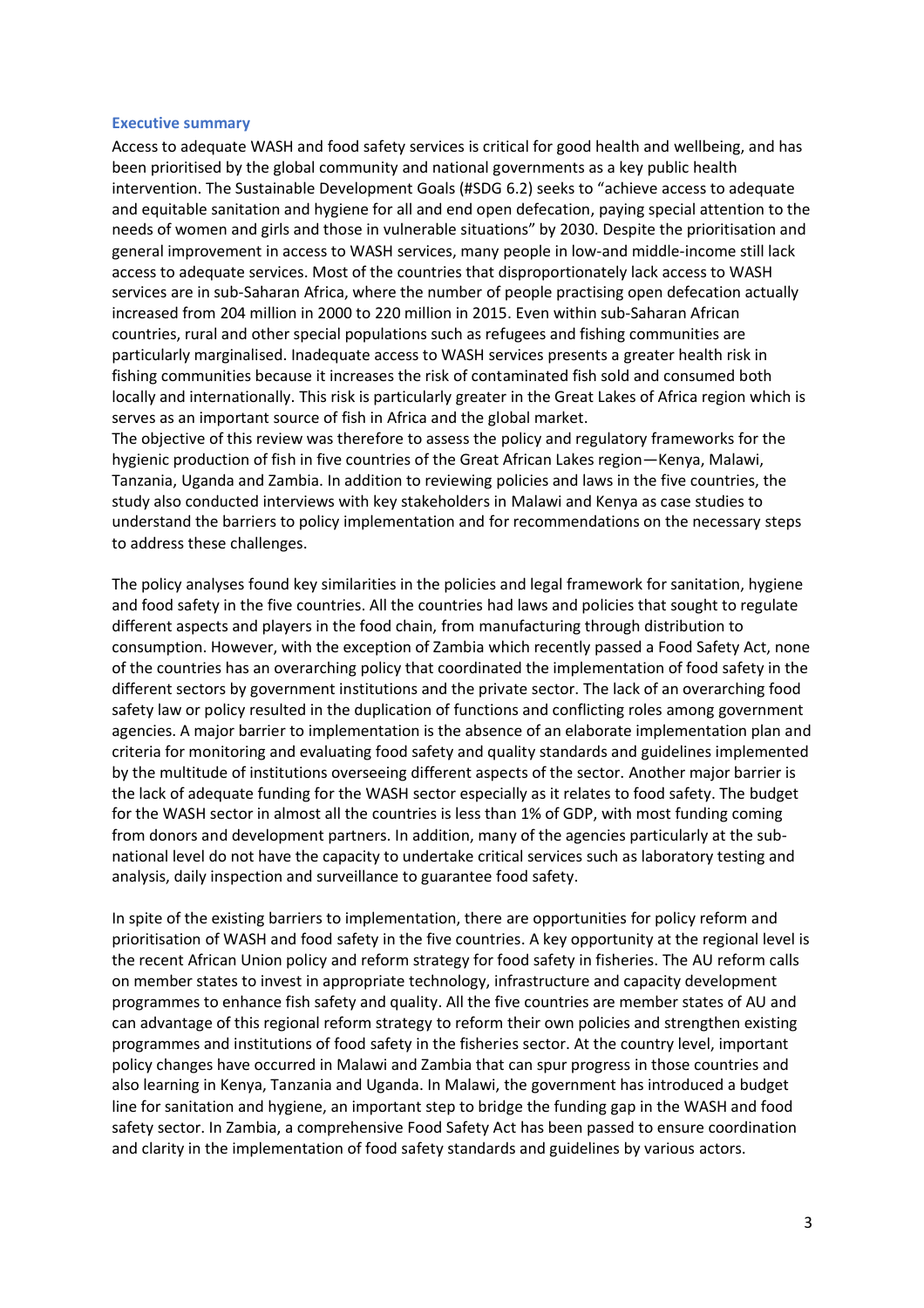Given the barriers to the implementation of WASH and food safety standards and guidelines, a number of policy actions and strategies have been recommended in this study to address those barriers and improve food safety in the five countries:

Prioritise the enforcement and implementation of existing WASH policies and food safety standards and guidelines particularly targeting fishing communities and small-scale fishers and vendors. Accelerate efforts and encourage Malawi, Kenya, Tanzania and Uganda to develop an overarching food safety policy or law to address the uncoordinated food safety activities of different institutions and stakeholders.

Increase domestic resource mobilisation and develop a comprehensive costed plan for the implementation of policies and guidelines on WASH and food safety. Review policies and regulations on fisheries safety that are out of date to conform to recent policy changes at the African Union.

Strengthen the capacity of WASH and food safety agencies and personnel to enforce standards and guidelines. This includes strengthening the capacity of institutions to conduct laboratory analysis, inspection and surveillance.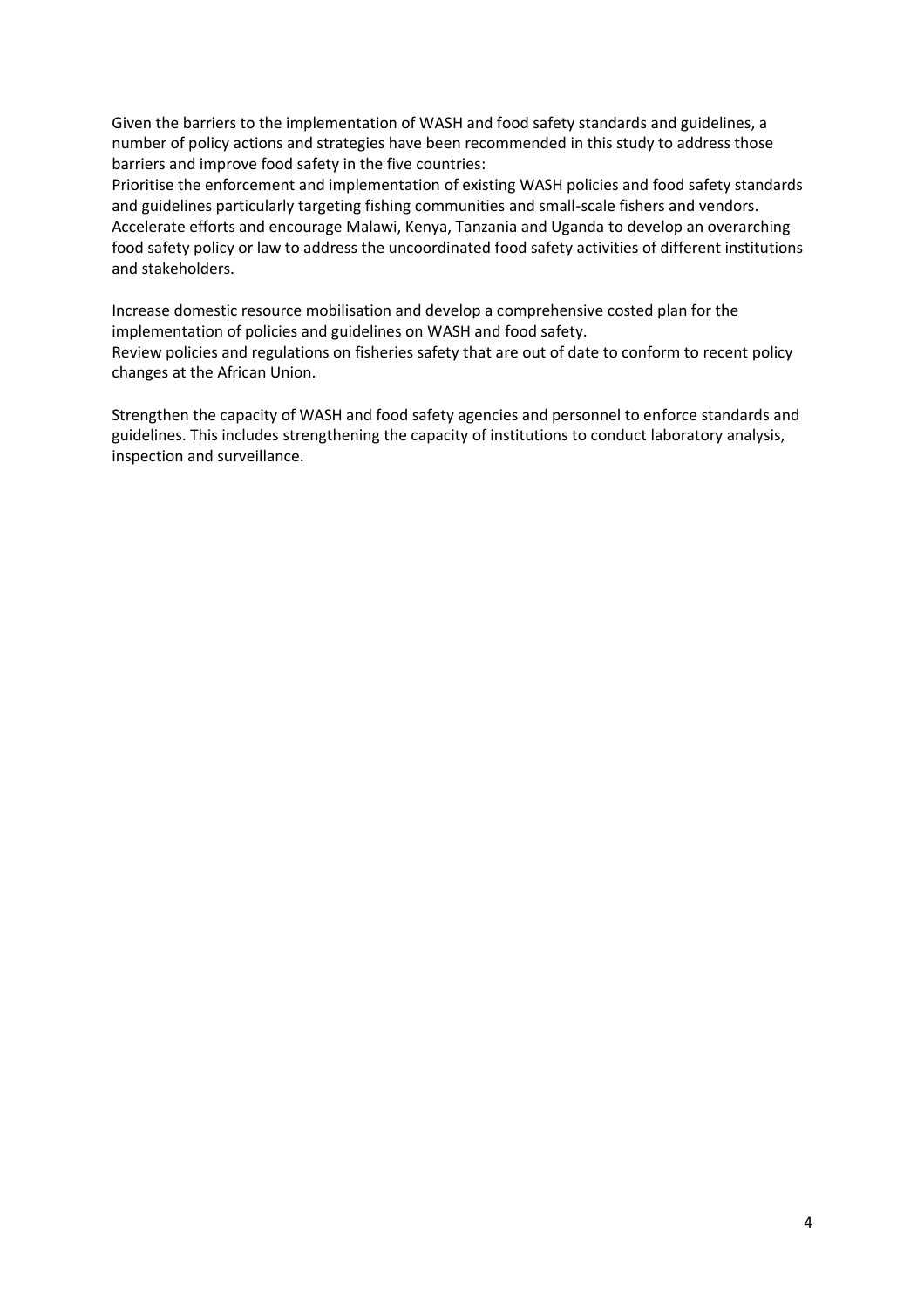# <span id="page-4-0"></span>1.0 Water, Sanitation and Hygiene in Fisheries in the Great Africa Lakes Region

#### <span id="page-4-1"></span>1.1. *Introduction*

Access to safe water and adequate sanitation and hygiene is the most effective public health intervention the global community has at its disposal to promote good health and wellbeing, improve nutritional outcomes, conserve marine resources and ultimately end poverty (Mara et al. 2010; Mara and Evans 2017; United Nations 2015). In recognition of the critical role of WASH in promoting good health and wellbeing and achieving sustainable socio-economic development, the global community has over the years initiated programmes and set goals aimed at accelerating access to WASH services. The latest global goal on water and sanitation is #SDG 6 which seeks to "ensure availability and sustainable management of water and sanitation for all"(United Nations 2015). The SDG on water and sanitation and its associated targets represent a significant improvement in ambition and coverage for WASH services(Mara and Evans 2017). In addition, the SDGs prioritise the needs of vulnerable populations and people in vulnerable situation. Specifically, #SDG 6.2 seeks to "achieve access to adequate and equitable sanitation and hygiene for all and end open defecation, paying special attention to the needs of women and girls and those in vulnerable situations" by 2030.

In spite of the general improvement in access to WASH services, many people in low-and middleincome countries still lack access to adequate WASH services and are therefore exposed to adverse health outcome due to this (Prüss-Ustün et al. 2019). For instance, only 79% and 44% of people in low-and middle-income countries affected by cholera have access to basic water and sanitation services, compared to 94% and 79% in low-and middle-income countries without cholera (Montgomery et al. 2018). Even among low-and middle-income countries, those in sub-Saharan Africa disproportionately lack access to WASH services. The latest JMP report shows that only 15% of people in sub-Saharan Africa have hand-washing-with-soap facilities at home compared to 76% in Western Asia and North Africa (WHO and UNICEF 2017). Between 2000 and 2015, the number of people practising open defecation in sub-Saharan Africa increased from 204 to 220 million while almost every part of the world experienced a decline (WHO and UNICEF 2017).

There are significant disparities in access to WASH services within sub-Saharan African countries, with rural populations and the poor particularly marginalised (Roche, Bain, and Cumming 2017). In addition, there are other special populations living in vulnerable situations which compromise their access to adequate WASH services. These include refugees, detention centres and fishing communities (Bwire et al. 2018; Mara and Evans 2017). Inadequate access to WASH services in fishing communities presents a greater health risk because it increases the risk of contaminated fish sold and consumed widely. Nowhere is this risk greater than in the Great Lakes Region of Africa which is renowned for fish products of vital importance to the local and international market (Lowe-Mcconnell 1993; Njiru et al. 2008). Lakes Victoria, Malawi and Tanganyika are estimated to have over 450,000 individual fishermen, most of who lack access to adequate sanitation and resort to open defecation (Sauvageot and Akilimali 2016). This limited access to WASH services has resulted in high WASH related morbidities and mortality in fishing communities along the Great Lakes of Africa (Bwire et al. 2018; Kaponda et al. 2019).

One of the major barriers to the provision of adequate WASH services to fishing communities in the Great Lakes region and much of sub-Saharan Africa is the lack of enabling an enabling policy environment and weak implementation of policies and laws where they exist. The objective of this review is to assess the policy and regulatory environment regarding the hygienic production of fish in five Great African Lakes countries—Kenya, Malawi, Tanzania, Uganda and Zambia. Specifically, the review will; ; (a) highlight the barriers to the operationalisation/implementation of policies and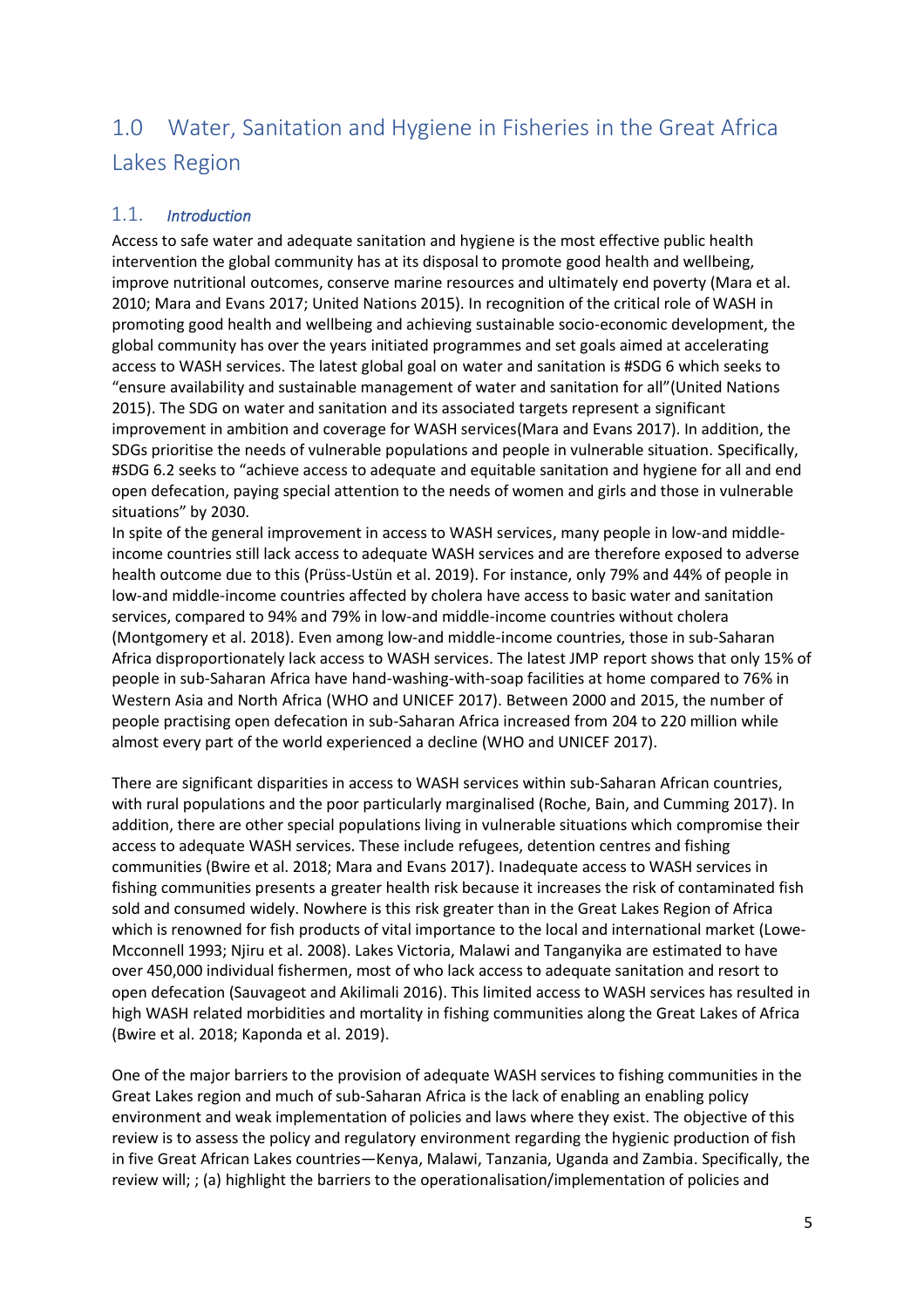frameworks (b) provide recommendations for addressing the barriers where appropriate (c) compare existing policies and frameworks across trans-boundary countries (d) provide recommendations for policy harmonisation and (e) map opportunities from existing policies and frameworks for sanitation and hygiene promotion in fishing communities. This review is part of a project to address the barriers to sanitation and hygiene in fishing communities of Africa's Great Lakes region.

#### <span id="page-5-0"></span>1.2. *Regional Policies and Regulatory Frameworks for Hygienic Production of Fish*

Fishery is an important sector of the African economy, contributing about 1.25% of the continent's GDP (African Union Commission 2014). Even though this figure is a gross under-estimation of the sector's contribution, recent estimates show that 12.3 million people comprising of 6.1 million fishers, 5.3 million processors and 0.9 million fish farmers are employed by the sector in Africa (African Union Commission 2014). Fish is also by far the most important animal protein source in the continent. Recognising the potential of the fisheries sector to boost economic growth, improve nutrition and food security and create employment, the African Union adopted a policy framework and reform strategy to enable African governments transform fisheries and aquaculture for food, livelihoods and wealth (African Union Commission 2014). One of the specific purposes of this policy framework and reform strategy is to assist AU member states to develop realistic policies by suggesting standards and best practices.

The AU policy framework and reform strategy identifies improvement in the quality and safety of fish products as a strategic action for boosting trade and accessing regional and international fish markets. In this regard, the policy framework seeks to undertake three specific strategic actions; (a) strengthen safety and quality policies to comply with overall international sanitary and safety of fish requirements such as FAO Codex, (b) create regional reference laboratories that meet the norms and standards for main markets, and (c) put in place surveillance systems for seafood and aquaculture. The AU policy framework recognises the well-being of small-scale fishing communities as critical for enhancing quality and safety of fish products. The policy therefore calls for investment in appropriate technology, infrastructure and capacity development programmes that enable the small-scale post-harvest sector to produce quality fish products for local markets and exports.

In line with the AU policy framework and reform agenda as well food safety regulations imposed by United States and World Trade Organisation (WTO), the Common Market for Eastern and Southern Africa (COMESA) which includes almost all the countries in the Great African Lakes region has endorsed a number of key policy decisions to promote safety and hygiene in fish products. In 2015, the COMESA authority comprising heads of state and government directed the secretariat to develop COMESA guidelines for aquaculture, fish and fishery products based on the East African Community (EAC) Sanitary and Phytosanitary (SPS) guidelines by 2016 (COMESA 2015). While it is not clear whether these guidelines have been finalised, the decision marked an important policy direction on fish safety and hygiene at the highest level in the region. Within the southern Africa region, SADC introduced general guidelines for food safety law in 2011. These guidelines cover a wide range of food products and sectors, but safety and hygiene in fisheries seemed not to be prioritised (SADC Secretariat 2011).

#### <span id="page-5-1"></span>1.3. *Methodology*

This review assessed national water, sanitation and hygiene policies and frameworks in five countries of the Great African Lakes region using *the Guidelines for the Assessment of National Sanitation Policies* (Elledge et al. 2002) (Table 1). The review particularly focused on the policies as they relate to safety and hygiene in the fisheries sector and in fishing communities. The policy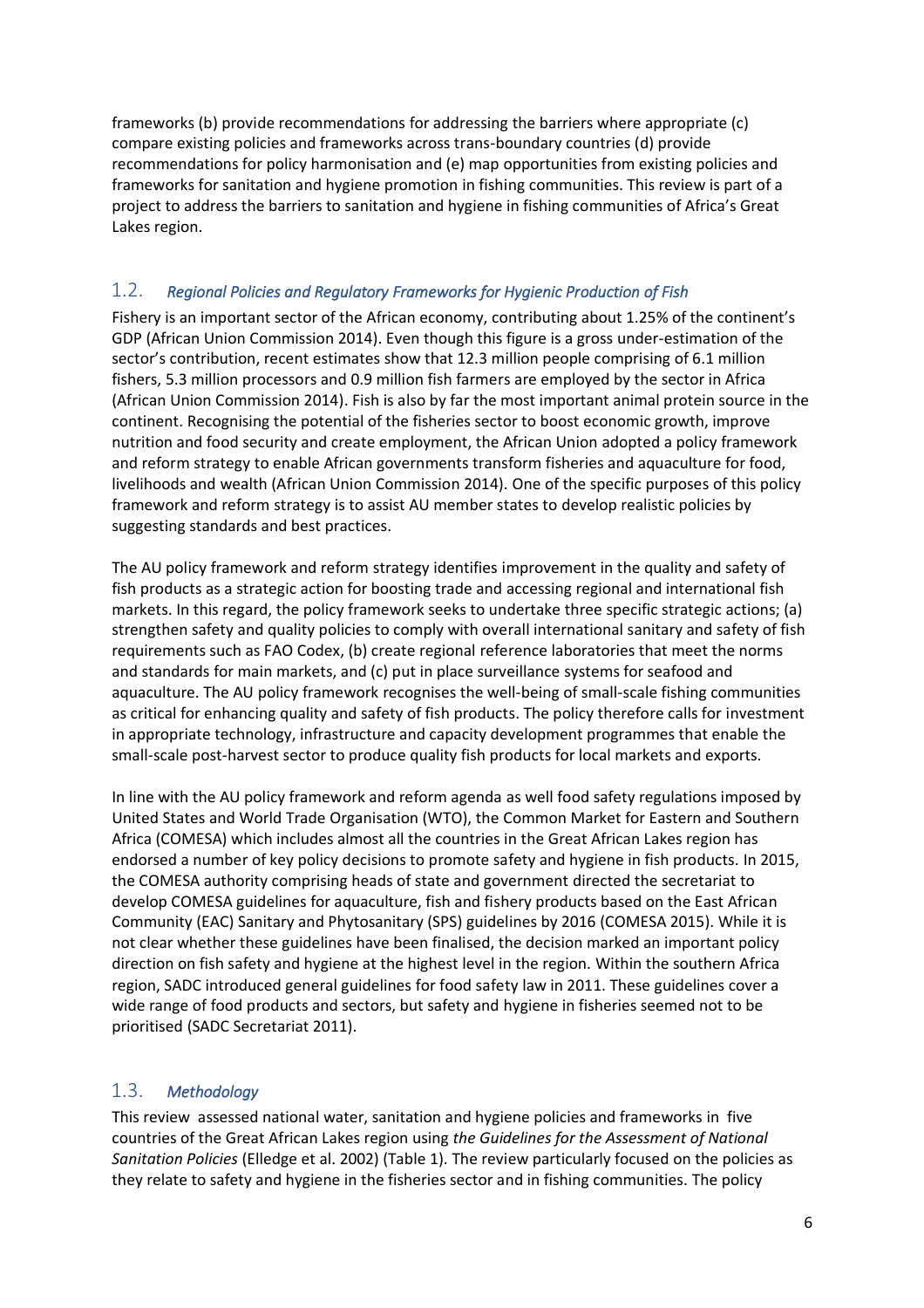documents and guidelines that were included in the review for each country have been listed in Appendix 1.

*Table 1 Assessment of policies and frameworks reviewed*

| Assessment Criteria            |                                             | Sample Review Question(s)                                                                                                                                                                                                |
|--------------------------------|---------------------------------------------|--------------------------------------------------------------------------------------------------------------------------------------------------------------------------------------------------------------------------|
| 1.                             | Legal Framework                             | Are the policies supported by an existing legal framework?<br>Are the policies compatible with other national and international<br>policies and regulations?                                                             |
| 2.                             | <b>Population Targeting</b>                 | Are the policies appropriate for the target population <i>i.e.</i> fishing<br>communities?                                                                                                                               |
| 3.                             | Institutional Roles and<br>Responsibilities | Are roles and responsibilities clear in the policies, and appropriately<br>assigned to relevant institutions?                                                                                                            |
| 4.                             | Level of Services                           | Are minimum adequate service levels defined for the target<br>population?<br>Are the services in the policies appropriate for fish safety and hygiene?                                                                   |
| 5.                             | <b>Health Considerations</b>                | Are the health related-problems associated with poor fish safety and<br>hygiene clearly understood?<br>Do the policies address the main health problems?                                                                 |
| 6.                             | Environmental<br>Considerations             | Is there a clear understanding of the magnitude of fisheries related<br>environmental problems?<br>Do the policies address the main environmental problems?                                                              |
| $7_{\scriptscriptstyle{\sim}}$ | <b>Financial Considerations</b>             | Do the policies indicate the cost of addressing all sanitation needs, and<br>the needs of fishing communities in particular?<br>What are the sources of funding for implementing the policies, and are<br>they adequate? |

In addition to the policy review, we conducted qualitative interviews with key informants in water, sanitation and hygiene in the fish and food safety sectors in Malawi and Kenya as case studies. The main purpose of the stakeholder interviews was to validate and identify gaps in the policy assessment. The interviews also sought to shed light on the implementation processes and challenges in the two countries. In Malawi, five individual interviews and three focus group discussions were conducted. The individual interviews were conducted with officials in the Ministry of Health and Population, Department of Fisheries, World Fish Centre, University of Malawi and Lilongwe University of Agriculture and Natural Resources. The focus group discussions were conducted with fishers and members of a fishing community—Chisi, an island community on Lake Chilwa.

In Kenya, six in-depth interviews were conducted with key officials in various institutions including the directorate of fisheries, county health departments and fisheries officers. All six in-depth interviews were conducted with stakeholders in Kisumu—4 males and 2 females. The respondents included an officer at the Fisheries Directorate, an officer responsible for Food Quality Control and Safety, Department of Health, a member of the beach management unit, a public health officer and a sub-county fisheries officer and a private stakeholder in fisheries.

The stakeholder interviews were conducted using semi-structured interview guides (Appendix 2). The guides were designed based on gaps and ideas emerging from the policy review. The interviews were audio-recorded with oral permission from the stakeholders. Before analysing the data, the audio-recorded transcripts were transcribed and coded according to the themes of the interview guide. The coding of transcripts and the analysis of data was done using Atlas.ti, and thematic analysis technique was used.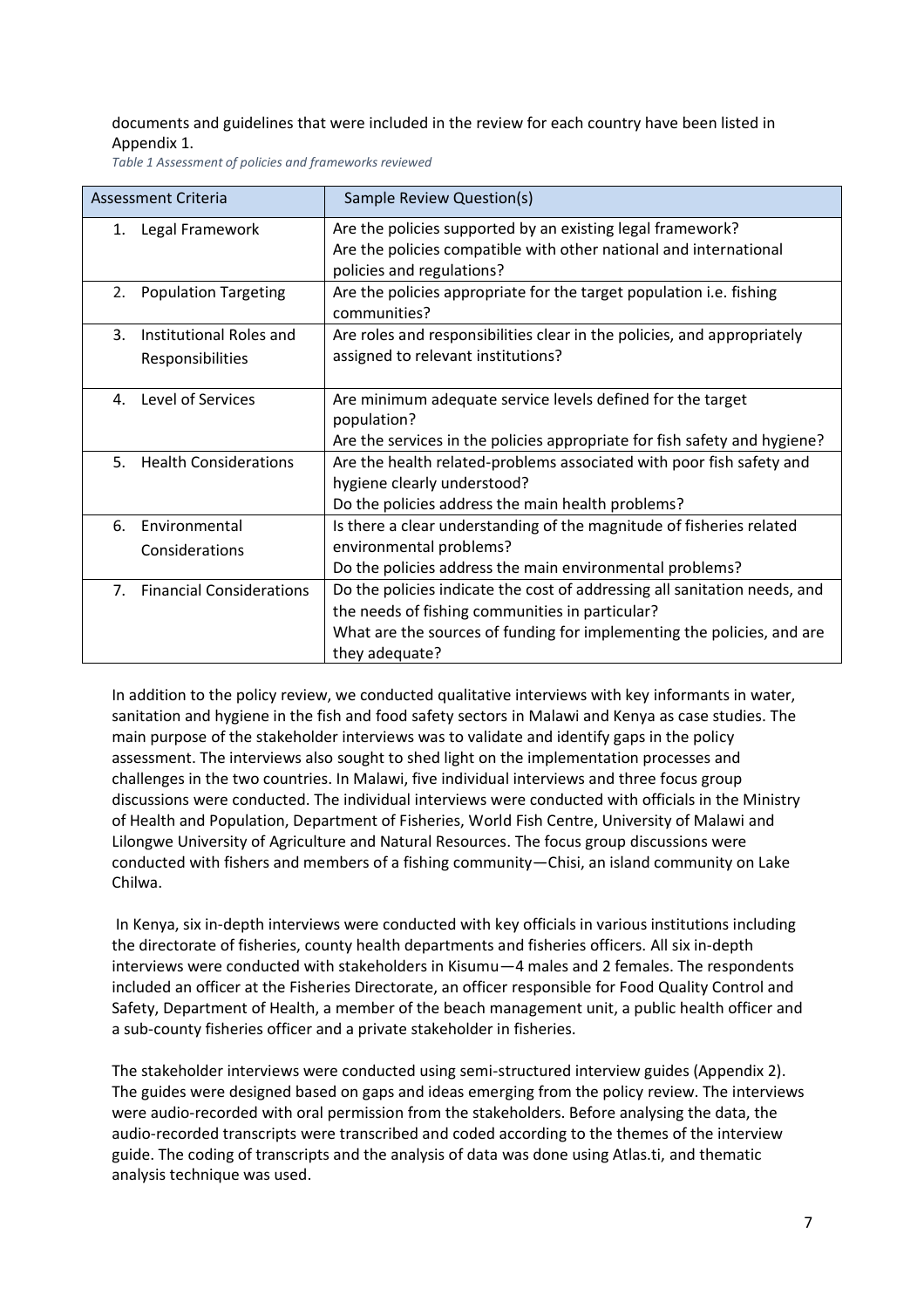# <span id="page-7-0"></span>2.0 Water, sanitation and hygiene situation in Malawi

Malawi has an estimated population of 17.5 million people in 2018(National Statistical Office 2019). The main water bodies include Lake Malawi (28,750 km<sup>2</sup>) which is Africa's third largest freshwater lake, Lake Malombe (303 km<sup>2</sup>) which is part of the Great East African Rift Valley and Lake Chilwa, an inland basin lake with a dense network of perennial rivers (Government of Malawi 2007). Fish account for over 60% of animal protein supply and the fisheries sector provides direct income to 60,000 people as well as indirectly engages over 450,000 people in fish processing, trading and distribution(Donda and Njaya 2007; FISH 2015).

Malawi has made some progress in increasing access to safe water and improved sanitation and hygiene facilities (WHO/UNICEF 2019). For example, the proportion of the population engaged in open defecation declined from 15% in 2000 to 6% in 2017 (WHO/UNICEF 2019). While differentiated data on sanitation in fishing communities is lacking, the situation is thought to be poorer than the national level. One study in Malawi estimated that fishers spend up to 8 hours on boats without access to toilet facilities, leading to open defecation in in the lake (Samikwa et al. 2019). . Because fish is highly perishable, this lack of sanitation and hygiene facilities in fishing communities leads to poor fish quality and compromises the health of consumers. The study of Samikwa et al. found high concentration of *Escherichia coli* in fish, an indication of faecal contamination possibly from open defecation. The study found that the highest risk of faecal contamination of fish occurred during transportation from landing sites to the open market by vendors. In markets, fish is sold on wooden benches covered with sacks or plastic sheets which are difficult to clean effectively (Samikwa et al. 2019).

#### <span id="page-7-1"></span>2.1 Assessment of policies and frameworks for hygienic production of fish in Malawi

#### <span id="page-7-2"></span>2.1.1 Institutional Arrangement and Policy and Legal Framework

Malawi has a number of government Ministries, Departments and Agencies mandated to promote sanitation, hygiene and food safety including in the fisheries sector. These agencies include the Ministry of Health and Population, Ministry of Agriculture, Irrigation and Water Development, Ministry of Trade and Industry and the Ministry of Local Government. Within the Ministry of Health and Population, a number of departments are involved in enforcing policies, strategies and guidelines on food safety. These include the Department of Environmental Health, Health Education Unit, Epidemiology and Community Health Sciences Unit. The Department of Environmental Health is the main unit responsible for food safety and is mandated to enforce regulations for the control of hygiene in food premises. While the department is expected to inspect all food premises including landing sites and fish markets, the findings of the stakeholder interviews show that fish inspection is not prioritised by the department. This is because the Department of Environmental Health considers the fisheries sector as the preserve of the Department of Fisheries. This is illustrated by the following quote from one of the stakeholders interviewed;

"So, on our part, as the health sector, what we've done is to ensure that the district councils are able to conduct inspections. But our inspectors expect fisheries to have a role when it comes to fishing communities. So, it means they are not really so much into fishing communities. Much as they will inspect food and food premises, but thinking of the fishing communities, I think there are gaps. Health officials have limits here because our colleagues in fisheries are doing the same…" [Stakeholder, Department of Environmental Health].

In the Ministry of Agriculture, Irrigation and Water Development, the Department of Fisheries is the main unit responsible for fisheries food safety measures including inspection of fishing vessels and issuance of permits. While the Ministry of Trade and Industry does not have a direct role in food and fisheries safety, it hosts the Malawi Bureau of Standards (MBS) which is responsible for enforcing compliance for food safety and quality standards. MBS has developed food safety standards which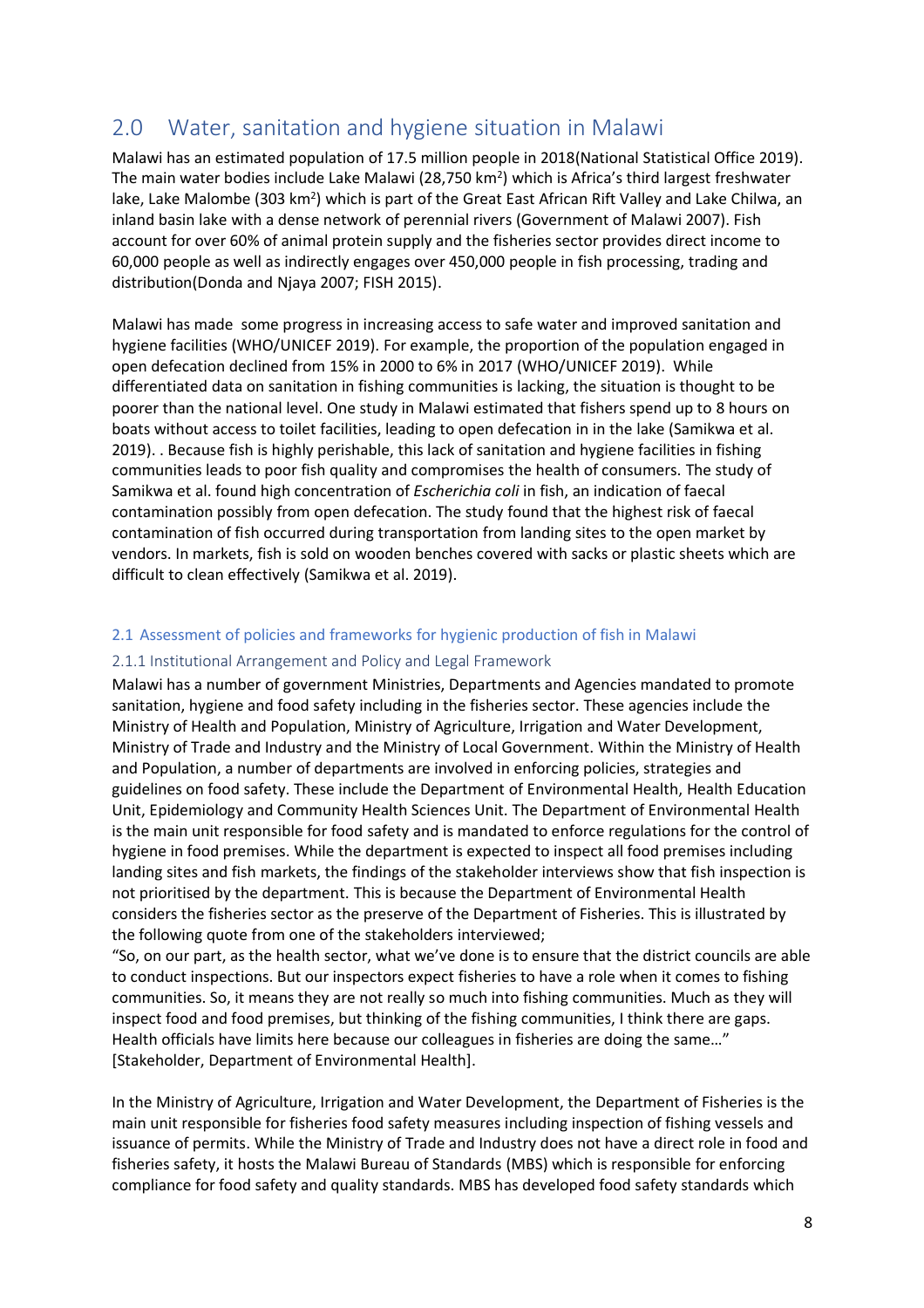conform to the Codex Alimentarius Commission (CAC) standards (Morse 2018), but these standards are not being enforced as expected especially regarding fisheries food safety. Finally, the Ministry of Local Government is responsible for enforcing national and local sanitation and hygiene regulations on commercial food premises through the district assembly.

The government institutions described above operate with a policy and legal framework, with policies that seek to promote sanitation, hygiene and food safety including in fisheries and aquaculture. These include the National Sanitation Policy, the Fisheries and Aquaculture policy, the National Nutrition Policy, the National Water Policy, and the National Community Health Strategy. For example, one of the priority areas of the National Nutrition Policy is the promotion of food safety and quality. In this regard, the policy's specific objective is "to protect Malawians from health and nutrition hazards that result from consumption of poor quality and contaminated processed foods" (Government of Malawi 2013). The policy calls for capacity strengthening of relevant food regulatory institutions such MBS and district assemblies to monitor and control safety and standards. To promote food safety, MBS has developed food safety standards which conform to the Codex Alimentarius Commission (CAC) standards (Morse 2018). In the fisheries sector, the National Fisheries and Aquaculture Policy identifies fish quality and value addition as a key priority area (Malawi Government 2016). To achieve this, the policy seeks to ensure the adoption of practices including sanitary and phytosanitary practices to enhance quality, hygiene and sanitation for fish and fish products.

The policies on sanitation, hygiene and food safety are supported by an existing legal framework which consists of laws, Acts of Parliament and bye-laws that prohibit pollution, poor hygiene and sanitary practices and empower various actors to implement such policies and regulations necessary to promote adequate sanitation and hygiene. For example, the Public Health Act empowers health inspectors to inspect food and food premises including premises where fish is sold to ensure that food is wholesome and safe for human consumption (Lazaro, Kapute, and Holm 2019; Parliament of Malawi 1968). Similarly, the Fisheries Conservation and Management Act requires the director of fisheries to undertake appropriate steps for the protection of fish stock from the effect of pollution and siltation (Government of Malawi 1997).

Even though the goals, strategies and regulations articulated in the various policies, laws and regulations are critical for ensuring food safety, they are not being adequately implemented to achieve the desired outcomes (Lazaro et al. 2019; Morse 2018). One study conducted in Mzuzu, Malawi found that the regional office of the department of fisheries did not have laboratory equipment to conduct laboratory analysis before sanitary certificates are issued (Lazaro et al. 2019). Thus, the department relied only on visual inspection of fish which is inadequate to detect all spoilage bacteria. There is also evidence that fish inspectors are not present daily to monitor fish in the markets, while a joint team of inspection at the Mzuzu city council is done every three months (Lazaro et al. 2019). In addition, some of the policies and laws on food safety in Malawi are outdated and do not conform to recent policy changes at the regional and global level. For example, the Fisheries Conservation and Management Act which was enacted about 23 years ago does not include sanitary and phytosanitary aspects as outlined in recent AU reform and strategy (African Union Commission 2014). The Public Health Act which was enacted soon after Independence is also generally out of date and does not have specific guidance on how to monitor and evaluate fishing premises and markets. Furthermore, the institutional framework for implementing the various policies and laws on sanitation, hygiene and food safety is fragmented, with duplication of roles and responsibilities among ministries, departments and agencies. For instance, coordination of the implementation of the national sanitation policy which encompasses all aspects of sanitation and hygiene including in fishing camps is the responsibility of the Ministry of Agriculture, Irrigation, and Water Development (Government of Malawi 2008). However, the responsibility of promoting food safety and enforcing appropriate food standards is vested in the Ministry of Health and Population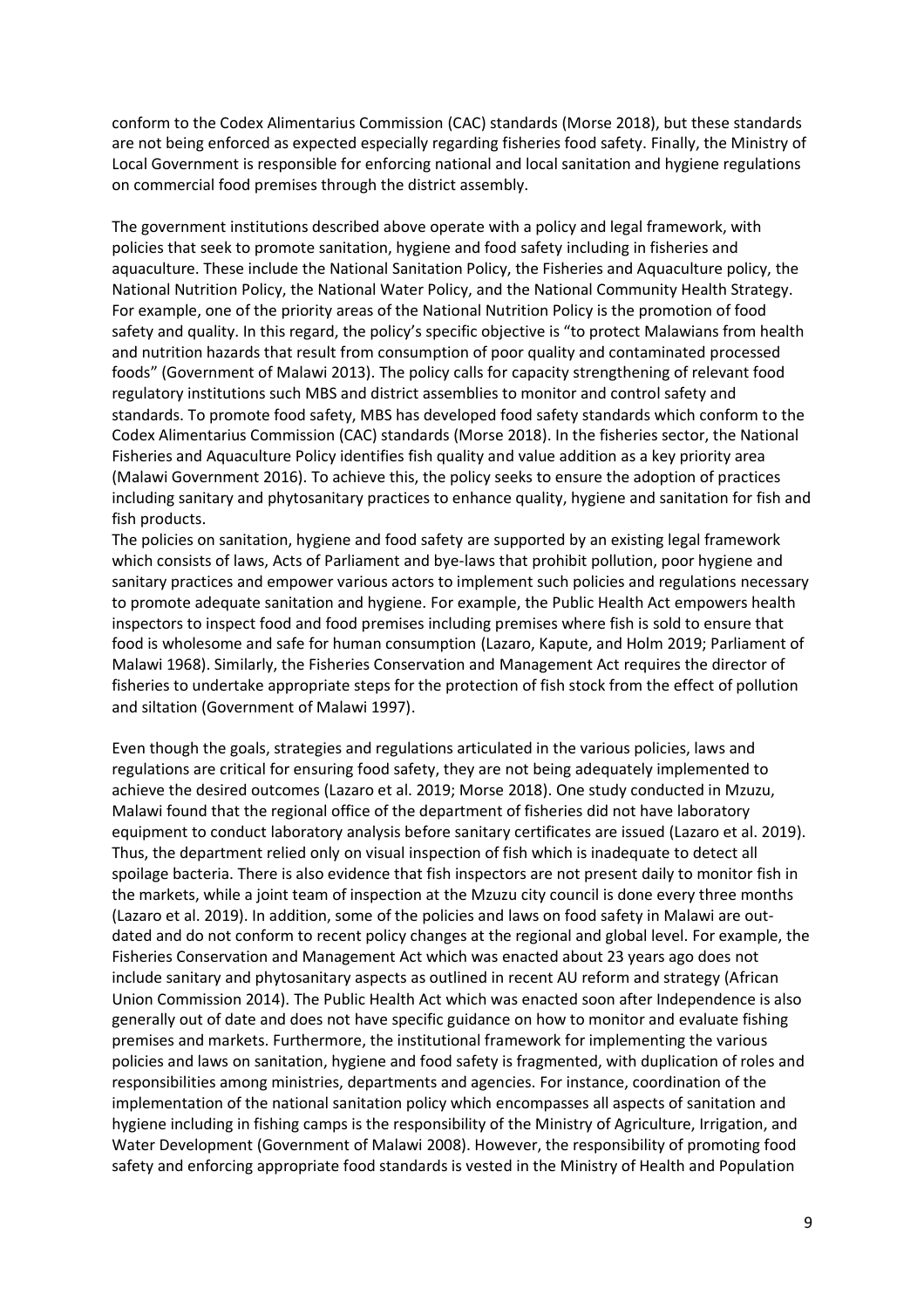and the Ministry of Trade and Industry through MBS. Part of the reason for this confusion and duplication of functions is the lack of a comprehensive food safety law or policy to harmonise the various policies and coordinate the functions of the institutions implementing them (Morse 2018). This challenge summarised by one of the key stakeholders we interviewed as follows; "…food safety collaboration has been a challenge. I think the main reason could be that there isn't an overarching policy on food safety. You will find bits and pieces of legislation. You will find Acts on meat inspection, public health…but then you don't have a comprehensive Food Safety Policy or Act like in other countries, so coordination becomes a problem. Recently we did a situation analysis of the food control systems and one of the key findings is that collaboration is really a problem…We have plans to develop a Food Safety Policy" [Stakeholder, Department of Environmental Health].

#### <span id="page-9-0"></span>2.1.2 Target Population

In general, the policies, laws and regulations on sanitation, hygiene and food safety in Malawi target the entire food supply and distribution chain. Regarding food safety in fisheries and aquaculture, the policies and regulations target some aspects but there are gaps in other areas necessary to promote adequate safety and quality. The National Fisheries and Aquaculture Policy focuses mainly on fish quality and value addition, but does not provide for how to monitor and evaluate safety in fresh fish (Lazaro et al. 2019; Malawi Government 2016). The National Environmental Policy recommends the participation of fishing communities in the management of fisheries resources but there is no reference to sanitation, hygiene and fish safety practices in this policy(Government of Malawi 2004). One of the areas of focus of the National Sanitation Policy is the provision of latrines and hand washing facilities in markets and places where food including fish is handled or sold (Government of Malawi 2008). The Local Government Act mandates district assemblies and city authorities to manage, maintain and control places where food is sold including markets, market buildings and surrounding premises (Malawi Government 1998). This broadly includes fish markets and landing sites though not explicitly mentioned in the policy. The Public Health Act also focus on controlling the sanitary conditions of premises where food including is sold for human consumption(Parliament of Malawi 1968).

Even though fishing communities, landing sites, fish markets and other fish premises are generally considered priority areas of food safety in the various policies and regulations, actual provision of sanitation, hygiene and food safety services in the fisheries sector is inadequate and does not address the unique needs of fishing communities and fishing premises. One study in the Salima District showed that potable piped water from the municipal water supply system to Nguo landing site of Lake Malawi had been disconnected due to unpaid bills (Samikwa et al. 2019). Another study in Mzuzu market found that only three out of the 25 vendor studied maintained the temperature of fresh fish close to 0°C as recommended by national standards(Lazaro et al. 2019).

The findings of the stakeholder interviews in the current study show that the Ministry of Health and Population and the Department of Environmental Health do not prioritise food safety inspection and sanitation issues in the fisheries sector as they do in other sectors. This is because the Ministry of Health and Population and the Environmental Health Department consider the fisheries sector as the preserve of the Ministry of Agriculture, Irrigation and Water Development and the Department of Fisheries. This is illustrated by the following quotes from two the stakeholders interviewed; "You know...sanitation and health issues to me are more on the health side from the Ministry of Health. But their prioritisation is not on these beaches. You know beaches are left to the fisheries sector. They only come into fisheries when there is cholera…" [Stakeholder, World Fish Centre].

#### <span id="page-9-1"></span>2.1.3 Level of Services Delivered

A number of the policies, Acts of Parliament and regulations on sanitation, hygiene and food safety in Malawi define the minimum services required to promote food safety and quality. The National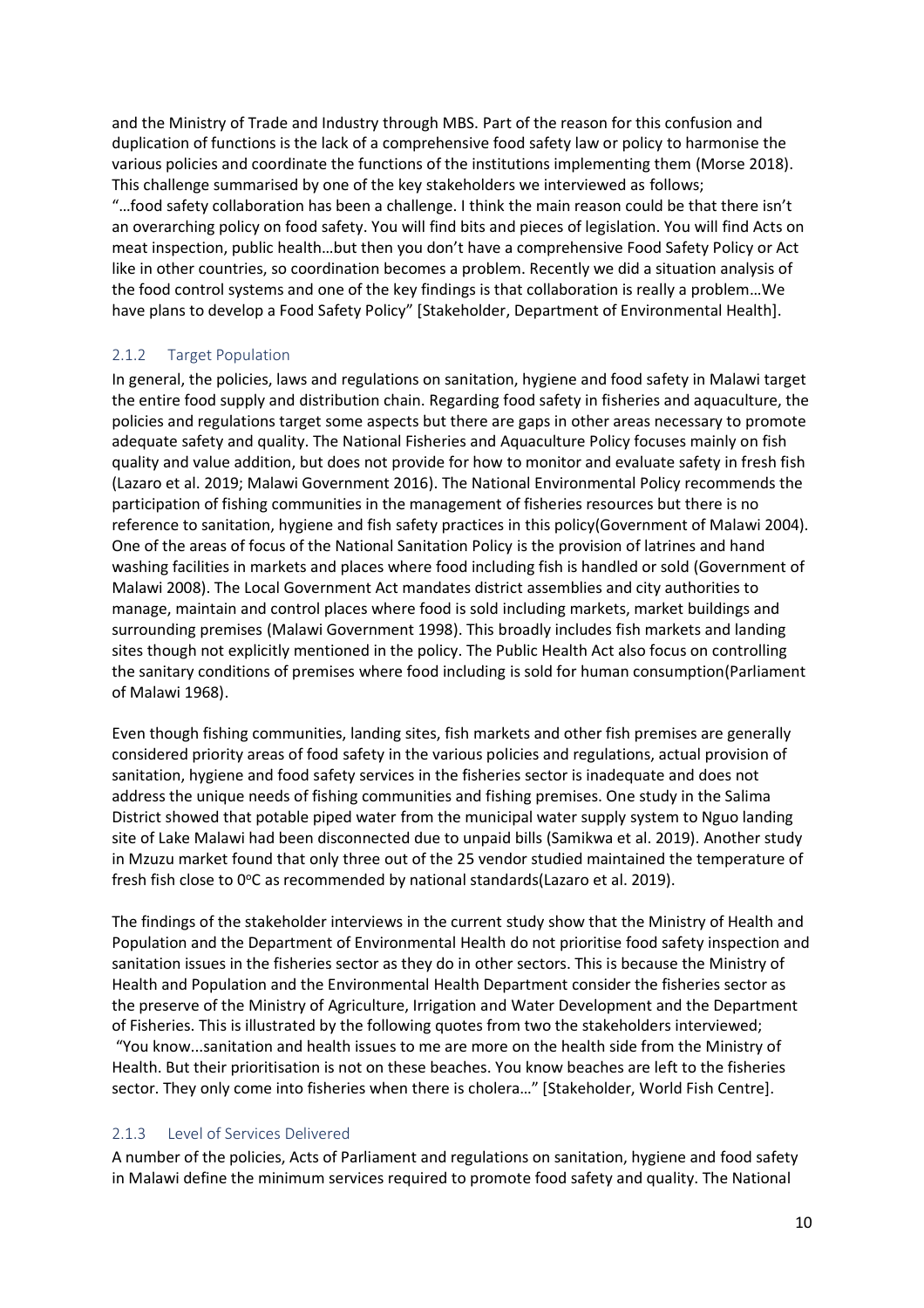Sanitation Policy defines basic sanitation services as access to a latrine which is functional and allows for safe disposal of faeces; offers privacy and guarantees user safety; and is at least 30 meters from a ground/surface water source(Government of Malawi 2008). The policy also emphasises hand washing with soap to prevent food contamination during handling and processing. While these minimum sanitation requirements are critical for promoting food safety including in fish safety and quality, there is evidence that these services are not being provided in places where food including fish is sold and in fishing communities. The findings of our interviews with members of a fishing community in Lake Chilwa show that sanitation facilities and services have not been provided to the level expected in the sanitation policy. One of the members of the community indicated that; "…the only toilet in this community was constructed by ADC (area development committee) but it collapsed. It was constructed to be used by drivers. The government constructed a toilet in the surrounding village of Namakuima but not in our village". [Member, Chisi Village]. A study in four markets selling fish in Mzuzu found that only two markets had working sanitation facilities for vendors and customers, but none of these two markets had soap in their hand washing stations(Lazaro et al. 2019).

Another important service articulated in the policies and regulations for promoting food safety is inspection of food and food premises. The Public Health Act mandates health inspectors to inspect food including fish and fish premises to make sure that fish sold is wholesome and safe for consumption(Parliament of Malawi 1968). In line with the Public Health Act, the Local Government Act empowers district assemblies to "inspect premises where articles of food or drink are manufactured or prepared for use or are sold"(Malawi Government 1998, page 37). This includes fish markets and other premises where fish is processed for consumption. Despite the explicit articulation of inspection as a critical service in several of the policies and regulations, there is evidence that the level of inspection is generally inadequate and that inspections services particularly by district assemblies and the department of fisheries do not occur daily as expected(Lazaro et al. 2019).

#### <span id="page-10-0"></span>2.1.4 Health and Environmental Considerations

The health problems associated with poor sanitation and hygiene and inadequate food safety are clearly understood and articulated in the policies and regulations in Malawi. The main objective for promoting food safety and quality in the National Nutrition Policy is to "protect Malawians from health and nutrition hazards that result from consumption of poor quality and contaminated processed food"(Government of Malawi 2013, page 70). The National Sanitation Policy views the adoption of good sanitation and hygiene practices as fundamental for reducing the burden of diseases such as cholera and diarrhoea. The Public Health Act explicitly prohibits the manufacture, preparation, storage, keeping, sale, import or export from Malawi any food which is or contains an ingredient which is diseased or unsound or unfit for human consumption(Parliament of Malawi 1968). This includes the preparation, storage, sale, import or export of fish. One of the sanctions in the Public Health Act for dealing in unwholesome or diseased food is seizure and disposal by destruction. The essence of these regulations is to protect consumers from ill-health associated with unwholesome food.

Despite the articulation health concerns associated with poor food safety and quality in the various policies, the policies do not adequately address the unique health issues in fisheries food safety and quality. For instance, none of the policies explicitly cited *salmonella* diseases associated with consumption of unwholesome as a major health consideration in the efforts to promote fish safety and quality. Yet, there is evidence that of high presence of salmonella spp. in most fish sold in the markets in Malawi (Lazaro et al. 2019) .This lack of attention to the unique health issues in fisheries food safety is particularly glaring in the National Fisheries and Aquaculture Policy which completely fails to mention any disease associated with the consumption poor fish quality(Malawi Government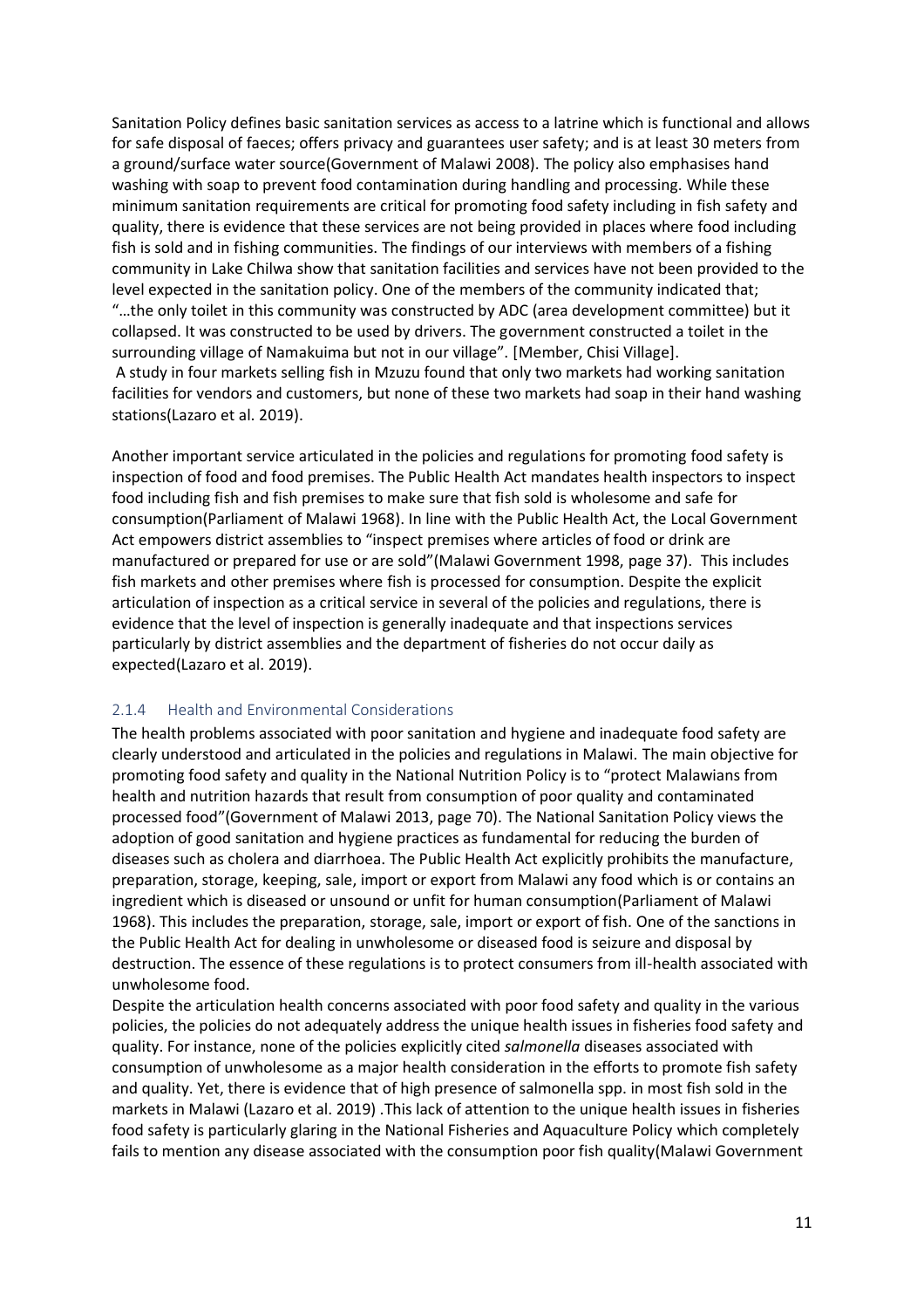2016). In fact, the main health consideration in the fisheries policy is the mainstreaming of HIV in the fisheries sector.

Beyond health considerations, the various policies and regulations reviewed in this study also consider the environmental impact of good sanitation, hygiene and food safety practices. The National Sanitation Policy recommends the recycling of liquid and solid waste to protect the environment(Government of Malawi 2008). The policy also recommends regular environmental audits and impact assessment for industrial operations including large industrial fishing operations in line with the Environmental Management Act. The Fisheries Conservation and Management Act prohibits the pollution of rivers, streams, lakes and fishing waters in order to preserve fish for food or other aquatic resources (Government of Malawi 1997). The National Fisheries and Aquaculture Policy also seeks to reduce habitat degradation by addressing poor fishing practices such as overfishing and fish preservation through smoking which have a negative impact on the environment.

In conclusion, while health and environmental factors are duly considered in the various policies and regulations, the strategies outlined in these policies have not been adequately implemented to achieve the desired health and environmental outcomes.

#### <span id="page-11-0"></span>2.1.5 Financial Considerations

The WASH sector in Malawi is seriously underfunded, with the total budget estimated at 0.4% of GDP(UNICEF Malawi 2019). This is significantly below Malawi's commitment to allocate 1.5% of GDP to the sector in the eThekwini declaration (Africasan 2008). While the government needs to be commended for introducing a budget line on sanitation, allocation to that budget line is 95% below the estimated financial requirements of the sector (UNICEF Malawi 2019). The WASH sector is heavily dependent on donors for financial resources, with as much as 93% of the budget for the 2018/2019 financial year expected from donors(UNICEF Malawi 2019). This represents a significant threat to sustainability of funding for the sector if donors fail to meet their financial commitment or pull out of the sector. Even with the current budget, a significantly higher percentage of the allocation is for personal emoluments and internal travel while less than a quarter is dedicated to food and rations(UNICEF Malawi 2019). Sanitation, hygiene and food safety measures in the fisheries sector is especially likely to be the most underfunded as only 3% of allocation to the Ministry of Agriculture, Irrigation and Water Development is to the fisheries and livestock sub-sector(UNICEF Malawi 2019).

In addition to being underfunded, resources for the WASH sector are centrally allocated to huge infrastructural water development projects, with less than 5% allocated to district councils for sanitation and hygiene services(UNICEF Malawi 2018). This inadequate allocation of resources to the district councils particularly compromises the ability of district environmental health offices and district fisheries offices to inspect fish premises and enforce other regulations required to promote food safety in fisheries. The allocation of these limited financial resources is also often characterised by significant delays due to protracted procurement processes and cash flow challenges(UNICEF Malawi 2018).

Despite the limited funds allocated to sanitation and hygiene particularly in fisheries, the National Fisheries and Aquaculture Policy which among other things seeks to promote fish quality has no resource mobilisation strategy to address the shortfalls in funding (Malawi Government 2016). The policy does not also include analysis of the resources required to promote safety and quality in fish products. Similarly, even though one of the priority areas of the National Nutrition Policy is to increase budgetary allocation to nutrition services including food safety, the policy has no resource mobilisation strategy as part of its implementation framework(Government of Malawi 2013). The Fisheries Conservation and Management Act is probably the most advanced in terms of the mobilisation of financial resources for the fisheries sector. The Act establishes the Fisheries Fund and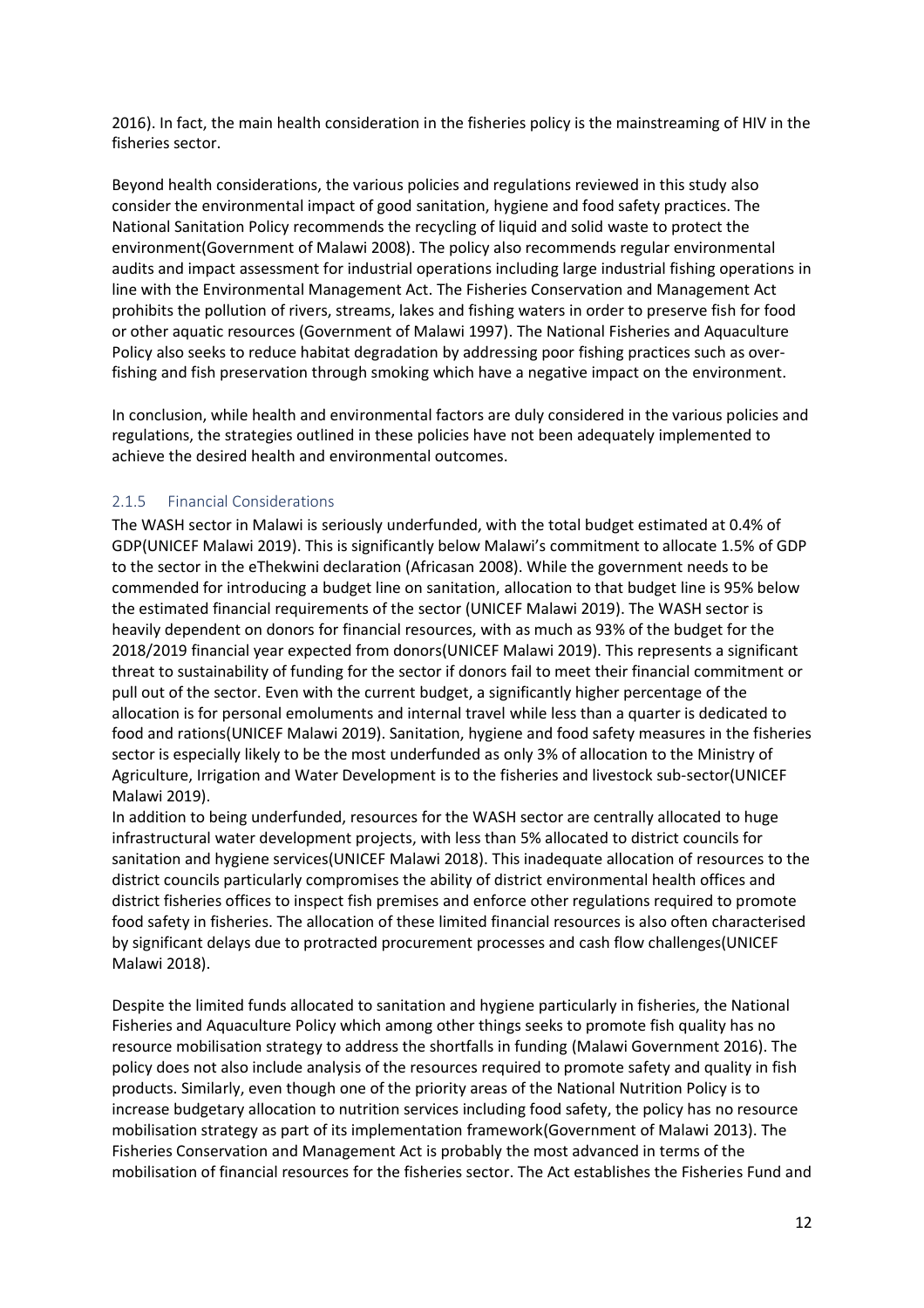describes the sources of financial resources to the fund including parliamentary appropriation and voluntary contribution. However, financial resources in the fund are primarily meant for conservation and management of fisheries habitats and not necessarily the promotion of sanitation, hygiene and food safety in fisheries.

#### <span id="page-12-0"></span>2.1.6 Summary of Findings, Barriers and Opportunities for Fisheries Food Safety in Malawi

The assessment of the various policies and regulations on sanitation, hygiene and food safety in Malawi shows that while some of the policies including the Fisheries and Aquaculture Policy and the National Nutrition Policy explicitly mention and prioritise fish safety and quality, there is no elaborate implementation plan to ensure the adoption of sanitary and phytosanitary practices to enhance quality, hygiene and sanitation for fish and fish products. The sanitation and hygiene needs of small scale fisheries and fishing communities have not been mentioned in any of the policies as a priority area. Even in the implementation of the general food safety regulations by district assemblies, environmental health offices and MBS, small scale fishing premises, fish markets and vendors are not prioritised.

The review also identified a number of barriers to the implementation of the various policies and regulations especially regarding food safety in fisheries. One of the major challenges has to do with the fragmented roles and functions of institutions responsible for food safety in general and fisheries in particular. The Department of Fisheries, Department of Environmental Health, Malawi Bureau of Standards and District Assemblies all have roles in promoting fisheries safety but these have not effectively coordinated to prevent duplication of functions. Part of the reason for this lack of effective coordination is the absence of food safety policy or law. Another major challenge to the implementation of sanitation, hygiene and food safety policies and regulations in fisheries is the lack of adequate funding in the sector. The review found that fisheries together with livestock receive the lowest allocation to the Ministry of Agriculture, Irrigation and Water Development. In addition, there are delays in the disbursement of allocated funds to the local level which probably explains the inability of district assemblies and the fisheries department to inspect fishing premises and markets regularly.

Notwithstanding the above challenges, there opportunities for policy reform and for the prioritisation of safety in fisheries and the sanitation and hygiene needs of fishing communities. There are on-going discussions among policymakers on the need to develop an overarching food safety policy in Malawi. Accelerating these discussions and developing a food safety policy is an opportunity to address some of the gaps in fisheries food safety and also to update fisheries food safety standards to meet international requirements. Furthermore, the introduction of a budget line on sanitation in the national budget is an opportunity to increase funding to sanitation, hygiene and food safety in fisheries sector. While the current allocation to that budget line is low, there could be advocacy by various stakeholders to increase the allocation to the commitment made in the eThekwini declaration.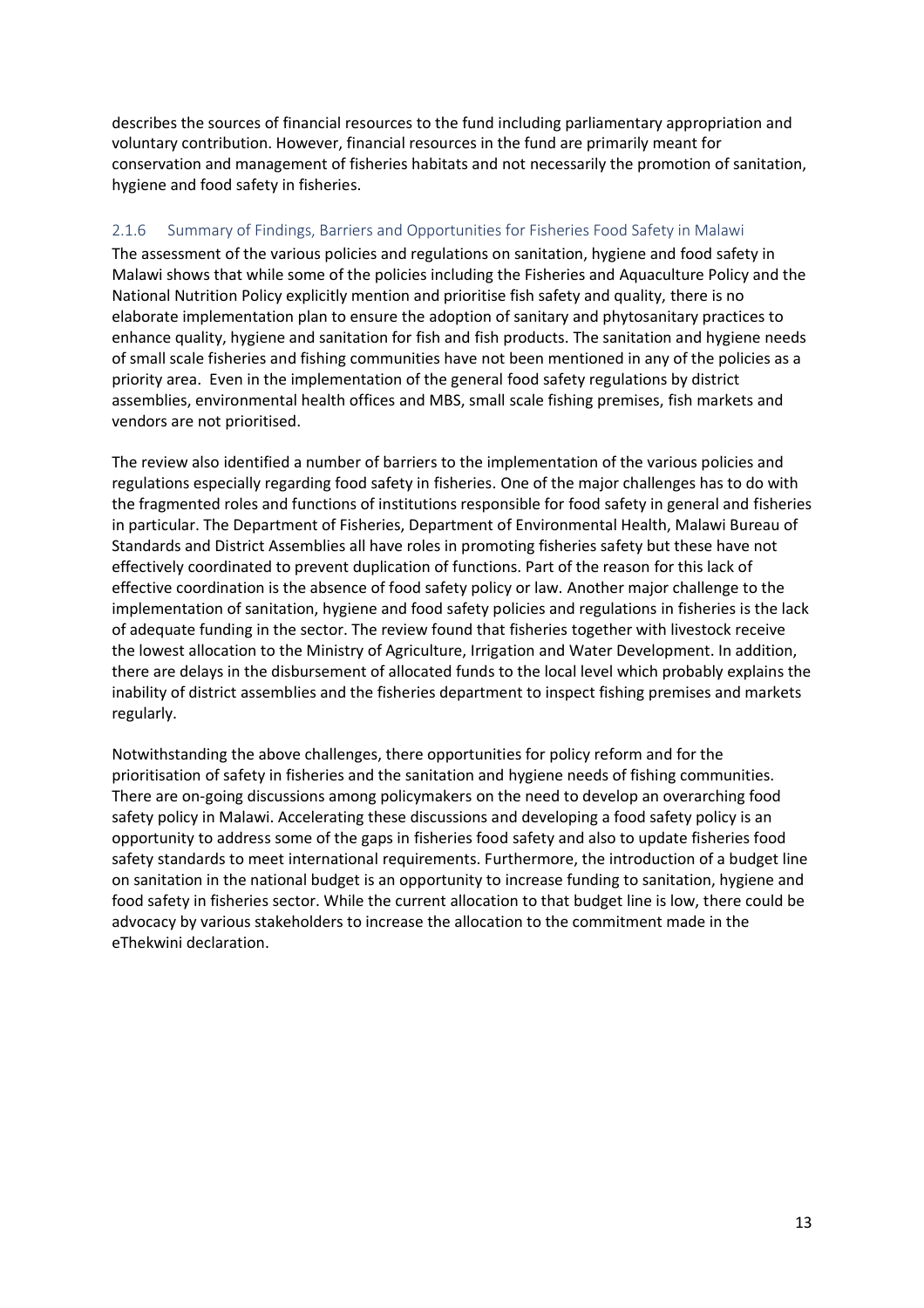# <span id="page-13-0"></span>3.0 Water, Sanitation and Hygiene situation in Kenya

Kenya's population was estimated at 47.6 million in the 2019 Kenya population and housing census (Kenya National Bureau of Statistics 2019). Fisheries production in Kenya is provided by inland lakes, aquaculture and the country's vast coastline (Aloo et al. 2014). About 85% of fish landed in Kenya is from inland lakes including lake Turkana and Lake Victoria, with the bulk coming from Lake Victoria which contributes about 80% landings(KMFRI 2018). Even though the fisheries sector contributes to less than 1% of national GDP in Kenya, it plays a significant role in food security and job creation (Aloo et al. 2014; FAO 2015; Wakwabi, Abila, and Mbithi 2003). The sector is estimated to support about 150,000 people directly and another 800,000 people indirectly(MoALF 2015). Despite the significant contribution of the fisheries sector to job creation and food security, many fishing communities in Kenya lack adequate access to safe drinking water and sanitation facilities (Aquaya 2019; Ministry of Health 2016). For example, it is estimated that as high as 82% of the population of Turkana County, which is home to Lake Turkana and has a sizable population of fishers, is engaged in open defecation(Ministry of Health 2016). Similarly, only about 20% of residents in Kisumu, the port city on Lake Victoria, are connected to a sewer(Aquaya 2019). These poor sanitation statistics in major fishing counties are in spite of the general improvement is the open defecation situation in the country, which decreased from 17% in 2000 to 10% in 2017(WHO/UNICEF 2019).

While the general situation of water, sanitation and hygiene has improved in the last two decades, Kenya is still performing poorly on most indicators, according to the latest JMP report(WHO/UNICEF 2019). For example, only 25% of the population in Kenya have a basic hand washing facility at home. The proportion of the rural population using unimproved water sources only declined slightly, from 19% in 2000 to 15% in 2017, in 17 years. Open defecation among the poorest households is still as high as 43% compared to less than 1% among the richest households(WHO/UNICEF 2019). Similarly, only 37% of the poorest households have access to at least basic drinking water compared to 92% among the richest households. The lack of access to adequate water, sanitation and hygiene facilities has major negative implications for the health, economic and social circumstances of many Kenyans. For example, unsafe water and sanitation is the second leading contributor to mortality and morbidity in Kenya(Ministry of Health 2016).

#### <span id="page-13-1"></span>*3.1 Assessment of policies and frameworks for hygienic production of fish in Kenya*

#### <span id="page-13-2"></span>3.1.1 Institutional Arrangement and Policy and Legal Framework

Kenya has several government agencies and institutions responsible for sanitation, hygiene and food safety control which operate under various Ministries. These agencies include the Department of Public Health, Kenya Bureau of Standards (KEBS), State Department for Fisheries, Aquaculture and the Blue Economy, Fish Inspection and Assurance Unit, County governments and municipal authorities. The overall goal of the various agencies with regards to food safety is to protect consumers against health and promote economic development. The Department of Public Health under the Ministry of Health is the main institution responsible for coordinating the multiple agencies involved in food safety management and sanitation (Oloo and Jeo 2010). The department focuses on food safety and quality control, surveillance, prevention and control of food-borne diseases.

KEBS is a statutory institution under the Ministry of Industrialisation, Trade and Enterprise Development is responsible for coordinating all activities regarding the development and implementation of both local and international food standards relevant to Kenya. KEBS collects information on food safety and quality concerns through field visits and also through private complaint samples for analysis in its laboratories(Oloo and Jeo 2010). In the fisheries sector, the Fish Inspection and Assurance Unit focus on the attainment of appropriate standards of fish for the export market. County governments and municipal authorities are required to undertake several activities for the promotion of food safety. These include registration of food premises and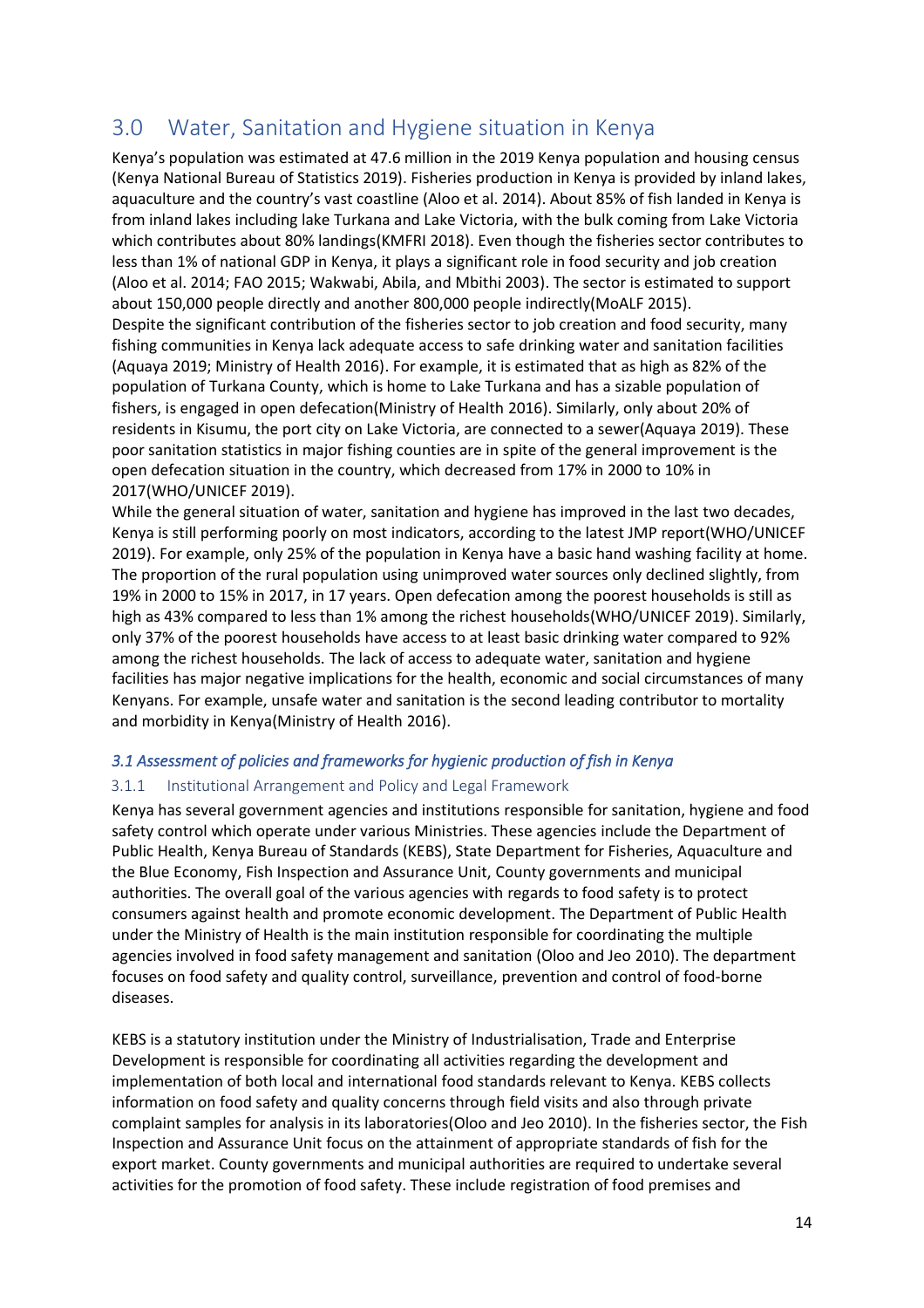specification of standards to be observed; ensuring availability of hygienic market facilities for the handling, display and storage of fish, meat and other perishable food products; and ensuring regular inspection of all food outlets(Ministry of Health 2016).

Beyond the state institutional arrangement for promoting and enforcing food safety standards, there are number of none-state actors including voluntary private associations which enforce private food safety standards(Oloo and Jeo 2010). These actors include the Association of Fish Processors and Exporters of Kenya (AFIPEK) and the Kenya Association of Manufacturers (KAM). AFIPEK helps to enforce stipulated standards, regulations and code of conduct, and seeks to harmonise surveillance, monitoring and processing standards. Consumer organisations such as the Kenya Consumer Organisation also play a key role in protecting consumers from unsafe and substandard food products through informing consumers of their rights.

Even though Kenya does not have a single overarching policy or regulation on food safety, there laws and policies designed to protect consumers(Oloo and Jeo 2010). Key among the laws and policies on food safety are the Public Health Act, Fisheries Act, the Environmental Sanitation and Hygiene Strategic Framework and the National Food and Nutrition Security Policy. In addition to these policies and laws, Kenya also has food standards developed from international standards such as those by Codex and the World Trade Organisation (WTO) Sanitary and Phytosanitary Standards. The responsibilities of the institutions described in the previous sections are defined in these existing laws, policies and standards.

The Public Health Act explicitly prohibits the sale, import or possession of any food for human consumption that is tainted, adulterated, diseased or unwholesome(Republic of Kenya 2012b). The Act also mandates persons who prepare, manufacture, keep, transmit and sell food to take adequate measures to safeguard such food from infection or contamination. Kenya's overarching policy on food and nutrition, the National Food and Nutrition Security Policy, also identifies food safety as a priority issue of public health(Government of Kenya 2011). The policy's objective regarding food safety is to "ensure safe, high quality food by creating public awareness on relevant issues and by setting, promoting and enforcing appropriate guidelines, standards and a regulatory framework"(Government of Kenya 2011). To operationalise the food and nutrition policy, the Ministry of Health developed a five year strategic framework (2016-2020) for environmental sanitation and hygiene which requires county governments to establish and run programmes to control the sale of prepared foods and to register food premises and specify standards to be observed by operators and vendors(Ministry of Health 2016).

To promote food safety in fisheries, the Fisheries Act prohibits the use of poisonous and noxious substance for purposes of fishing (Republic of Kenya 2012a). The Fisheries Management and Development Act mandate the Cabinet Secretary to establish a technical committee on Fish Quality and Safety which is required to monitor the production of fish products and to regulate fish handling, landing, transportation, processing and marketing with the view to assessing risks to humans(Republic of Kenya 2016). Kenya also has a fisheries policy which among other objectives seeks to promote responsible fish handling and preservation measures as well as promote the active involvement of fishing communities in fisheries management(Ministry of Livestock and Fisheries Development 2005).

In addition to developing national policies and laws, Kenya has ratified several international conventions and treaties committing to guarantee sanitation, hygiene and safe food for all Kenya's including fishing communities. Key among these are the Ngor Declaration on Sanitation and Hygiene, the Sustainable Development Goals (SDGs) and commitment to Codex Alimentarius Commission Standards on food safety. In fact, Kenya is currently hosting the FAO/WHO Codex Coordinating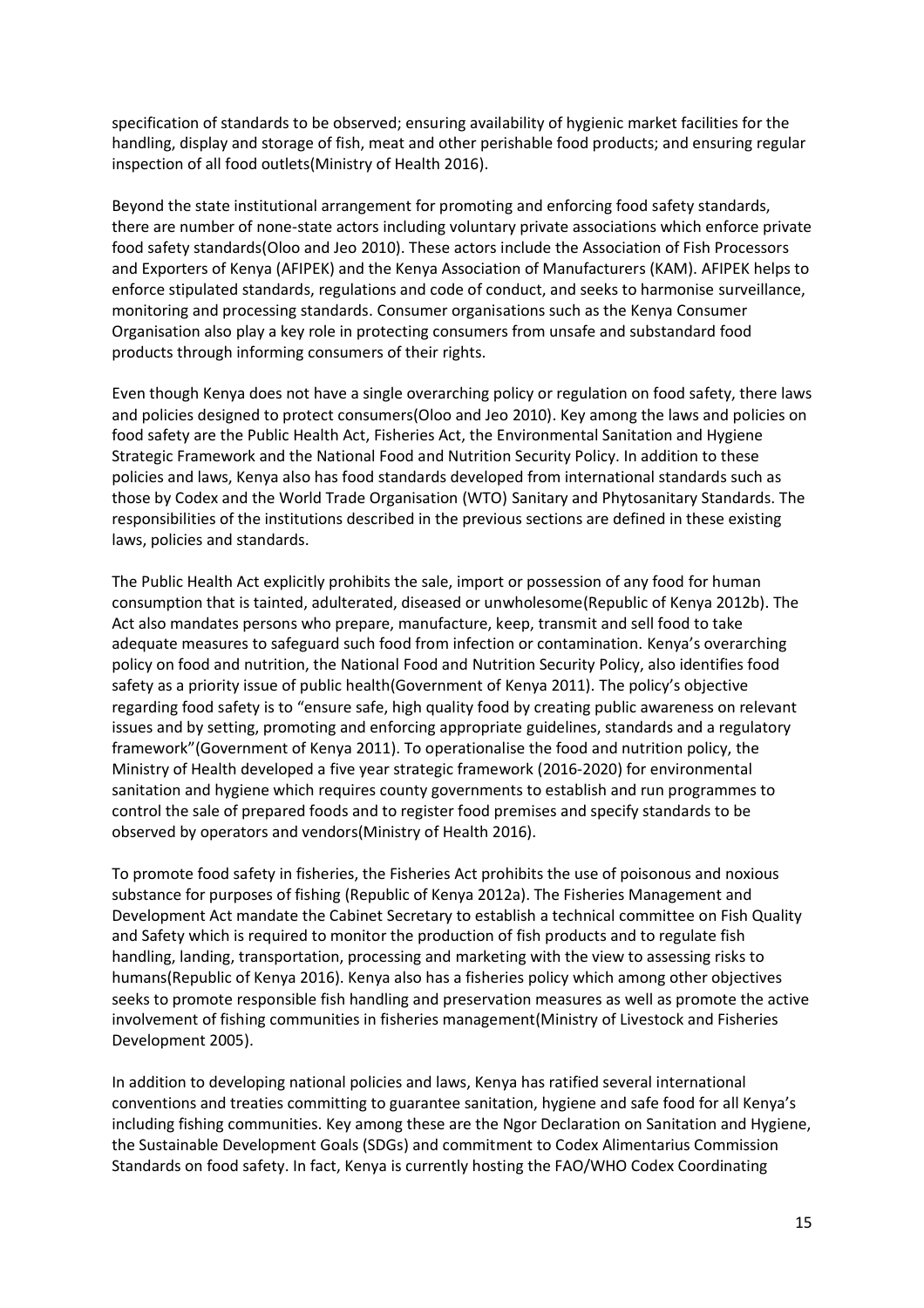Committee for Africa with the responsibility to come up with regional Codex Food Standards for African Countries. In the fisheries sector, Kenya recognises that it shares some of its water resources with neighbouring countries especially great lakes countries. Therefore, the country's legal framework and institutional framework allows for shared management of fish stock and water resources through regional organisations such as the Lake Victoria Fisheries Organization. Similarly, the Beach Management Units (BMUs) Guidelines focus on harmonization of efforts between Kenya, Uganda and Tanzania, with clearly articulated roles and a structure of linkages for co-management. The roles are broken down according to different stakeholders including: fisheries department, research, local authorities and district technical staff, NGOs and development partners. In conclusion, despite the over 20 different national policies and laws and the numerous international treaties Kenya has ratified, the lack of an overarching food safety policy or law has created a fragmented legal and institutional framework, with consequences such as limited crosssector collaboration and coordination and ineffective management and control of the food sector.

#### <span id="page-15-0"></span>3.1.2 Population Targeting

In general, sanitation, hygiene and food safety policies and laws in Kenya targets all sectors of the economy including the food and fisheries sectors. The Environmental Sanitation and Hygiene Policy (2016-2030) prioritises sanitation and hygiene in schools, health facilities, public spaces such as fishing camps and fish markets as well as in field/outdoor areas such as plantations. With regard to food safety, while the policy targets food establishments and premises as well markets, fishing communities, fish camps and landing sites are not specifically mentioned in the policy as priority areas for food safety. For instance, the policy specifically mentions slaughterhouses as places where regular inspections will be undertaken but does not make similar reference to fishing landing sites. Such an omission could result in less attention on fish inspection as part of the efforts to promote food safety.

The National Food and Nutrition Security Policy (2011) targets all levels of food production, processing, marketing and handling by all stakeholders from the private and public sectors, and by all consumers(Government of Kenya 2011). Although the policy recognises food safety concerns at both national and county levels, it prioritises food safety in urban and peri-urban areas and does not specifically address safety issues in fishing camps and fishing communities. Among the policies reviewed, the Fisheries Policy is the main policy that directly seeks to address fish quality and safety issues. To achieve its objective, the policy mandates the Competent Authority (CA) in fish matters to develop standards and manuals for fish quality control. The CA is also expected to expand and upgrade laboratories in major towns such as Nairobi, Kissumu and Mombasa as well as enter into agreements with the Kenya Bureau of Standards and other accredited laboratories in order to establish sections dedicated to fisheries. The main gap in the fisheries policy is that it does not mention the provision of sanitation facilities in its implementation strategy as key for enhancing fish quality and safety. Yet, without such facilities fishing communities and fishers will continue to defecate in water bodies, thereby compromising the safety and quality of fish.

Overall, evidence from the key informant interviews in Kenya confirm that fisheries policy and the department of fisheries priorities the provision of sanitation and hygiene facilities in fishing communities and landing sites while the overall sanitation policy and public health department does not. For instance, in Kisumu county, one of the stakeholders interviewed indicated that; *"we are working hand in hand with the fisheries department…., to say the truth we have been taught a lot about cleanliness and they [the fisheries department] have also brought us litter bins"*. One public health official interviewed, however, had this to say about the sanitation policy; *"The sanitation policy focuses on issues of defecation outside the lake but does not necessarily mean fisheries".*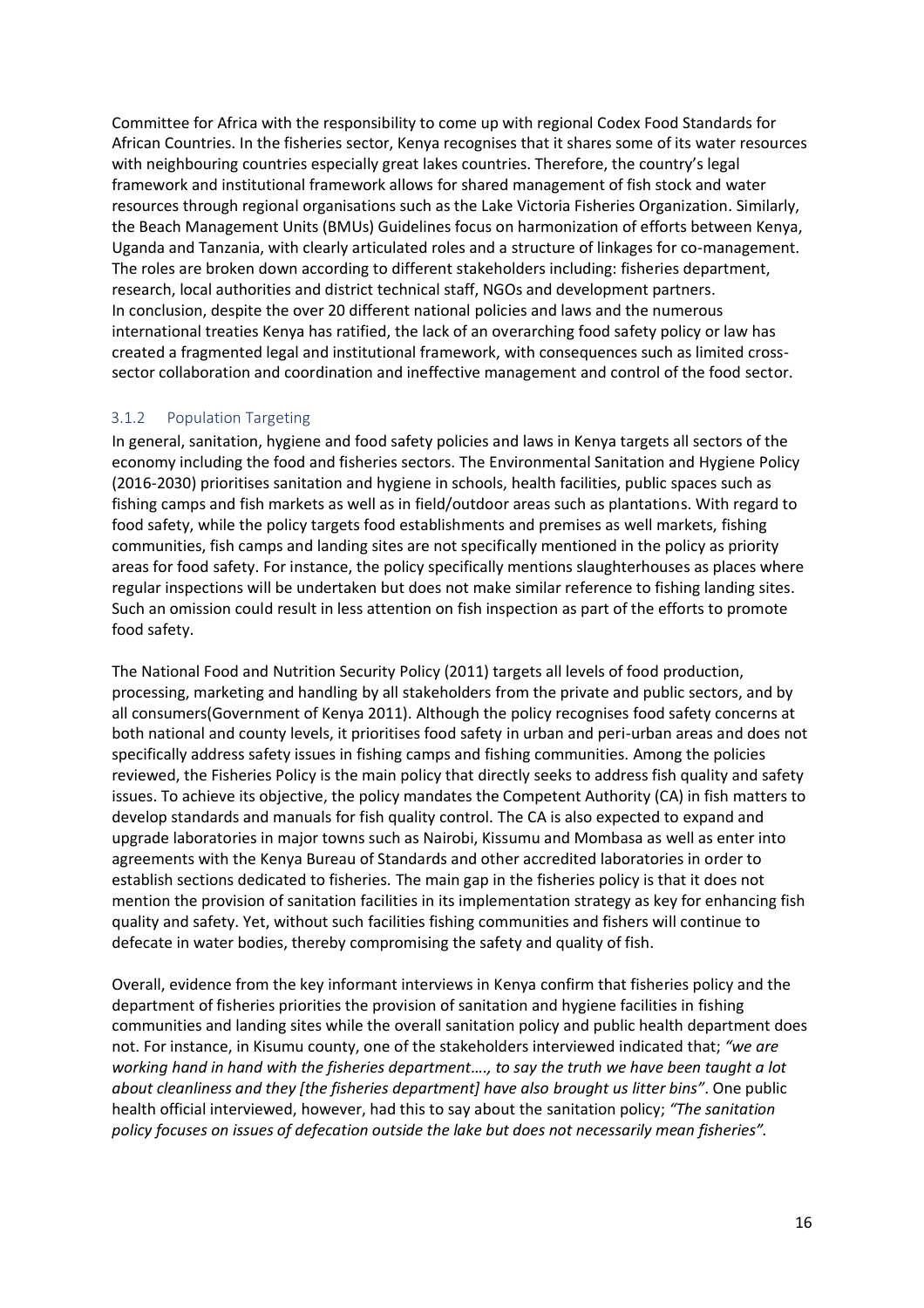#### <span id="page-16-0"></span>3.1.3 Level of Services Delivered

The Fisheries Act has made some provisions for the kind of services provided namely, the development of landing sites and *bandas<sup>1</sup>*, as well as capacity building of the fishing community and staff, among others. Other services as revealed by this review, include litter bins, provision of wheelbarrows to avoid dragging the fish as well as containers with ice block for transportation, after which the fish is weighed. These services are provided by different partners; some are dependent on ongoing projects within the fishing communities. From the interviews, it was revealed that the minimum sanitation, hygiene and safety requirement is clearly stipulated in the Fisheries Act in that, fish needs to be iced in the ratio of 1:1, that is ratio of fish to ice, in Kilograms. Where storage is concerned, the cold temperature must be -18C with labelling and record keeping for fish storage and follow up.

Similarly, when it comes to processing, there are standards for calibration, such as refrigeration. To ensure compliance, the public health department conducts medical examinations for the fisheries and issues a medical certificate of fitness, once standards are deemed appropriate. The minimum sanitation requirements are best summarized in the following words: "*There are things for food handlers and for the premises, if it's at the Beach there are things required for the premises, in the transportation of the fish and the storage of the fish. At the source the place may be very clean, there is need to have a weighing scale, refrigeration is a must to ensure cold chain is maintained. Under transportation, fish must be transported in a clean environment with clean containers...Handwashing skills is very key in issues of food safety. Point for display for sale the fish must be kept under clean and cold state. Even during preparation, it [fish] must be clean even at the household. Sanitation is key from the source, to the kitchen*" [Food Quality Control and Safety, Department of Health-Kisumu County].

The level of standards differs from one community to the other, for instance the interviews found that fishermen in Mombasa county are more compliant with use of cooling facilities unlike those in Kisumu county. There is also an aspect of poor funding by the government to afford fisherfolk in one particular county, refrigerators or coolers, hence the need to strengthen efforts on fish storage. It was noted however, that overall, Kenya meets the minimum requirements appropriate for international standards, having adopted the European Union (EU) standards of operation, and hence why the country is able to export to EU countries.

#### <span id="page-16-1"></span>3.1.4 Health and Environmental Considerations

In general, the sanitation, hygiene and food safety policies and laws in Kenya recognise the health and environmental impact of poor sanitation and hygiene as well as poor quality and unsafe food. The environmental and sanitation hygiene policy identifies unsafe water and poor sanitation and hygiene as the second leading cause of morbidity and mortality in the country(Ministry of Health 2016). More than half of the population is at risk of diseases and death due to inadequate sanitation practices, unsafe drinking water and poor hygiene. The national food and nutrition security policy recognises that consumption of poor quality and unsafe food poses serious health risk such as cholera, diarrhoea and aflatoxicosis to consumers. The consequences of diseases associated with poor sanitation and hygiene is especially dire for fishing communities as diseases such as cholera increase fish spoilage and post-harvest losses in addition to the risk of death.

Promotion of good sanitation and hygiene to control food and water-borne diseases is an essential component of the strategy to eliminate communicable diseases in Kenya's National Health Policy Framework. The health policy framework therefore mandates responsible departments and institutions in counties to license and control undertakings that sell food to the public including fish. In the fisheries sector, the fisheries directorate charged with ensuring that fish available in the

<sup>1</sup> *Bandas* are structures where fish is placed once it is brought from the lake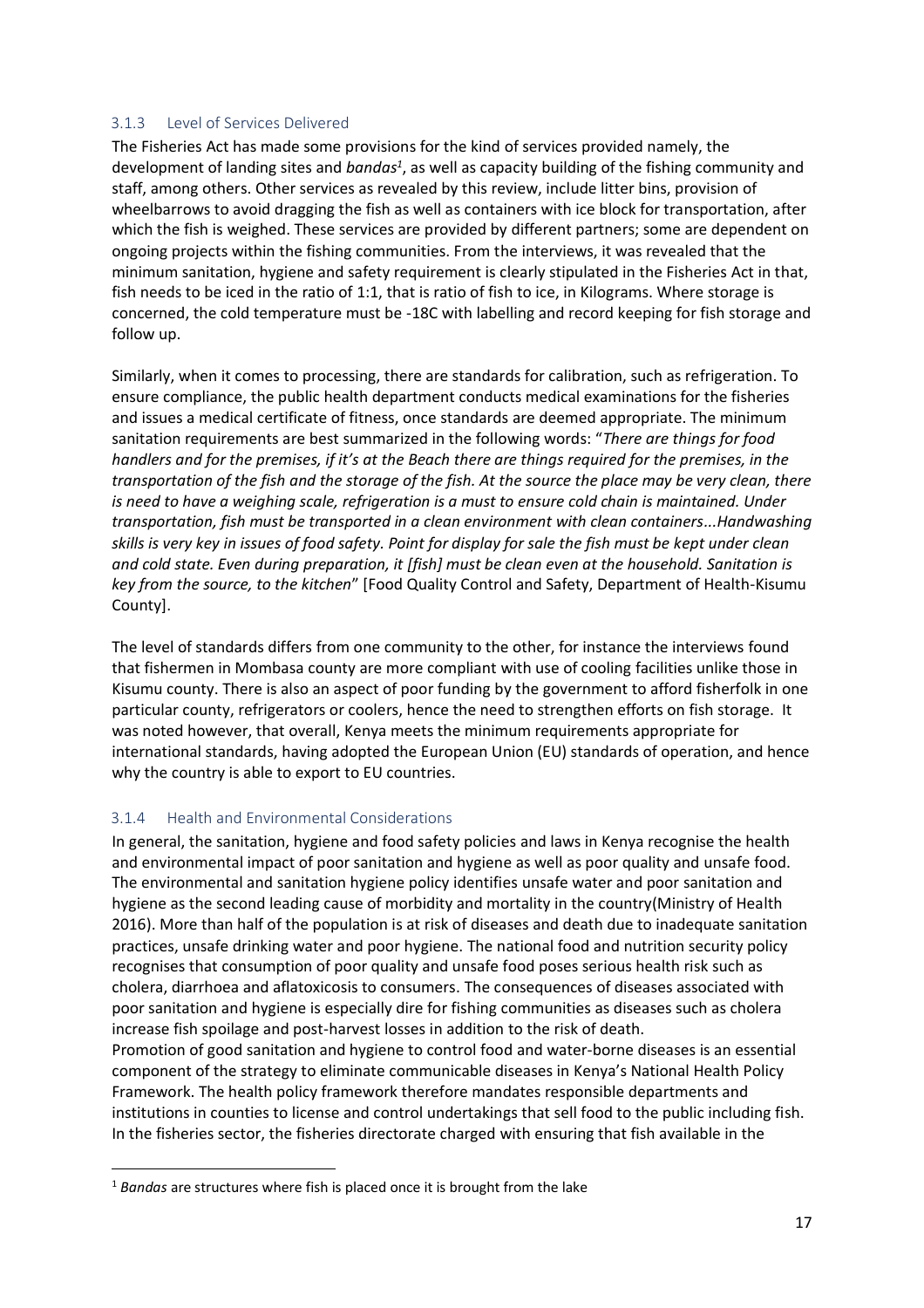market is free of contamination and wholesome for consumption. To protect the health of consumers, the Kenya Bureau of Standards ensures that there is high quality fish in the market by assisting the Department of Fisheries in issuing health certificates, as a means of quality assurance. One of the stakeholders interviewed in Kenya summarised the health consideration in the sector as follows; "the Fisheries Act tells us that we have to prevent the problem coming from eating contaminated fish, so we have to prevent unsafe fish eating in the market, the unsafe fish it's supposed to be retained it must NOT reach the market ,it has to be recalled and that's why we have issues when we are packaging it has to be labelled and all the records have to be kept and that is why we should be able to trace where the fish comes from, so if we follow the chain well we will be able to follow it up to the landing site where the fish came from. Issues of the fish diseases management are addressed by the Act". [Fisheries Directorate]. In addition, fishing communities are encouraged to undertake measures to ensure that fish that reach the market are safe for consumption. These have been summarised by one of the stakeholders interviewed as follows; "**Refrigeration**: if the fish is at the lake its safe, the only issue arises when the fish has been caught, contamination starts and when it talk about safety and hygiene people have been trained that when they catch the fish it's supposed to be iced so thy are supposed to have containers with ice into the lake as they go fishing, when they reach the landing sites they are supposed to ensure that the fish is iced until it reaches the market. **Cleaning**: When it comes to cleaning, they have to clean the surfaces especially when it comes to 'Bandas' and tables, fish is not supposed to be thrown in the ground so the tables they are using should not contaminate the fish, the tables have to be stainless steel or galvanised and have to be cleaned. **Fish handling**: When it comes to handling fish, the landing sites is supposed to be fenced so that only the people handling the fish access the place, anybody who does not have anything to do with the fish is not supposed to enter those areas and the area is supposed to be protected from all animals".

Beyond communicable diseases such as cholera and diarrheal which directly linked to poor sanitation and hygiene, the fisheries policy in Kenya also recognise that diseases such as HIV and Malaria are prevalent in fishing communities and also affect output in the sector. The fisheries policy explicitly recommends the mainstreaming of HIV and Malaria interventions into the sector. There is evidence that infection in high among fishing communities, and fishing communities also tend to be socially marginalised with limited access to health and other social services (Kwena ZA, Bukusi E, Omondi E, Ng'ayo M 2012). For instance, fishers often go fishing overnight or in early morning and return late in the evening when most public health facilities are closed (ZA n.d.). Therefore, most fishers are usually not available to access health services. There is therefore the need to ensure that the provision of health services is synchronized with fisherfolks availability.

With regards to the environment, Kenya's various policies recognise the environmental impact fishing activities and poor sanitation and hygiene in the fisheries sector. The environmental and sanitation hygiene policy mandates the national and county governments to institute measures to safeguard groundwater, wetlands and water courses from contamination from poor environmental sanitation practices. These measures should include provision of sanitation facilities and adequate treatment of sewage in fishing communities and landing sites. In Kisumu, poor treatment of sewage is identified as a key contributory factor to the pollution in the lake which affect the safety and quality of fish (Odada et al. 2004). The Fisheries Act empowers the Department of Fisheries to measures that promote environmental conservation. To highlight the importance of environmental conservation in the fisheries, the National Environment Management Authority (NEMA) has been included into the Inter-Agency Monitoring, Control and Surveillance Unit established under the Fisheries Management and Development Act(Republic of Kenya 2016). An important aspect of integrated environmental management is the involvement of fishing communities in environmental planning as well as environmental impact assessment and audit.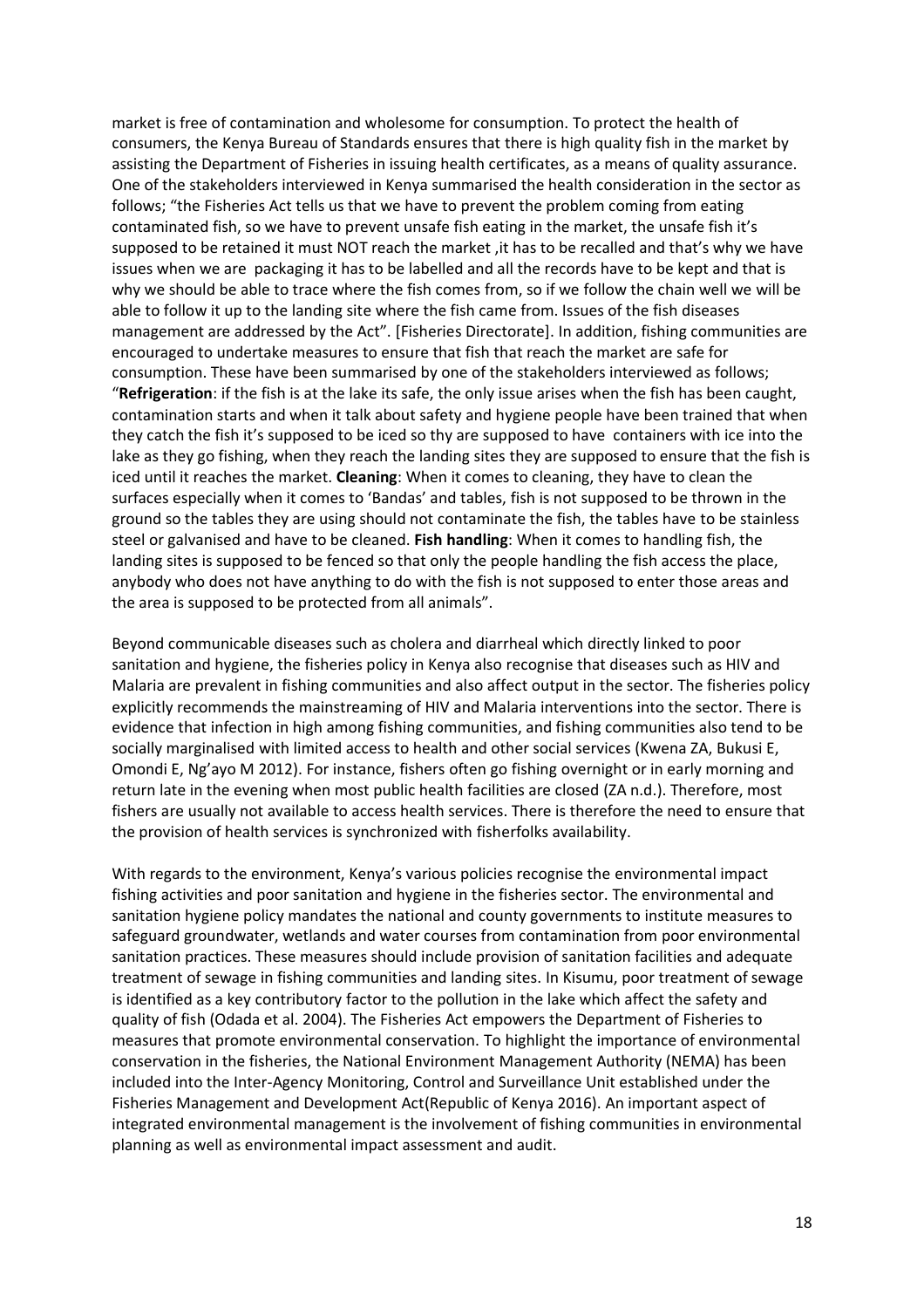In conclusion, it is evident that the various sanitation, hygiene and food safety policies and laws pay considerable attention to health and the environmental issues. However, these laws and policies have not been adequately implemented to promote health and the environment in the fisheries sector and fishing communities.

#### <span id="page-18-0"></span>3.1.5 Financial Considerations

It is difficult to estimate the volumes of public and private investments in the industry as recent breakdowns of the national fleet and infrastructural base are not readily available. Overall, the WASH sector is funded by the national government, county governments, development partners and civil society organizations. Ideally, government agencies are expected to raise funds from the services they offer, but due to limited resources, this is supplemented by government transfers and disbursement from development partners. Notably, this is not sustainable, stressing the need to enhance self-financing mechanisms. It is the responsibility of the Fisheries Directorate to budget for sanitation and hygiene within their work plans, however there is low funding and sometimes more support is allocated towards capacity building. The current set up is such that funding is managed by the office of Agriculture, Livestock, Fisheries and Irrigation, without whose approval, institutional work plans cannot be implemented. The sector's financing deficit has grown over time, reaching Ksh 19 billion in 2016 up from Ksh 6 billion in 2012, reflecting 36 per cent deficit in 2016 up from 16 per cent in 2012(KIPPRA 2018). For the marine fishing sub-sector, a major challenge has been the capability of the Fisheries Department to collaborate with the private sector to maximize on the opportunities that exist in fish production, processing, marketing and other operations(KIPPRA 2018).

Other forms of funding, as established from the key informant interviews, include the Lake Victoria Environmental Management Project (LVEMP) -funded by World Bank - which has supported in capacity building as well as infrastructure like landing sites and the *bandas*. The EU has also supported especially in the development of some landing sites, in Kisumu and facilitated export to EU countries. Africa Medical and Research Foundation (AMREF), United States Agency for International Development (USAID), FAO and programmes like Lake Victoria Fisheries Organisation (LVFO) and Smart Fish have been cited as sources of funding for sanitation and hygiene in the fisheries and food safety sector. There is also mention of funding coming from Ex-cheque—which are resources from taxes. The main challenge with funding in the WASH sector is that in most cases, the budget in not split for the specific areas of water, sanitation and hygiene, but rather lumped as one. This makes it difficult to assess individual allocations to each unit. The recommended strategies for the funding gap are suggested as more allocation of resources specific to sanitation and food safety, public participation, proposal development, capacity building for technical staff and the fish handlers, create more markets for exporting fish.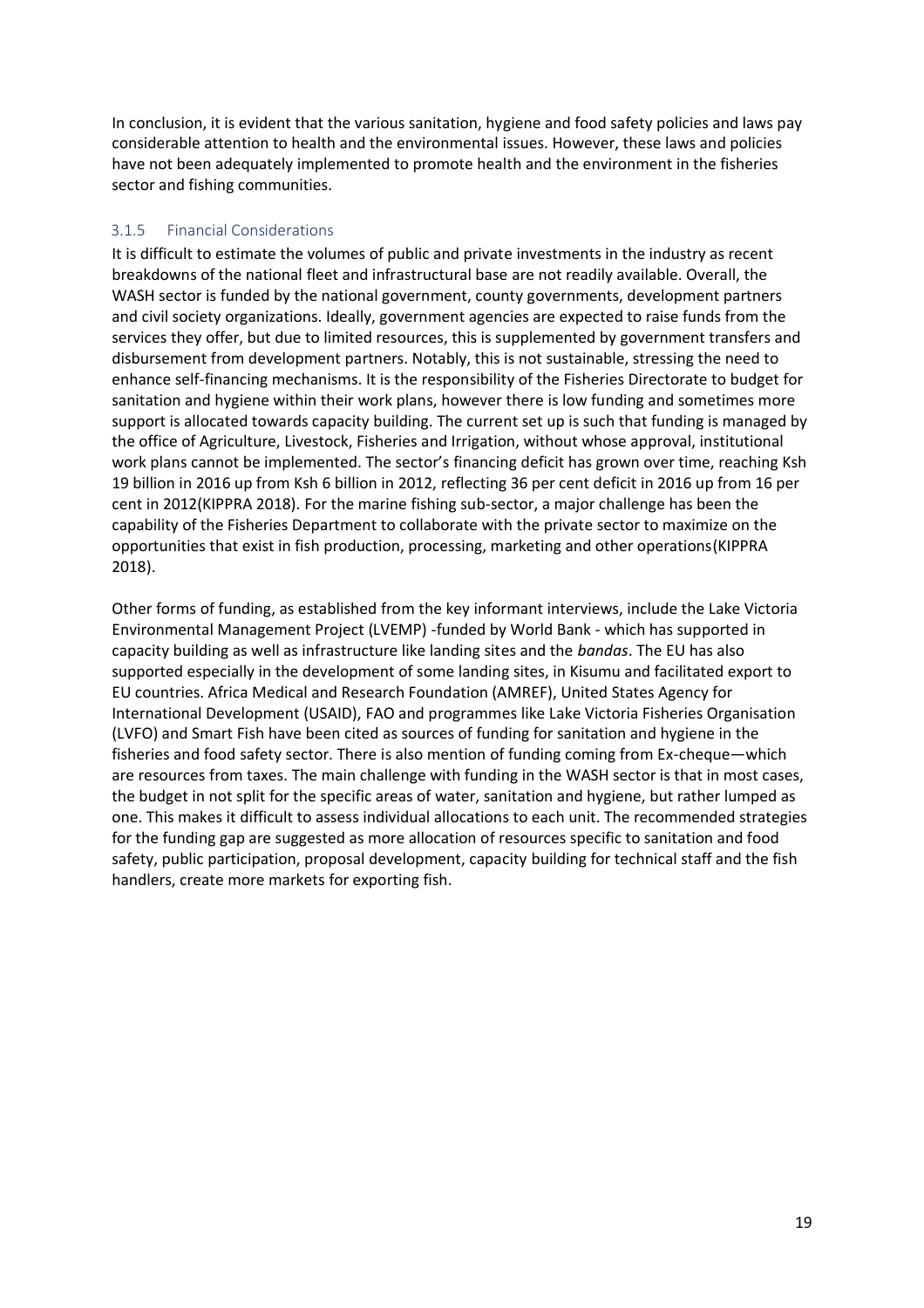# <span id="page-19-0"></span>4.0 Water, sanitation and hygiene situation in Zambia

Zambia is one of the countries in the Great Africa Lakes Region, located within two large river basins; the Zambezi River and Congo River basins. Zambia has a rich endowment of water resources with the total water area including lakes, rivers and swamps estimated at 19% of the country's territorial area. In spite of having abundant water resources, access to safe water for individual and household use is limited. Data from the 2013/14 Demographic and Health Survey shows that only 65% of households have access to improved water sources. There is also a huge disparity in access to improved water sources with approximately 90% of urban households having access to improved water sources compared to just 47% among rural households(CSO, MOH, and ICF International 2014). With regards to access to sanitation facilities, Zambia has achieved remarkable progress following the failure to meet the Millennium Development Goal (MDG) 7c for water and sanitation. . The proportion of households using an improved toilet facility increased from 64% in 2013 to 80% in 2016(Yeboah-Antwi et al. 2017). This remarkable achievement has been attributed to the Zambia Sanitation and Hygiene Programme which is currently being implemented (Yeboah-Antwi et al. 2017).

The fisheries sector plays a significant role in Zambia's economy contributing to income generation, job creation and improved nutritional status of households. The fisheries sector's contribution to Zambia national Gross Domestic Product is estimated at 3.2%(Ng'onga, Kalaba, and Mwitwa 2019). Current production of fish in Zambia does not meet domestic demand, resulting in significant import of fish(Tran et al. 2019). A major factor limiting the fish production in Zambia is poor sanitation and hygiene which not only affects the quality and safety of fish but also compromises the health of fishers and reduces productivity. Fishing communities are especially vulnerable to water-borne diseases such as cholera due to inadequate access to safe water and sanitation facilities. For instance, between 2002 and 2007 a total of 1,155 cases of cholera were recorded in Nchelenge, a community with densely populated fishing camps on the shores of Lake Mweru(Gama et al. 2017).

#### <span id="page-19-1"></span>*4.1 Assessment of policies and frameworks for hygienic production of fish in Zambia*

#### <span id="page-19-2"></span>4.1.2 Institutional Arrangement and Policy and Legal Framework

Zambia has recently passed a Food Safety Act(Government of Zambia 2019), becoming one of the few countries in Africa to have such a law. The Act provides for "the protection of the public against health hazards and fraud in the manufacture, sale and use of food". Before the passage of the Food Safety Act, there were pieces of legislation and policies that sought to ensure safe and quality food to protect the health of consumers. These included the National Health Policy (2012), the National Health Strategic Plan (2017-2021), the Public Health Act CAP 295 and the Food and Drugs Act CAP 303. The National Health Policy mandates the government to develop food safety policies and strengthen the monitoring of food establishments at production, wholesale and retail levels(Ministry of Health 2011). The main gap in the Health Policy regarding food safety is the lack of specific direction, guidelines and timelines for developing food safety policies and strengthening the monitoring of food establishments.

Compared to the National Health Policy, the Health Strategic Plan has specific food safety targets. The Health Strategic Plan seeks to ensure high standards in the production, collection, preparation, processing, storage, sale and consumption of food(Ministry of Health 2017). To achieve this objective, the health strategic plan has a target of increasing the number of food establishments implementing hazard analysis and critical control from 0% to 30% between 2016 and 2021(Ministry of Health 2017). The Public Health Act explicitly prohibits the sale of unwholesome food including fish and mandates the seizure of such unwholesome food by the appropriate authority(Republic of Zambia 1972). The Food and Drugs Act mandates the inspection of food intended for consumption and places where food is manufactured or prepared or kept.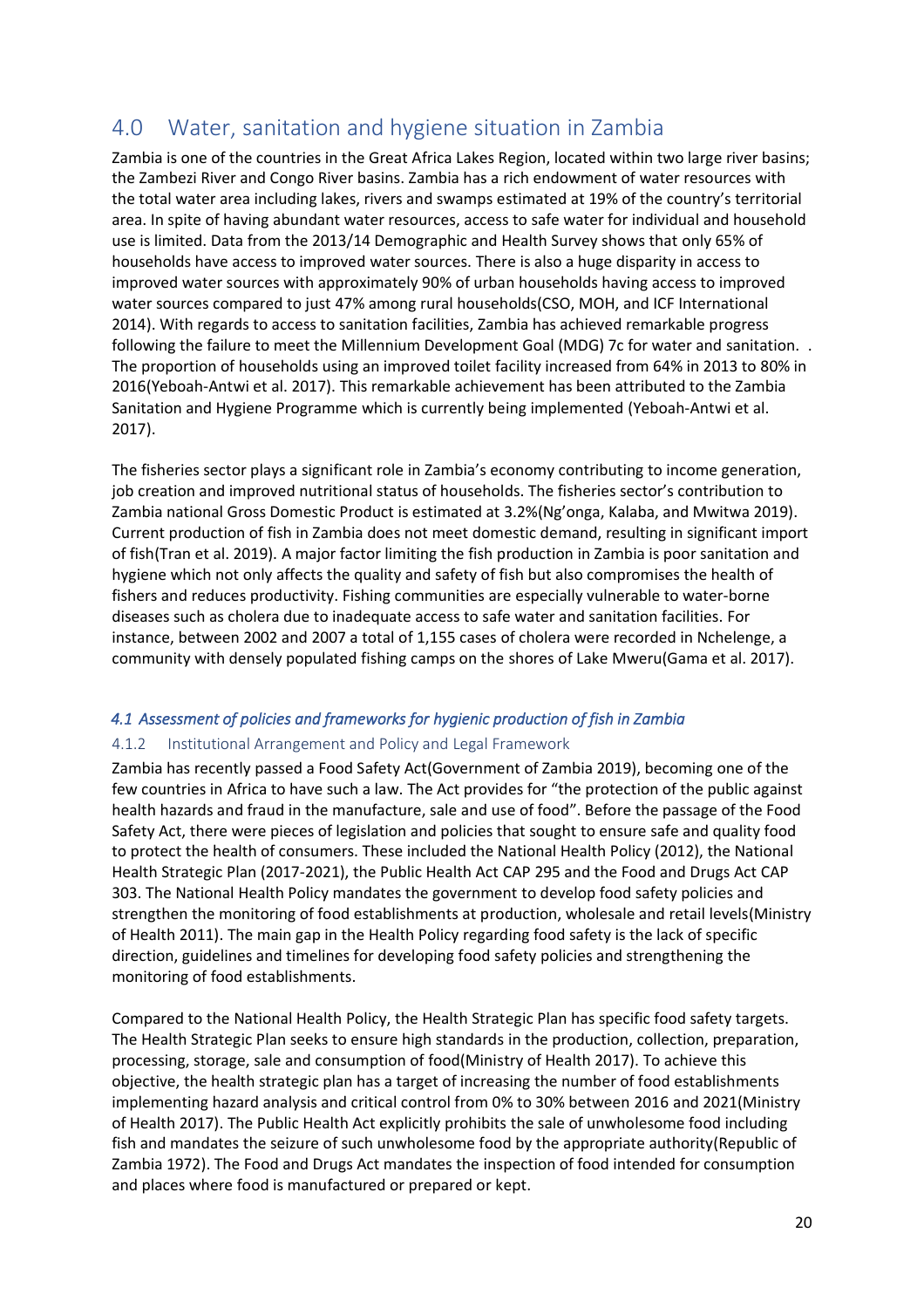The institutional mandate for the implementation of the various policies and laws on sanitation, hygiene and food safety in Malawi resides in different ministries and departments. Recognising that there was little progress in attaining the MDG target on water and sanitation, Zambia has created a new ministry for water development, sanitation and environmental protection (MWDSEP). The ministry is expected to streamline the coordination of mechanisms for the WASH sector in order to increase synergies and effectiveness in planning and financing in the sector. While MWDSEP is in charge of overall sanitation and hygiene issues, it is the Ministry of Health that is responsible for developing and implementing food safety standards. The Food Safety Act recently passed by parliament provides for the establishment of a Food Safety Coordinating Committee under the Ministry of Health which will be responsible for implementing the provisions of the Act. The Committee is expected to be composed of representatives from other ministries including agriculture, local government and water and sanitation. The committee is expected to foster collaboration and coordination between the various ministries critical food safety and address the current bottlenecks of duplication of roles and responsibilities. What is conspicuously missing in the proposed committee is a representative from the fisheries sub-sector.

In conclusion, even though Zambia passed the Food Safety Act in order to harmonise the efforts of stakeholders in different sectors to protect the public against the hazards and fraud in the manufacture, sale and use of food. The current institutional framework for sanitation, hygiene and food safety is still disjoined and uncoordinated with different line ministries and departments focusing on specific aspects. Implementation of the Food Safety Act is expected to address this challenge by coordinating the responsibilities of various agencies and ministries.

#### <span id="page-20-0"></span>4.1.2 Population Targeting

In general, the existing policies and laws on sanitation, hygiene and food safety in Zambia target all aspects of society. The Public Health Act, for instance, targets sanitation in dwellings, food premises, storage facilities, water-courses. With regard to food safety in fisheries sector, the Fisheries Act focuses on regulating the methods of curing, preserving, or storing fish in commercial areas(Republic of Zambia 1994). The mandate officials of the Department of Fisheries to inspect fishing boats and sites to ensure best practices are adhered. The Act, however, does not have specific provisions on open defecation and sanitation in fishing communities. Even though the National Health Policy prioritises the provision of adequate and safe water and appropriate sanitary facilities in rural and urban areas as part of the overall strategy to reduce the burden of diseases and mortality, the policy does not recognise the unique sanitation needs of fishing communities. There is therefore no prioritisation of fishing communities in this policy.

The Food Safety Act is comprehensive in addressing all aspects food safety including production, manufacture, handling, preparation and storage of food in a manner that prevents food related diseases. While the Act targets all food sub-sectors including fisheries, it does not have a strong focus on fisheries. For instance, the Department of Fish Inspectors are not explicitly mentioned in the Act as part of the "authorized officers" mandate to inspect food and food premises. This implicit omission of the Fisheries Department could starve the department of the necessary funding required to enforce the Act in the fisheries sector.

In sum, in spite of the fact that the various policies and laws on sanitation, hygiene and food safety in Zambia target all sectors of society and various food sub-sectors, the unique sanitation needs of fishing communities and food safety concerns in the fisheries sector are not highlighted. There is an opportunity for stakeholders in the fisheries sector to advocate for the prioritisation of fisheries food safety in the enforcement of the Food Safety Act.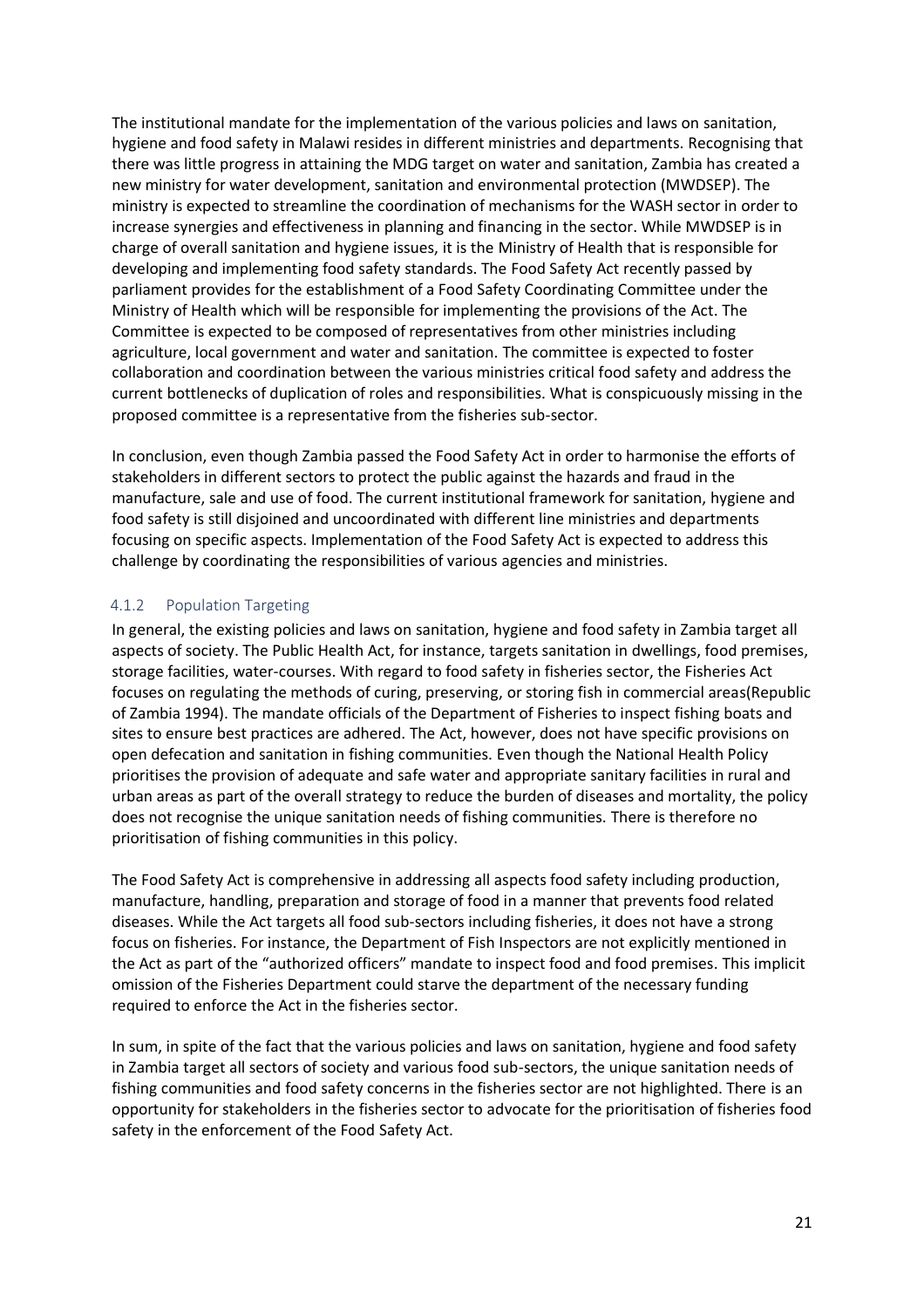#### <span id="page-21-0"></span>4.1.3 Level of Services Delivered

As mentioned in previous sections, Zambia has recently passed a food safety law. The Food Safety Act makes provision for a number of critical services to be delivered in order to ensure food safety. These include laboratory services, inspection and certification. The Act specifically makes provision for the establishment of a National Food Laboratory to be responsible for examining, analysing and conducting research to determine the quality and safety of food products including fish. The Food Safety Act also requires health clearance for food premises after inspection and a certificate of compliance which has food safety and quality standards and guidelines.

In addition to the Safety Act, other policies and regulations define the standards and services that expected to be delivered to the public including fishing communities. The National Sanitation Policy defines minimum level of sanitation services as provision of the disposal facilities whether on-site or off-site of human excreta, the collection of wastewaters from residential, commercial or industrial sources and the treatment and disposal of waste water to reduce environmental degradation. The policy aims to ensure proper management of sanitation facilities so as to reduce the incidence of water-borne diseases which touches on the needs of fishing communities. The policy also emphasises on the promotion of good hygiene practices like hand washing with soap and provision of waste treatment infrastructure, school sanitation facilities and household toilets**.** These measures help to reduce food contamination during handling and processing of fish in the fishing communities. Even though the policy emphasises on capacity building; minimal efforts have been registered in the development of the capacity of fishing communities.

In the fisheries sector, the Fisheries Act mandates the registration of fishermen and boats used for commercial fishing as well as the inspection of fish and boats for poisonous and harmful substances that constitute a threat to the health of consumers.

In conclusion, even though the policy and legal framework for sanitation, hygiene and food safety define the services and standards required to promote food safety, much of these services are not being delivered in fishing communities and the fisheries sector as expected. The fact that some of the services such registration of boats and certification of premises require the payment of fees means that small scale fishermen and food premises are unlikely to be registered or comply with the appropriate standards for food safety.

#### <span id="page-21-1"></span>4.1.4 Health and Environmental Considerations

Health and the environment are essential components of policies and laws aimed at promoting sanitation, hygiene and food safety in Zambia. The main health risks associated with poor sanitation, hygiene and unsafe food in the policies are cholera, diarrhoea, malaria, and water-borne diseases such as schistosomiasis. The National Health policy acknowledges that Zambia is prone to cholera, dysentery and other diarrheal diseases which are mainly caused by water, sanitation and hygiene practices. Consistent with this acknowledgement, the policy measures for addressing these diseases are focused on prevention, treatment, care and support. As part of prevention, the health policy recommends the provision of adequate and safe water and appropriate sanitary to rural and urban areas including fishing communities. The Food Safety Act also recognises the health consequences of consuming contaminated and unsafe food. In general, while health issues associated with sanitation, hygiene and food safety are prioritised in policy and legal framework, there is limited delivery of these services in fishing communities which remain marginalised.

Similarly, environmental concerns feature prominently in the sanitation, hygiene and food safety policy and legal framework of Zambia. The Fisheries Act prohibits fishing methods that are destructive to the environment and fish stock. One of the objectives of the draft national fisheries policy (2010-2020) is to protect fisheries biodiversity and the environment that supports fisheries. The food safety bill mandates holders of applicants for food safety certificates to provide an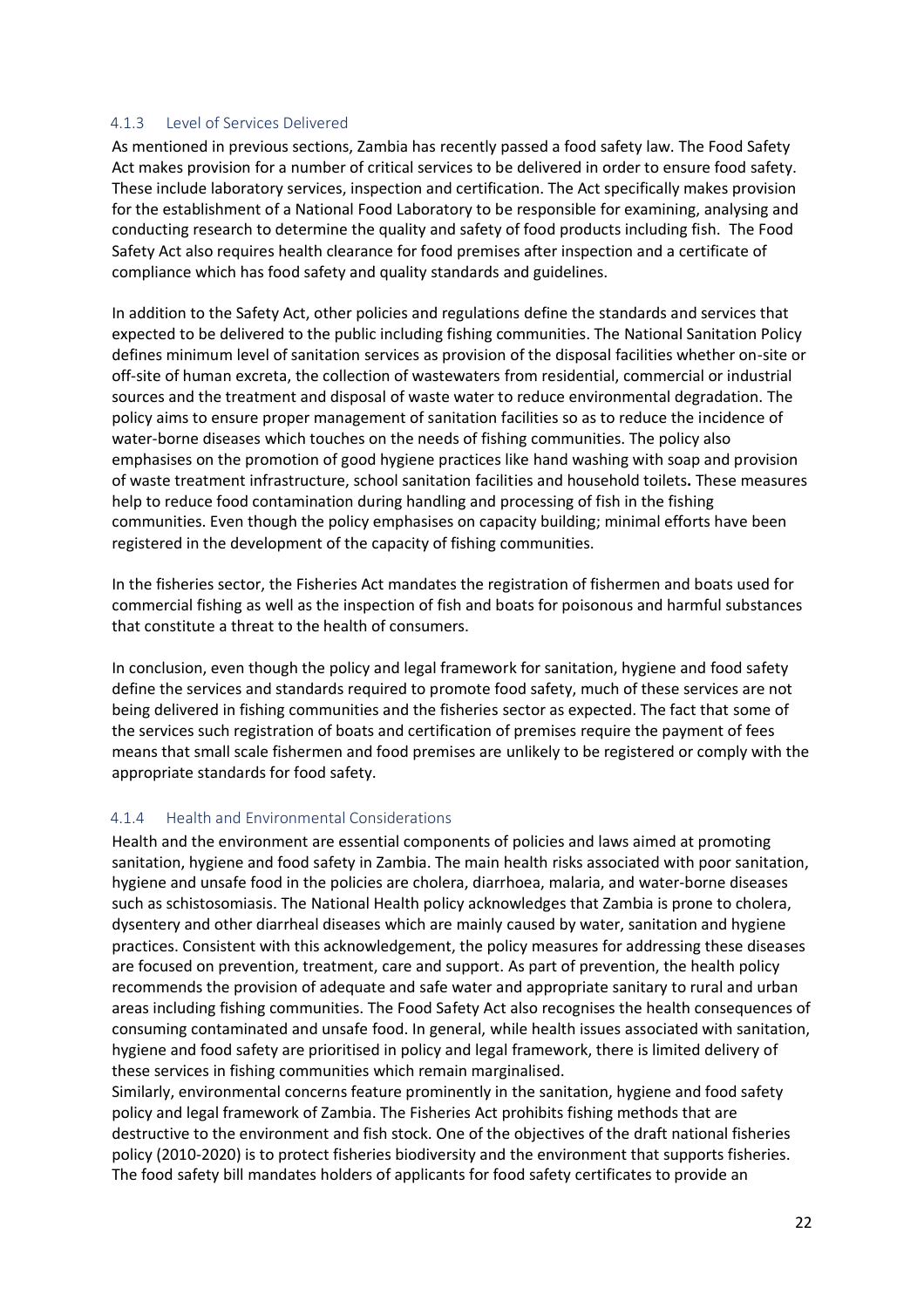environmental assessment report and adhere to the environmental management plan approved under the Environmental Management Act of 2011. It is evident from the various policies and laws cited above that environmental issues are prioritised in sanitation, hygiene and food safety policies. However, the challenge that remains is the implementation of these policies for sound environmental management.

#### <span id="page-22-0"></span>4.1.5 Financial Considerations

The major challenge confronting the implementation of policies in sanitation, hygiene and food safety especially in the fisheries sector is inadequate funding. Historically, the WASH sector is one of the least funded by the government of Zambia. For instance, the 2016 budget for the sector saw a 48% reduction in allocation compared to the 2015 budget. In addition, consistently releases less than the budget 50% of the financial resources required by agencies in the WASH sector. Even within the sector, most of the financial resources are allocated for water development with sanitation and hygiene very little resources. Overall it is estimated that the WASH sector in Zambia requires US\$ 6 billion by 2030.

Recognising the funding challenges in both the WASH and fisheries sector, some of the policies developed recently or are being developed prioritise the mobilisation of resources from various stakeholders and partners to implement interventions. For instance, the national sanitation strategy has an elaborate mechanism for funding and resources mobilisation. These include individual and community contribution to cover the cost of latrine construction and emptying and seeking donor support. To ensure financial sustainability, the national water policy seeks to achieve full cost recovery through user fees. The policy also commits the government of Zambia to increase the budget and allocation of financial resources to the sector. In the fisheries sub-sector, the Fisheries Act prescribes fees for some of the services delivered including registration of boats. The Act also provides for the establishment of a Fisheries and Aquaculture Development Fund in order to provide funding for fisheries activities (Republic of Zambia 2011). The food safety bill also imposes a number of fees for services such as inspection and laboratory services.

While these fees are essential for implementation of WASH and food safety interventions, they could also further marginalize fishing communities from accessing the required sanitary and food safety services. What is required is for government and development partners to prioritise fishing communities with appropriate subsidized sanitary and food safety services to ensure access to adequate services. The government needs to honour its commitment in the various policies to increase budgetary allocation to both the WASH and fisheries sectors.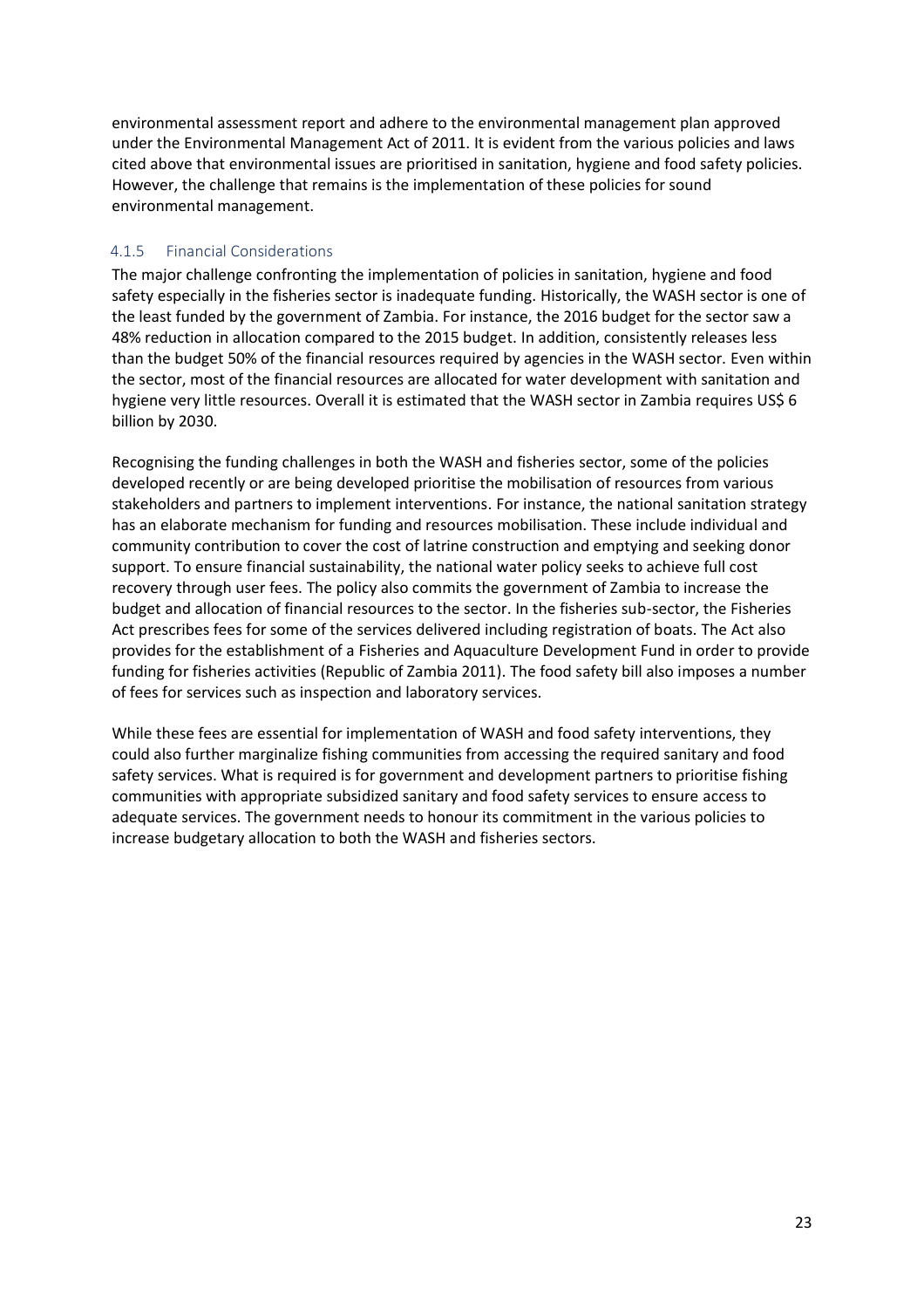# <span id="page-23-0"></span>5.0 Water, sanitation and hygiene situation in Tanzania

Tanzania is one of the most populous countries in the great African lakes region, with an estimated population of 57 million people in 2017(Thomas 2013). The country is endowed with fisheries resources from marine, freshwater, riverine and wetlands species. The fisheries sector contributes significantly to the economy providing about 183,800 direct jobs in 2014(MALF 2016). Overall, the fisheries sector employs more than 4 million Tanzanians(MALF 2016). Despite its significant role in job creation, the fisheries sector has not reached its full potential in terms of meeting local demand and export to the international market. One of the major barriers to accessing the international market especially among small-scale fishers and fish traders in Tanzania is the inadequate compliance with international sanitary and phytosanitary standards. The lack of adequate sanitary facilities in fishing communities coupled with poor fish processing and preservation techniques increase the concentration of fish spoilage bacteria and harmful chemicals that compromise the safety and quality of fish products.

In general, access to improved sanitation and hygiene is a challenge to many Tanzanians. Estimates from the 2017 multiple indicator survey shows that only 60% of the population have access to an improved water source. With regards to sanitation, only 24% of the population live in households with improved non-shared toilet facilities. There is huge disparity between rural and urban areas in terms of access to improved toilet facilities with approximately 36% of urban households having access to an improved non-shared toilet facility compared to just 17% of rural households. Households in fishing communities are particularly marginalized when it comes to access to toilet facilities. One study by Berling et al., (2013) in three fishing communities along Lake Victoria found that less that 5% of households had permanent pit latrines.

The lack of adequate sanitation in Tanzania in general and fishing communities in particular has resulted in widespread water and food-borne diseases. The 2015-16 Tanzania Demographic and Health Survey reported that 12% of children under five years had diarrhea in the preceding two weeks. Diarrheal diseases are estimated to account for 7% of deaths in children under-five years of age in Tanzania. Apart from diarrheal diseases, poor sanitary conditions in fisheries increases the risk of aflatoxins which cause stunting among children(37). Tanzania recognises the health risk posed by inadequate access to WASH services, and has therefore introduced a number of policies and interventions to the current challenges. Tanzania has ambitious WASH targets which include achieving 100% coverage of minimum basic drinking water services, 100% access to basic sanitation and 75% of the population practicing basic hygiene by 2030. Achieving these targets will be crucial for food safety and overall health of the population.

#### <span id="page-23-1"></span>*5.1 Assessment of policies and frameworks for hygienic production of fish in Tanzania*

#### <span id="page-23-2"></span>5.1.1 Institutional Arrangement and Policy and Legal Framework

Tanzania has a number of policies and laws aimed at promoting access to safe water, adequate sanitation and hygiene services and food safety. Tanzania's overall Development Vision 2025 seeks among other things to increase access to improved sanitation to 95% by 2025. The Water Supply and Sanitation Act (2009) seeks to promote and ensure that every Tanzanian has access to efficient, effective and sustainable water supply and sanitation services(The United Republic of Tanzania 2009). The National Health Policy (2017) also prioritises the promotion of water safety, sanitation, hygiene and food safety. The Food (Control of Quality) Act of 1978 and its subsequent amendments aim to ensure the safety and quality of all food products produced or consumed in Tanzania. The Act is essential in addressing all elements of safety management including sanitation and hygiene as well as coordinating the activities of the stakeholders in a proper manner. However, it needs to be updated in order to be able to deal with the contemporary issues in food safety and to comply with the codex standards. In the fisheries sector, the National Fisheries Policy (2015) recognises that poor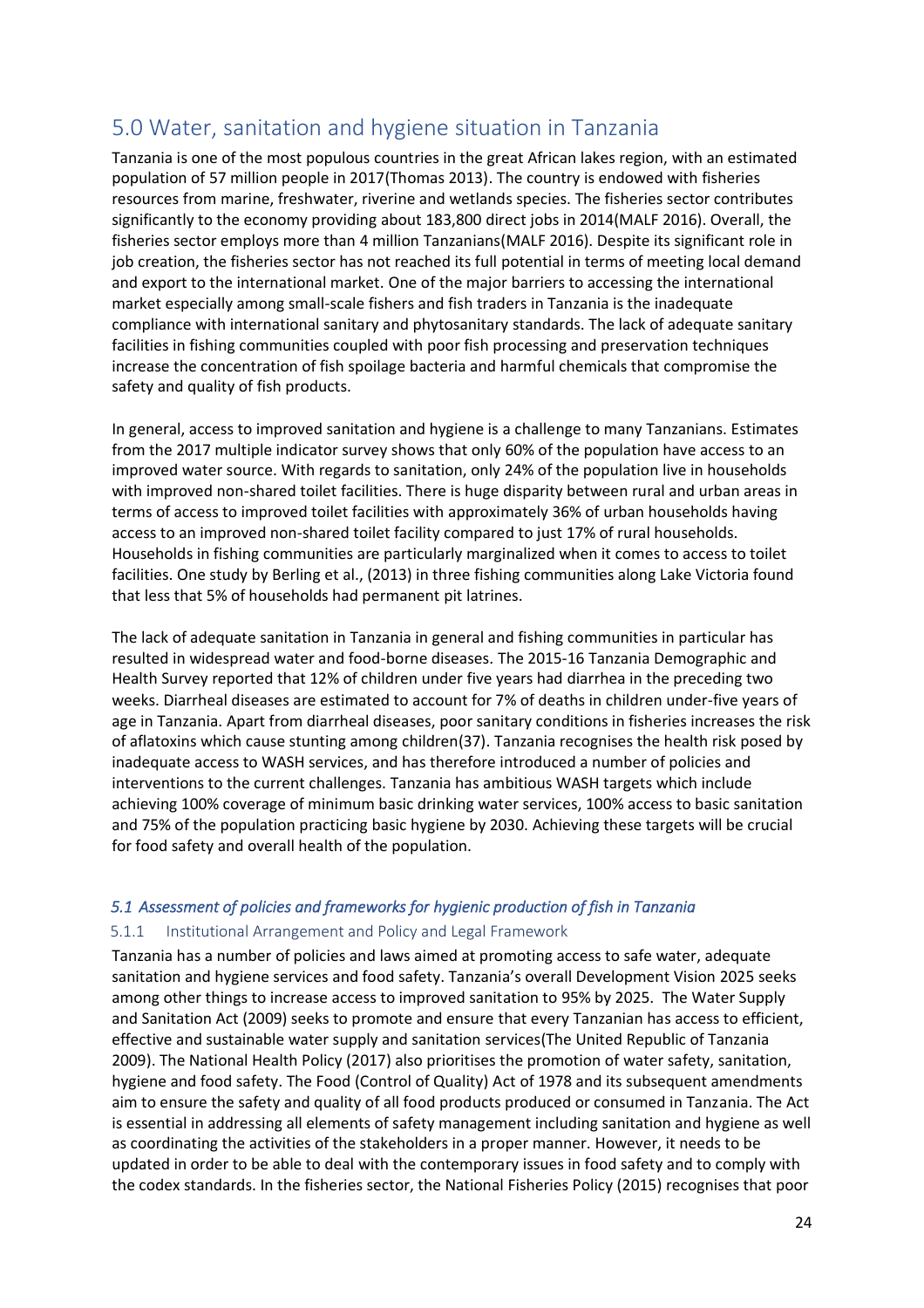hygienic handling of fish affects the utilization and marketing of fish products. The government through the fisheries policy has therefore committed to promoting the use of improved and appropriate technologies in fish handling, preservation and processing.

Notwithstanding the foregoing policies and laws on water safety, sanitation, hygiene and food safety, Tanzania has no overarching food safety policy. The absence of such a policy means that the regulation of the entire food system is not well coordinated as the roles and functions of various institutions in the food safety environment are sometimes duplicated or conflicting. For instance, the Food and Drugs Authority is the main institution responsible for registering and licensing food premises and food businesses. The Authority is required to ensure that food premises have adequate and easily accessible sanitary conveniences to cater for employees and customers. The Authority is further mandated to ensure that storage facilities in food premises and businesses protect food products from deterioration. In the Fisheries Act (2003), however, the responsibility of prescribing specifications for fish storage facilities including cold rooms and ice plants as well as issuance of certification before fish is placed in the market is vested in the Ministry of Livestock and Fisheries. It is not clear how the functions of the Food and Drugs Authority and the Ministry of Livestock and Fisheries are coordinated to prevent conflict.

There is also duplication and conflict in the roles and functions of various institutions responsible for promoting water safety, sanitation and hygiene. The Water Supply and Sanitation Act (2009) mandates water and sanitation authorities to protect and maintain water sources. This could include lakes and rivers that are also used for fishing purpose. The National Fisheries Policy (2015) also obligates the ministry responsible for natural resources and tourism to perform a similar function of ensuring the conservation of wetlands and water catchment areas. This duplication of roles and functions among various line ministries results in inefficient use of resources to ensure the water conservation and prevention of pollution in water courses.

In conclusion, while Tanzania has policies and laws on water safety, sanitation, hygiene and food safety, the country is yet to develop a comprehensive food safety policy. The absence of such a policy is a major limitation for effective management of the food system to protect consumers. In addition, the current institutional arrangement for enforcing food safety standards and guidelines is fragmented, with institutions duplicating roles and functions and no clear coordination among various stakeholders.

#### <span id="page-24-0"></span>5.1.2 Population Targeting

The policy and legal framework for enforcing the sanitation, hygiene and food safety regulations and standards in Tanzania target all segments of the society and the whole food supply and distribution chain. The Food, Drugs and Cosmetics Act (2003) target all components of the food supply and distribution chain including manufacturing facilities, storage facilities, food outlets, equipment and utensils and persons handling food. The Food and Drugs Authority has standards and guidelines for regulating each of these of component the food supply/distribution chain. This is to ensure that safety is not compromised at any stage of food of food manufacturing, processing, distribution, handling and consumption. The Food, Drugs and Cosmetics Act also target all food premises regardless of size or location. Thus, restaurants, canteens and kiosk, wholesale shops and retails are all targeted for inspection and food safety registration and licensing. The fisheries policy targets fisher-folks, aqua farmers and other stakeholders including vendors with extension services and other activities for processing, storing and marketing fish products to ensure that quality and safety is not compromised.

With regards to water safety, sanitation and hygiene, the policies also target the provision of services to all communities including fishing communities and the conservation of water bodies. While fishing communities are not explicitly mentioned in the Water Supply and Sanitation Act (2009), the Act requires local government authorities in fishing communities to make bye-laws in relation to the provision of water and sanitation services. The water policy is also sensitive to gender issues and the needs of women and girls in provision of water. Despite the policies targeting rural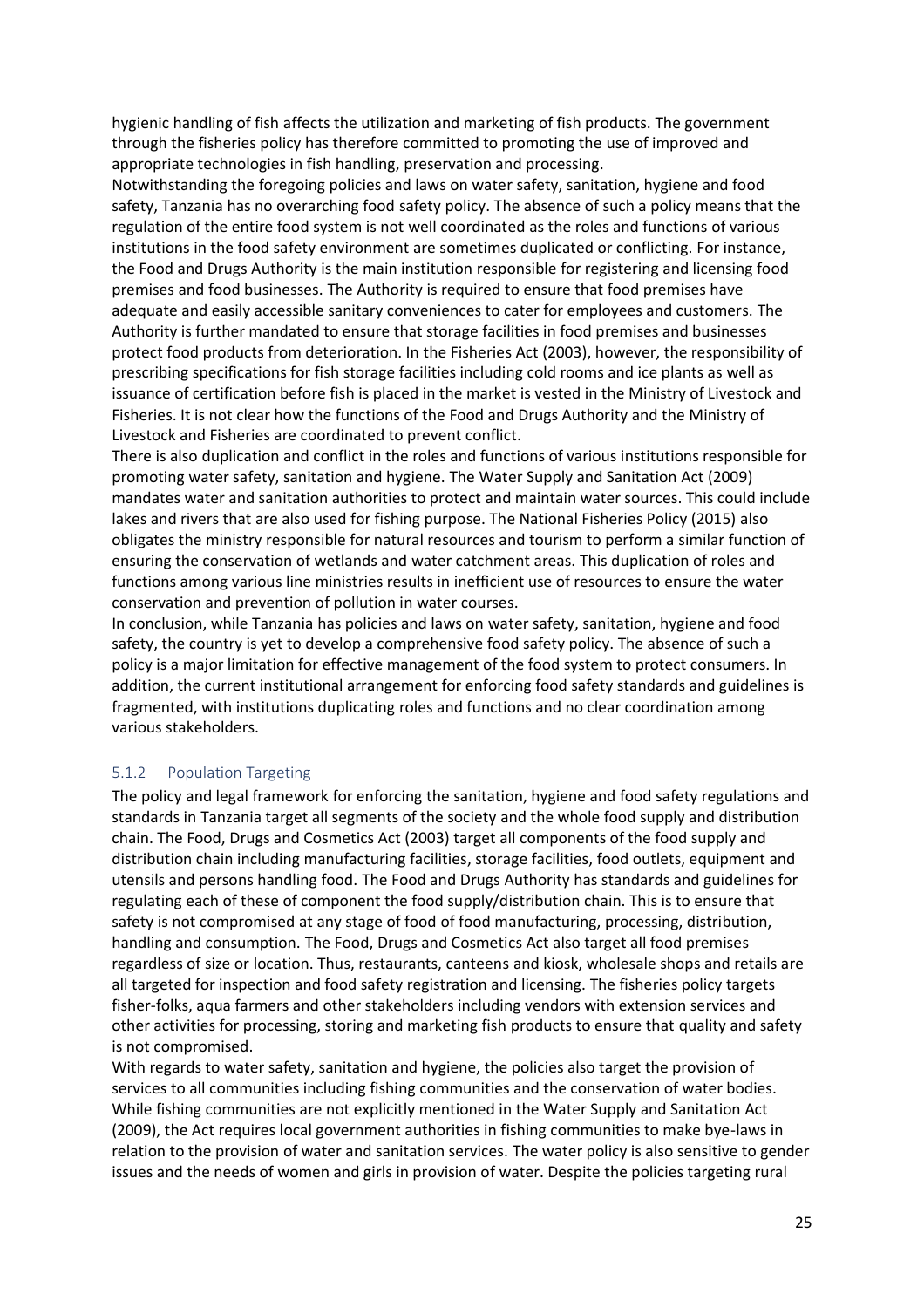areas and other marginalized settings, the expenditure framework in Tanzania shows that water and sanitation resources are disproportionately allocated to urban areas. This means that rural and fishing communities are usually neglected in the provision of adequate sanitation and hygiene services.

In conclusion, even though the policies and laws on sanitation, hygiene and food safety in Tanzania adequately target the entire food systems and all communities including fishing communities, the implementation of these policies is not adequate for all communities and food sectors.

#### <span id="page-25-0"></span>5.1.3 Level of Services Delivered

Even though Tanzania is yet to develop an overarching food safety policy, the existing policies and laws that seek to promote food safety define the level of services required to ensure that food produced or imported into Tanzania is safe for consumption. With regard to sanitation and hygiene in food premises, the guidelines for registering and licensing food premises by the Food and Drugs Authority requires that food premises provide adequate and easily accessible sanitary facilities to cater separately for male and female employees and customers. In addition, food premises are required to have proper systems of waste disposal. The Food and Drugs Authority is required to provide inspection services to all food premises and manufactures to ensure that the appropriate standards and guidelines are adhered to. The Fisheries Policy requires local government authorities to execute fisheries extension services and issue license to fishing vessels as part of measures to promote safety and quality in fish products. The Tanzania Bureau of Standards is also required to set standards and codes of hygiene for various products including food and agriculture products. The Bureau also provides laboratory services for testing food and agricultural commodities to ensure safety and quality.

With regards to water, sanitation and hygiene, the policies and guidelines define the level of services to be provided by the appropriate authorities, communities and households. Improved sanitation includes availability of various types of toilet facilities; pit latrine with a slap, ventilated pit latrine, pour flush, flush toilet with a cistern and composting toilet/ecosan latrine. Improved water sources include piped sources, tube wells, boreholes, protected dug well and carts with tanks. Hygiene services include availability of hand-washing facilities, soap and running water. While these services have been defined and are expected to be made available in all communities, public spaces and food premises including in landing sites. In practice, very few of these services are available. For instance, it is reported in the health policy that only 44% of health facilities have a functioning toilet while 96% of schools lack improved sanitary facilities.

In conclusion, even though the policy framework defines the level services that need to be delivered to guarantee food safety and adequate sanitation and hygiene, in practice few of these services are being delivered.

#### <span id="page-25-1"></span>5.1.4 Health and Environmental Considerations

Health and the environment factors are major components of the sanitation, hygiene and food safety policy framework in Tanzania. National Environmental Health Policy (1997) identifies improper waste disposal as a threat to the health of Tanzanians including residents of fishing communities. The National Water Policy (2002) recognizes that lack of safe water; poor hygiene and sanitation are major causes of illness and death. The overall aim of the Food, Drugs and Cosmetics Regulations (2006) is to protect consumers from ill health and diseases associated with contaminated food products or premises. The Public Health Act (2009) prioritises the control of epidemics associated with poor sanitation, hygiene and food safety such as cholera, dysentery and typhoid. It is reported in the National Health Policy (2017) that more than 60% of outpatient diagnosis is associated with poor sanitation and hygiene practices as well as unsafe food.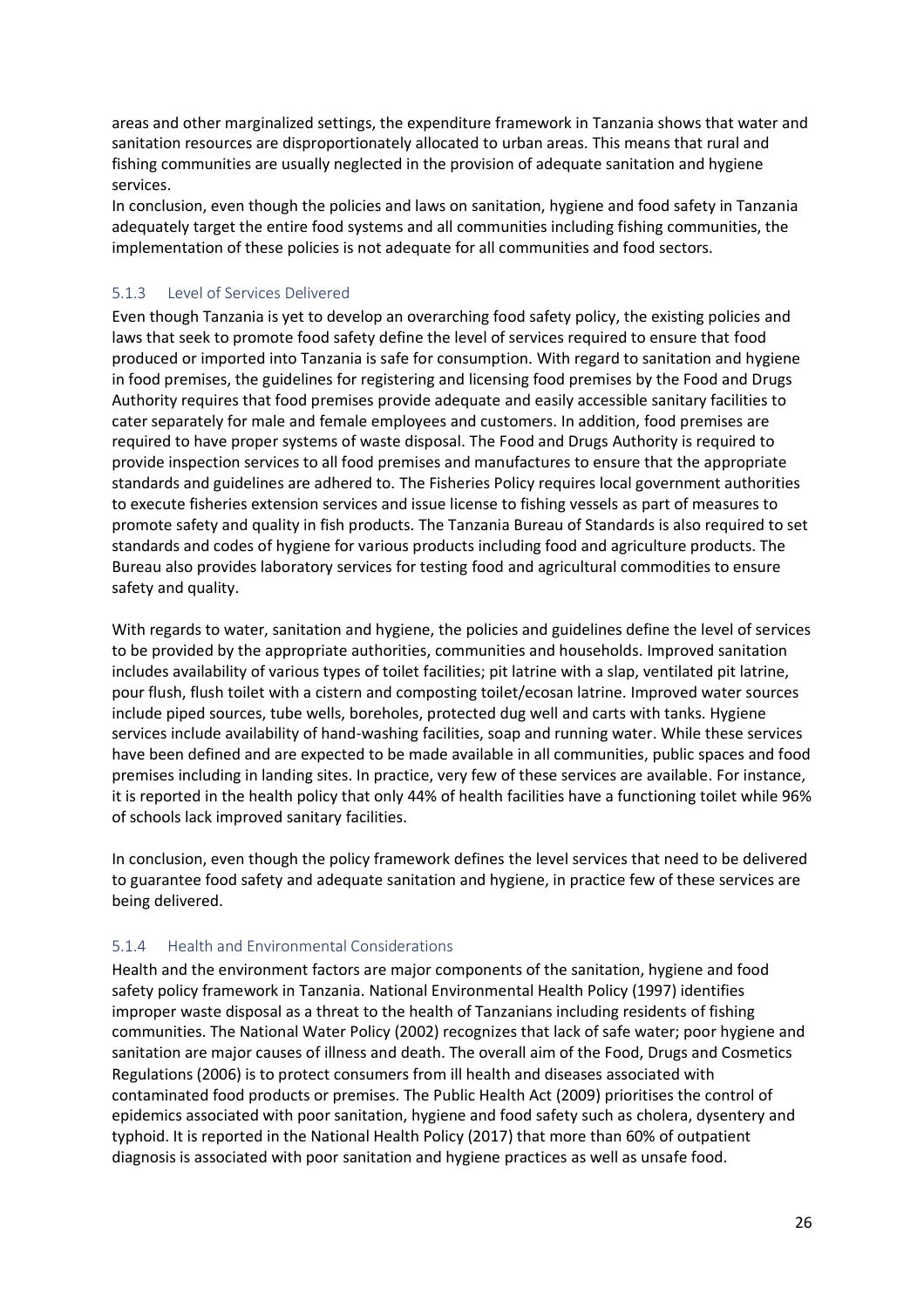To address the health consequence of poor sanitation and hygiene practices and unsafe food, the essential health care package emphasizes the prevention of diarrheal diseases through adequate sanitation management and the extension of treatment to all levels of healthcare. However, fishing communities are known to have limited access to health services and health facilities despite having some of the highest incidence of diarrhea. In addition to diarrheal diseases, the fisheries policy acknowledges that fisher-folk and fishing communities are disproportionately affected by HIV/AIDS due to the nature of fisheries activities which involves movement domestically and across trade borders. Provision of sanitation, hygiene and food safety services and facilities will help to prevent diarrheal diseases and reduce the health consequences of such diseases. Provision of health services and facilities in fishing communities is also critical for the treatment and management of epidemics arising from poor sanitation and hygiene as well as HIV/AIDS.

Beyond health considerations, environmental factors are also considered and prioritised in the sanitation, hygiene and food and water safety policies of Tanzania. In fact, one of the main reasons for revising the water policy of 1991 was the lack of attention to environmental protection. The water policy of 2002 therefore requires the development of regulatory instruments aimed at controlling the discharge of waste products into water sources. Such regulatory instruments are expected to provide guidance in terms of the quantity, quality, timing and location of discharges. The Public Health Act (2009) also requires the ministry responsible for environmental management and local government authorities to make regulations that prohibit establishments and factories that are likely to pollute streams and water courses from unsuitable locations. Environmental conservation and sustainability are central tenants of the fisheries policy. The policy recognises the environment as a cross-cutting issue that need to be mainstreamed into the fisheries sector. In general, while the sanitation, hygiene and food safety policy and regulatory framework recognise the health and environmental consequences of poor sanitation, hygiene and unsafe food, coordination among institutions and stakeholders in health, environment, sanitation and food safety is weak. This has resulted in ineffective implementation of policies across these closely related sectors.

#### <span id="page-26-0"></span>5.1.5 Financial Considerations

Tanzania is one of the countries which signed the 2008 eThekwini declaration, committing the government to spend at least 0.5% of GDP in the water sector. Despite this commitment, approved funding for the water sector in the 2017/2018 financial year reduced by 27% from the previous year. Spending in the water sector in the 2016/2017 financial year was just 0.3% of GDP, well below the eThekwini commitment of 0.5% of GDP. Spending in the WASH sector is especially inadequate when compared with the investment requirements of the sector. The National Water Sector Development Programme alone was estimated to require 3.3 billion between 2016 and 2021. The current funding gap in the WASH sector is estimated at USD 882 million.

Despite the huge funding gap and investment requirement in the sector, most of the policies reviewed did not have an elaborate funding mechanism or resource mobilisation strategy to close this gap. For instance, the fisheries policy (2015) does not include costings for the implementation of the policy and the provision of fisheries safety services and facilities as stipulated in the policy. Similarly, the health policy which has a component on water safety, sanitation, hygiene and food safety does not also have a costed plan for implementation. Overall, the absence of an overarching food safety policy in Tanzania makes it difficult to estimate the financial resources required to provide adequate food safety services and facilities. The lack of costed implementation plans and resource mobilisation strategies in the various policies means that the WASH and food safety sector will continue to be deprived of the necessary budgetary allocations and financial resources needed. The main financial consideration in the existing policies and regulations relates to fees and levies for utilizing WASH and food safety services. The Water Supply and Sanitation Act requires consumers to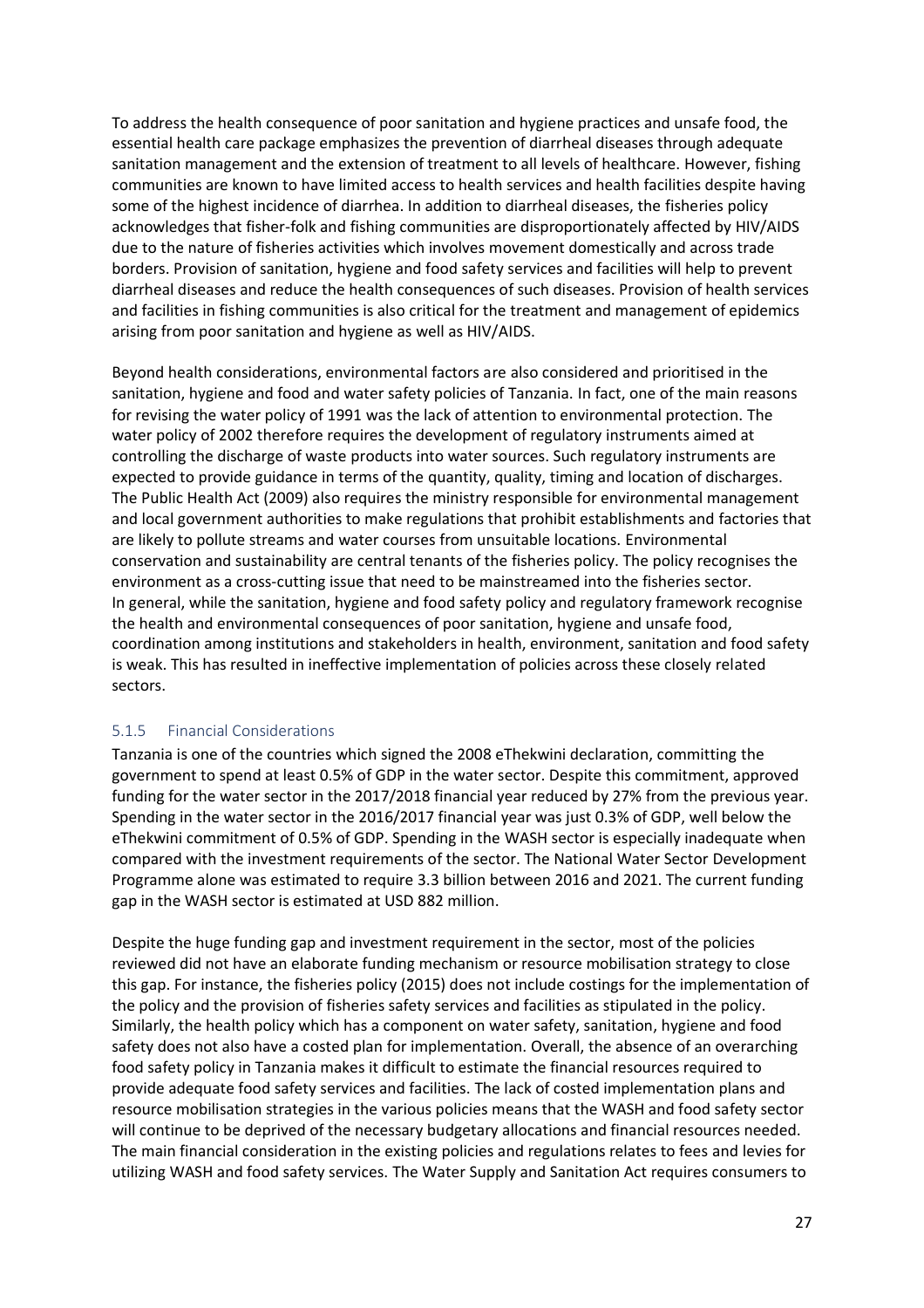pay fees and levies for using water and sanitation services provided by water and sanitation authorities. The Public Health Act requires owners or occupier's food premises to pay fees for food safety inspection services. The payment such services could discourage poor and disadvantage individuals and communities from seeking or availing themselves for such services. The lack of subsidies targeted at fisher-folk and fishing communities means that they are less likely to access these services and more likely to continue to use water courses for defecation and dumping of refuse.

In conclusion, the lack of costed plans and resource mobilisation strategies in most of the WASH and food safety policies in Tanzania is a major gap that will affect the effective implementation of these policies. Also, the payment of user fees and levies for WASH and food safety services including inspection could discourage small food premises in poor communities from accessing such services.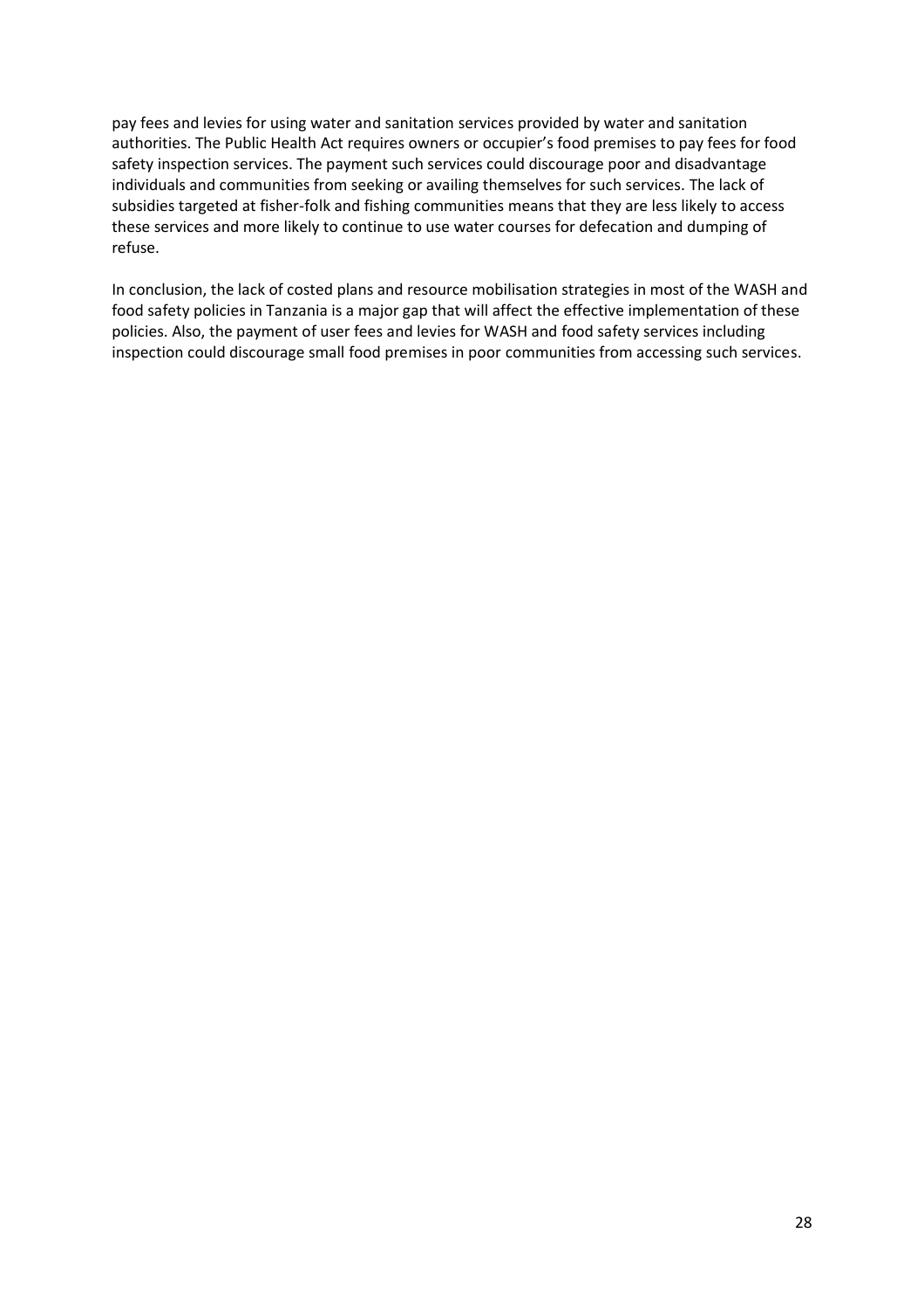# <span id="page-28-0"></span>6.0 Water, sanitation and hygiene situation in Uganda

Uganda has four of East Africa's Great Lakes—Lake Victoria, Lake Kyoga, Lake Albert and Lake Edward within the country or on its borders. These Lakes serve as important sources of fish and marine products with lakes Victoria, Kyoga and Albert contributing to about 95% of the total fish catch per annum. The fisheries sector is a critical component of Uganda's economy providing employment and foreign exchange revenue. Fish exports increased from about US\$ 1 million in 1990 to US\$ 126 million in 2013 (FAO, 2017). It is estimated that nearly 1.2 million Ugandans depend on fisheries related activities for survival. Between 2005 and 2011, Uganda experienced a dramatic fall in fish catch from Lake Victoria, falling from 238,533 tons in 2005 to 183,824 in 2011 (Uganda National Fisheries Resources Research Institute, 2012). Water pollution and the lack of adequate sanitary facilities in fishing communities along water bodies couple with poor fish safety practices contribute to declining fish stock and compromise the quality of fish.

Uganda has made progress in increasing access to WASH services, with the percentage of households using improved water sources increasing from 49% in 1995 to 78% in 2016 (Uganda Demographic and Health Surveys, 1995 &2016). Similarly, the percentage of households with improved non-shared toilet facilities increased from approximately 2% in 1995 to 19% in 2016. Despite the progress, Uganda was one of the countries that failed to meet the MDG targets for water and sanitation. There are significant disparities between rural and urban areas and between rich and poor households in access to WASH services. For instance, 27% of households in urban areas have improved non-shared toilet facilities compared to just 16% of households in rural areas. Fishing communities are particularly marginalized in terms of access to WASH services, with many lacking functional toilet facilities. The lack of toilet facilities in fishing communities coupled with unhygienic fish handling practices compromise the quality and safety of fish in Uganda. Between 1996 and 2000, the European Union imposed three export bans on fish from Uganda due to safety and quality concerns.

The government of Uganda recognises the challenges in the WASH and fisheries sectors and has taken steps to address these challenges including developing policies and integrating WASH targets into key policies.

#### <span id="page-28-1"></span>*6.1 Assessment of policies and frameworks for hygienic production of fish in Uganda*

#### <span id="page-28-2"></span>6.1.1 Policy and Legal Framework and Institutional Responsibility

Recognised the challenges in the WASH and food safety sectors and consequences of inadequate sanitation and hygiene and poor food safety, the government of Uganda has over the years developed a comprehensive policy and legal framework to regulate the sector and promote sanitation, hygiene and food safety. The main policies in the sector include the Public Health Act (2000), National Sanitation Policy (1997), the National Sanitation Guidelines, the Food and Nutrition Policy (2003), the Food and Drugs Regulations (2005) and the National Fisheries and Aquaculture Policy (2017). The national sanitation policy (1997) seeks among other things to promote the safe disposal of human excreta, proper management of solid and liquid waste and safe maintenance of water bodies. The Food and Nutrition Policy (2003) prioritises the provision of adequate sanitation in the entire food chain to ensure food safety. The Food and Drugs Act makes it an offence to sell unsafe food to consumers. In the fisheries sector, a key objective of the fisheries and aquaculture policy (2017) is to promote the quality and safety of fish and fisheries products. The major gap in the policy landscape of Uganda is the lack of a comprehensive food safety policy that will harmonise the efforts of the different sectors and actors in the food system. In addition, some of the policies and regulations in Uganda such as the sanitation policy (1997) and the Fish Act (1964) are out-dated and do not address contemporary sanitation and fish safety issues.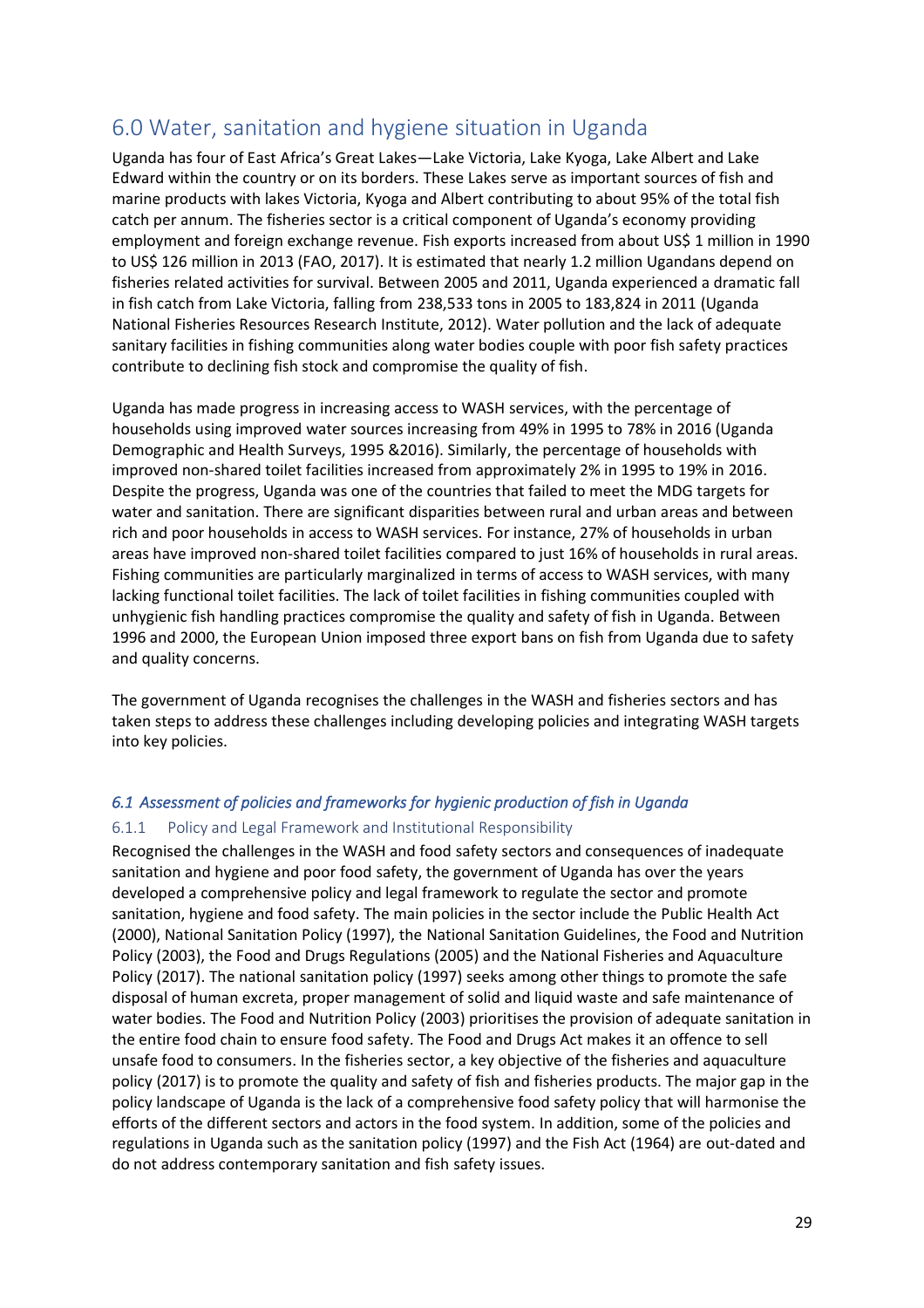The institutional framework for the implementation of the various sanitation, hygiene and food safety policies, laws and regulations is characterised by a multiplicity of institutions that lack coordination. The Rural Water Supply and Sanitation Department, Local Government Authorities, the Department of Fisheries Resources and the National Bureau of Standards all have key responsibilities in the implementation of sanitation, hygiene and food safety policies and regulation. However, there is no collaboration and coordination among these institutions. The lack of coordination sometimes results in duplication of functions and consequently inefficient use of resources. While the national fisheries and aquaculture policy proposes the development of a mechanism for coordinating the activities of the Ministry with other ministries, departments, agencies and non-state actors, the level of coordination in actual enforcement of laws and regulations is not defined in the policy. The food and nutrition policy propose the establishment of a multi-sectoral body (Uganda Food and Nutrition Council) composing of relevant ministries, agencies and non-state actors to ensure coordination in the implementation of the policy at the national level. Multi-sectoral committees are also expected to be formed at the local level to enforce regulations and bye-laws. It is not clear whether these multi-sectoral committees have been set up and how effective they are in facilitating coordination in implementation.

Overall, Uganda has several policies, regulations and laws aimed at promoting sanitation, hygiene and food safety. However, the main gap is the lack of a comprehensive food safety policy. The policy and legal framework in the sanitation and food safety sector also seemed fairly out dated. Regarding the institutional arrangement for policy implementation, there is weak coordination among institutions, resulting in duplication of functions and inefficient utilization of resources.

#### <span id="page-29-0"></span>6.1.2 Population targeting

Water, sanitation, hygiene and food safety policies and regulations in Uganda target the whole population, all levels of the food chain and all manner of food products. The Food and Nutrition policy targets both human and animal consumers to ensure that food consumed by humans and animals is safe and nutrition. Even though the policy targets the entire population of Uganda, the nutrition and food safety needs of children under five year, adolescents, women of reproductive age and persons living with HIV/AIDS are prioritised. In terms of the food chain, the policy targets production, handling, distribution and consumption in order to ensure safety and high-quality standards at each of these levels. Food standards and quality control target chemicals and drugs used in agriculture and fisheries and food additives used in food processing. Food standards and quality control measures also target street food vending and the transportation of food. In the fisheries sector, safety and quality standards are targeted at fish exported to the European and other developed world markets. Thus, fish safety and quality in the local market is poor exposing local consumers to health risks.

Similarly, policies and regulations in the water and sanitation sub-sector sector target all Ugandans. However, the policies recognise the need to promote equity in the provision of water and sanitation services. The National Sanitation Policy, for instance, commits to providing special support to low income households and communities where the cost of providing basic water and sanitation services is exceptionally high such as areas with collapsing soil or high water table. While fishing not explicitly mentioned, this equity principle in the policy can be invoked to provide services to fishing communities. The sanitation policy also targets women and children as special populations that need to be prioritised in the provision of water and sanitation services.

In conclusion, sanitation, hygiene and food safety policies and regulations in Uganda adequately target all population groups, with special attention to vulnerable groups and communities such as fishing communities, women, children and persons living with HIV/AIDS. The challenge, however, is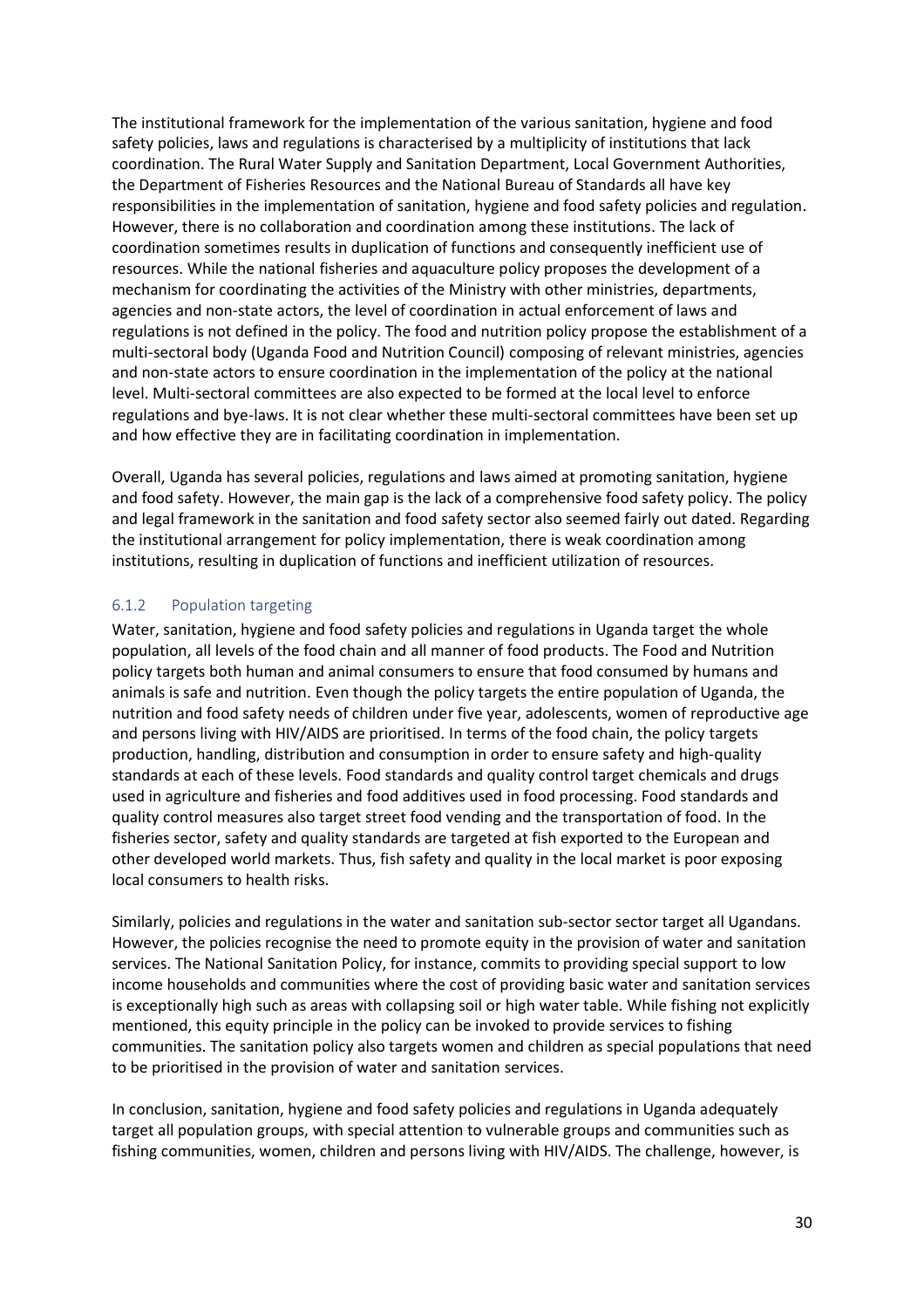that these special groups are usually not prioritised in the actual implementation of these policies and regulations.

#### 6.1.3 Level of Services Delivered

Despite the lack of a comprehensive policy on food safety, the existing pieces of policies and regulations define a number of services that need to be delivered to ensure safety and high-quality food products. Inspection is one of the major services included in all the policies, and is expected to be delivered in various setting including in households, food premises, and production sites to promote safety. A key strategy outlined in the fisheries and aquaculture policy for promoting safety and high-quality fish in Uganda is to strengthen systems of inspection and quality control. Following the ban of fisheries export to the EU and similar markets in the 1990s and 2000s, the government and stakeholders increased investment in fisheries inspection including provision of inspection manuals. Despite these investments, there is evidence that the level of services delivered by fisheries inspectors is not satisfactory, with some inspectors not adhering to instructions on hygienic fishing handling. The Food and Drugs Act also provides for the inspection of animals intended for slaughter and examination of meat products. However, such inspection services are often carried out in slaughter houses and not at the household level or in remote communities.

Another important service prescribed in the policies and regulations for promoting food safety is laboratory services. The fisheries and aquaculture policy seek to support the establishment and accreditation of fisheries laboratories for chemical inspection and analysis as a measure of ensuring safety and quality. There is evidence that the government together with donors have invested in a number of chemical inspection laboratories. However, the level of utilization of these laboratories especially among small scale fishers who sell to the local market is low. The Food and Drugs Act also makes provision for testing and analysis of food products by a public analyst to ensure they meet the right standards and quality. Testing services are provided at a fee, discouraging small-scale manufacturer and vendors from accessing such services.

In the water and sanitation sub-sector, the policies and regulations also define the minimum services and facilities required. The basic sanitation policy guidelines define safe and quality water as that containing less that 50 faecal coliforms per 100 mls of sample. Regarding hygiene, the sanitation policy mandates the provision of hand washing facilities near all latrines and at all food preparation areas. In terms of sanitation, the policy defines the types of approved toilet facilities in rural, urban and other hard to reach areas. In fishing communities specifically, the toilet facilities recommended include compost pit latrine and an aqua privy with disposal lagoons/cesspools. The sanitation regulations define adequate distance from homes to toilet facilities as 20 meters. Despite the detailed description of WASH standards and services required, actual delivery of these services is low especially in rural areas and fishing communities.

#### <span id="page-30-0"></span>6.1.4 Health and Environmental Considerations

Health and the environment factors are adequately prioritised in the sanitation, hygiene and food safety policies of Uganda. The sanitation policy recognises that improvements in sanitary conditions will reduce the incidence of diseases such as cholera, diarrhoea and other sanitation related diseases as well deaths associated with such diseases. The overall goal of the sanitation policy is to preserve the health of individuals and communities through sanitation. To emphasise the links between sanitation and health, the ministry of health is the main line ministry responsible for coordinating the implementation of the policy. The Food and Nutrition Policy (2003) seeks to control major epidemic and endemic diseases such HIV/AIDS, intestinal worms and diarrhoeal diseases through promoting the consumption of nutritious and safe food as well as increasing coverage of water and sanitation services. In the National Health Policy (2000), the government commits to reducing the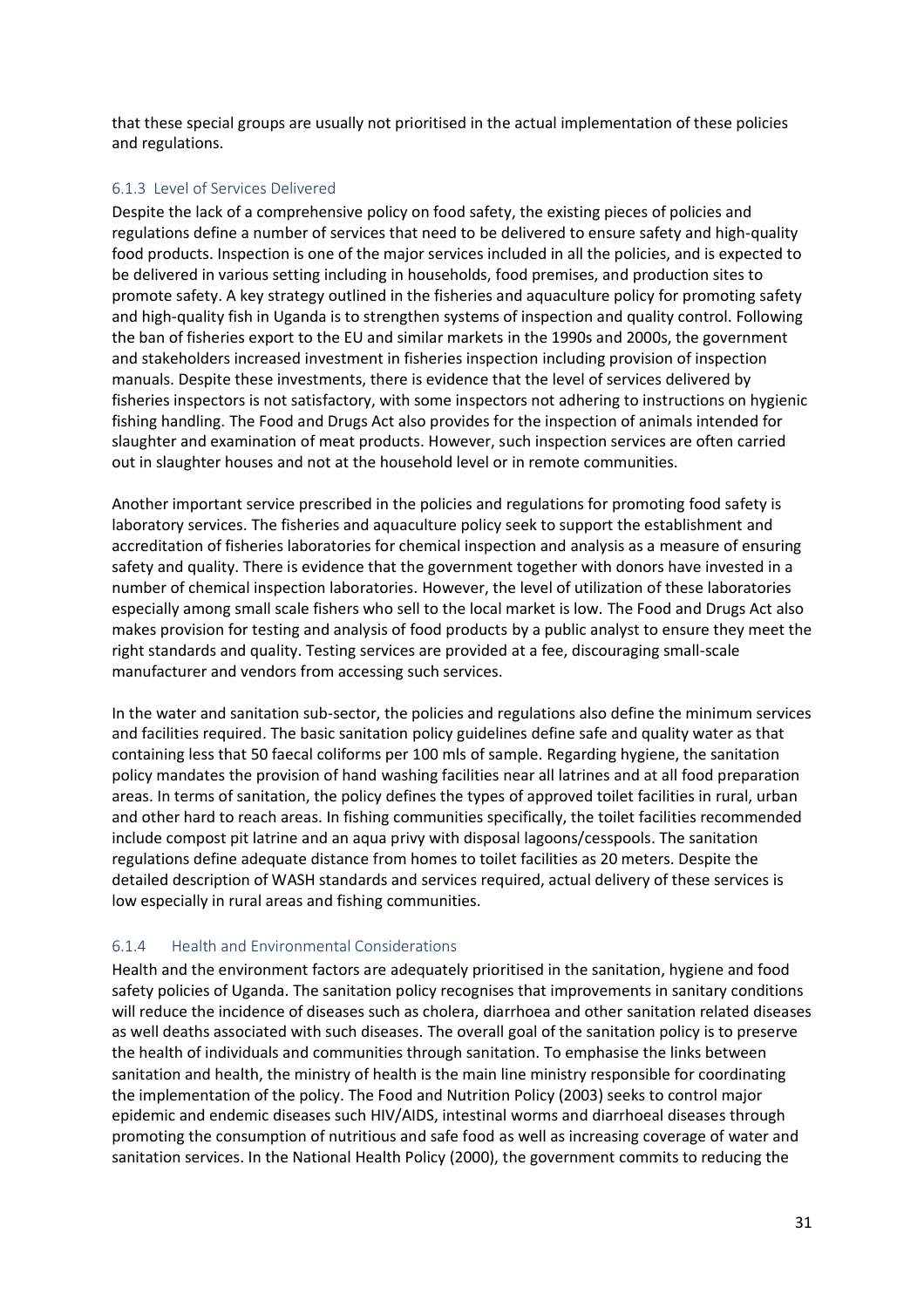burden of diseases particularly in rural and hard to reach areas such as fishing communities through promotion of personal, household, institutional, community and food hygiene. In addition to health factors, the sanitation, hygiene and food safety policies of Uganda also prioritise environmental factors. The Food and Nutrition Policy identifies water and soil conservation and the prevention of environmental degradation as an essential strategy for increasing access to safe and nutritious food. The policy therefore calls for the enforcement of environmental regulations that apply to the food chain. Environmental conservation is also a critical component of the sanitation policy. The policy requires sanitation improvement programmes to be environmentally sustainable, mandating environmental impact assessment before large-scale sanitation projects are implemented. The policy recommends environmental education to be included as an integral part of sanitation projects.

Overall, the policies in Uganda pay significant attention to health and environmental factors that affect and are affected by sanitation, hygiene and food safety. The policies recognise that improvements in sanitation, hygiene and food safety will induce changes in the health and environment sectors and vice-versa. However, actual integration of these factors in sanitation, hygiene and policy implementation is limited. Institutions and stakeholders in these sectors continue to operate in silos, without multi-sectoral coordination in implementation.

#### <span id="page-31-0"></span>6.1.5 Financial Considerations

Financial resources are critical for the effective implementation of sanitation, hygiene and food safety programmes and regulations. However, the WASH sector in Uganda is severely underfunded, with a budget that is consistently less than 1% of GDP. In the 2019/2020 national budget, the share of the water and environment sub-sector accounted for just 3%. This was actually a decline from 5% in the previous budget. Total allocation to the sector is projected to decline from UGX 1,266 billion in FY 2018/2019 to UGX 765 billion in 2019/2020. Given the consistent under-funding of the sector, the financing gap is estimated at US\$ 80 million for water supply and US\$ 26 million for sanitation and hygiene per year.

Recognising the funding gap, stakeholders in the water and environment sector have developed a strategic sector investment plan (SSIP) to guide investment in the sector up to 2030. The SSIP shows that amount of funding required to meet the SDG targets for the water and environment sector in Uganda. It is important to note that there is no government ownership of the SSIP. Yet, the lack of an investment or costed implementation plan is a major in the WASH and food safety policies of Uganda. In fact, none of the policies reviewed an investment/costed implementation plan. The main financial consideration in the policies reviewed is resource mobilisation. For example, the fisheries and aquaculture policy seek to mobilise internal resources to finance its implementation including enforcing safety standards through fish levies, registration and licensing fees, inspection fees, testing fees and fines. In the nutrition policy, the main sources of funding are government consolidated funds, grants and donations from the government and external sources. Besides listing the sources of funding, the policies do not have an elaborate plan on how much will be raised per year, from which specific sources and for what activities. Without an elaborate investment/costed implementation, the funding gap in the sector will continue to increase.

The other financial consideration in the policies relate to subsidies and financial support to vulnerable individuals, institutions and communities. Subsidies are especially emphasized in the sanitation policy. The policy requires government to provide subsidies to water and sanitation projects run by organized communities. Subsidies are also expected to be provided to individuals and communities unable to afford basic sanitation services. While financial considerations for the sanitation needs of vulnerable populations is laudable, there is no evidence that these policy requirements have been fully implemented.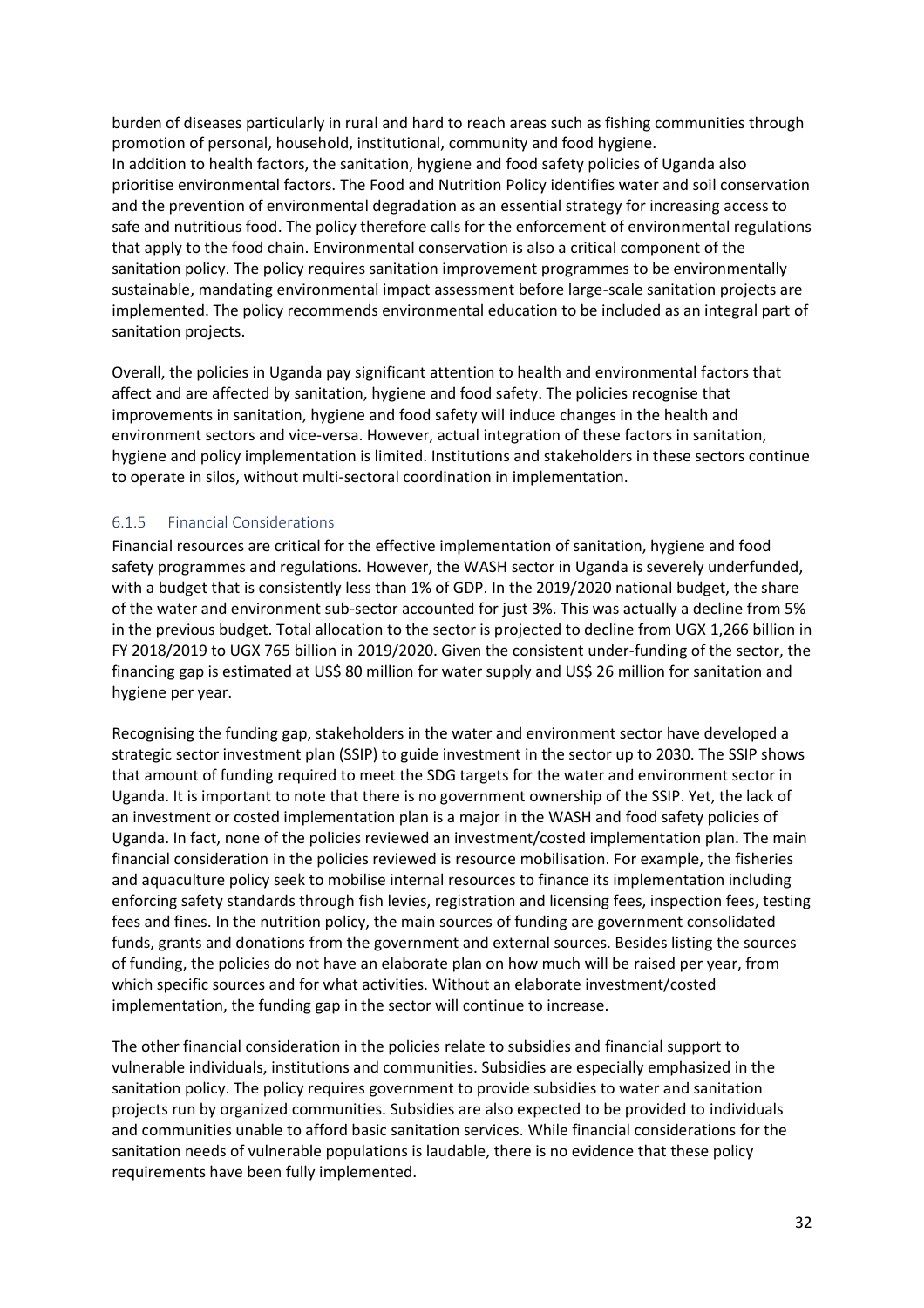In conclusion, even though the policies in Uganda have resources mobilisation strategies, the lack of an elaborate investment/costed implementation plan represents a major weakness that will affect sustainable funding of programmes.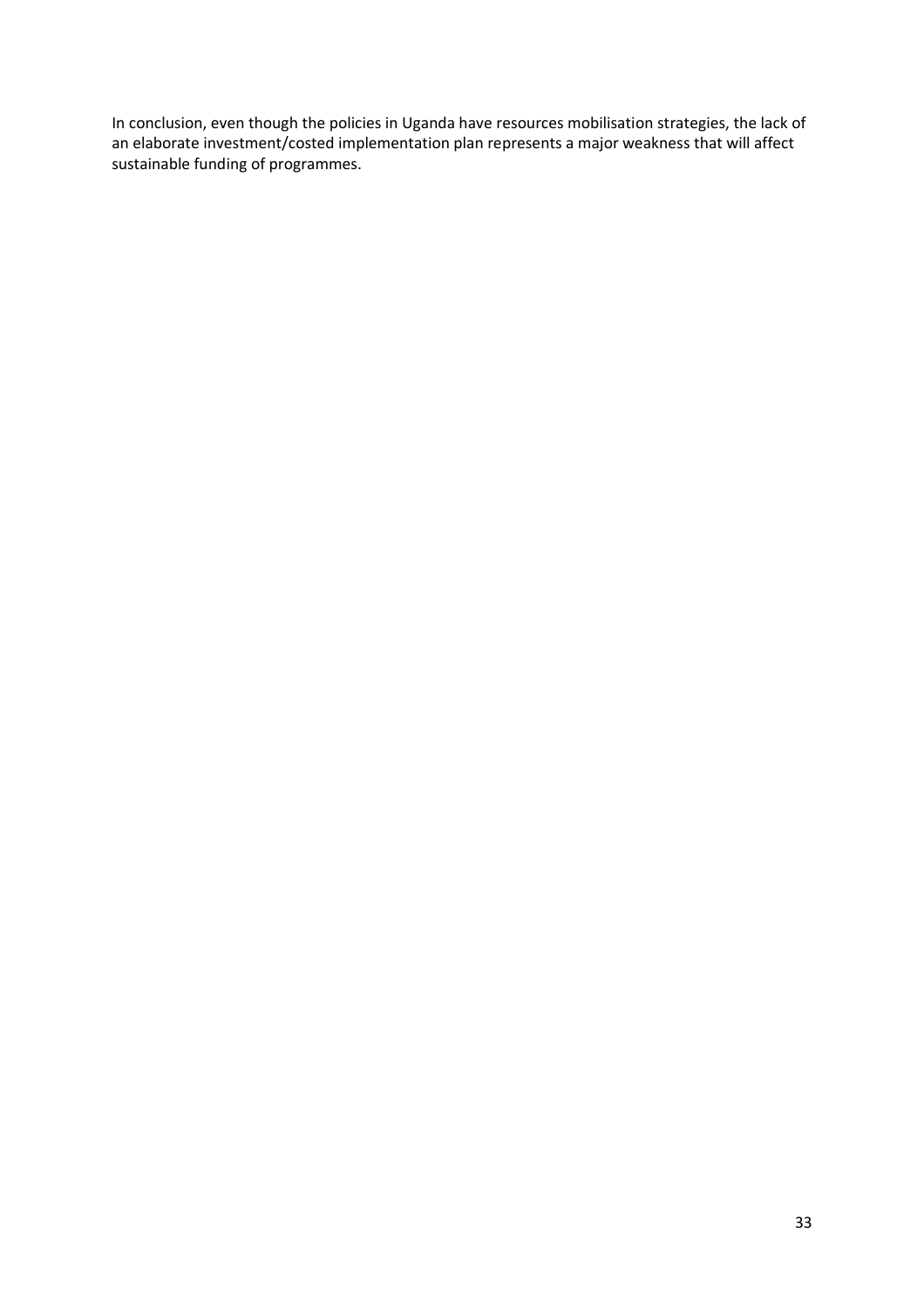# <span id="page-33-0"></span>7.0 Summary of findings from all the five countries

The assessment of the sanitation, hygiene and food safety policies in the five countries of the Great Lakes region of Africa particularly as they relate to food safety and hygiene in fisheries revealed major similarities between the countries and a few differences (see table 2 below). The most obvious similarity among the five countries is the absence of an overarching food safety policy or law, except in Zambia where the Food Safety Act has recently been passed. The general lack of an overarching food safety policy or law has resulted in the duplication of roles among various government institutions and poor coordination in the implementation of sanitation, hygiene and food safety programmes. In addition, some of the policies and laws especially with regards to food safety in a number of the countries are out dated and do not conform to recent policy reforms at the African Union(African Union Commission 2014). For example, the Fisheries Conservation and Management Act (1997) of Malawi; the Fisheries Act (1994) of Zambia; and the Fisheries Act (2003) of Tanzania are all out of date and do not include some of the Sanitary and Phytosanitary highlighted in the recent AU reform strategy and EAC guidelines.

Furthermore, the results of this assessment showed that while all the countries have policies and laws on sanitation and hygiene that also include goals on food safety, these laws and policies have not been adequately implemented due to several factors. One of the major barriers to implementation is the absence of an elaborate implementation plan and criteria for monitoring and evaluating sanitation, hygiene and food safety standards implemented by the multitude of institutions overseeing different aspects of the sector. Specifically, the review did not come across any monitoring and evaluation guidelines for inspecting fish premises and public places where fish is sold. Another major barrier to implementation is the lack of adequate funding for the WASH sector especially as it relates to fisheries. Most of the policies assessed in the five countries did not include a costed implementation plan or a strategy for mobilising resources to implement the various strategies and programmes articulated in those policies. Even though all the five countries share some of the major water and fisheries resources, there is little evidence of cross-country resource mobilisation and collaboration for implementation of sanitation, hygiene and fisheries food safety programmes.

Despite the foregoing barriers, there are emerging opportunities at the regional level and in some of the five countries for policy reform and prioritisation of sanitation, hygiene and food safety particularly in the fisheries sector. A major opportunity at the regional level is the AU reform strategy for food safety in fisheries which among other things seeks to establish regional reference laboratories, and also calls for appropriate investment in technology, infrastructure and capacity development programmes to enhance fish safety and quality for local and international markets. All the five countries in this review can advantage of these regional reforms to reform their own policies and strengthen existing programmes and institutions of food safety in the fisheries sector. At the country level, important policy changes have occurred in Malawi and Zambia that can spur progress in those countries and also learning in the other three countries. In the case of Malawi, the introduction of a budget line for environmental sanitation is significant step that can bridge the funding gap in the country. In Zambia, the passage of the Food Safety Act is a major milestone and an opportunity to improve on overall food safety standards including in fisheries. The other four countries which are yet to formulate a comprehensive food safety policy or law can learn from the experience of Zambia.

Table 2 Summary of policy Assessment in five countries of the Great Lakes Region—Malawi, Kenya, Zambia, Tanzania and Uganda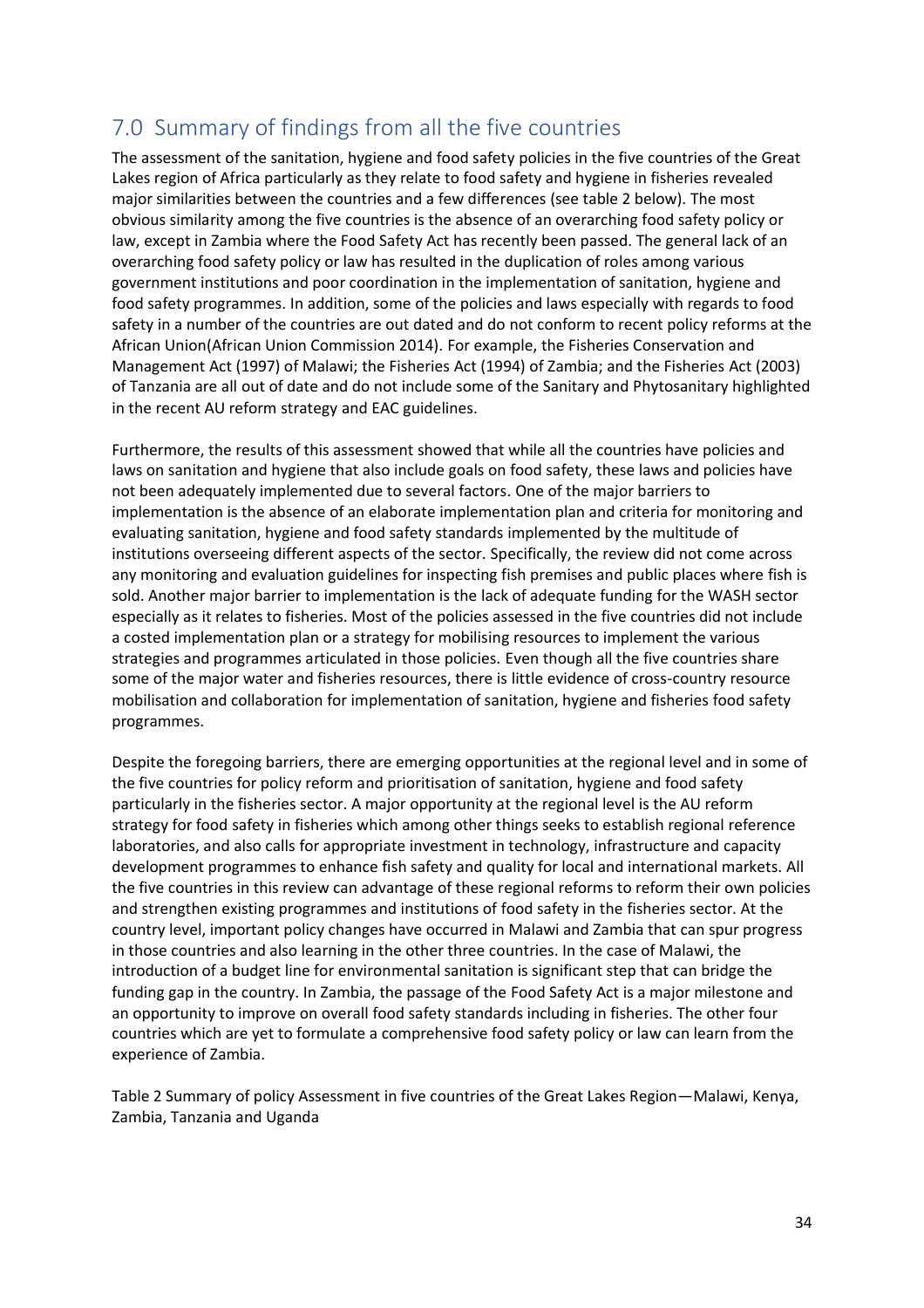| Country | Assessment Criteria                                    | Sample Review Question(s)                                                                                                                                                                                                                                                                       | Response                                                                                                                                                                                                                                                                                                                                                                                                                                                                       |
|---------|--------------------------------------------------------|-------------------------------------------------------------------------------------------------------------------------------------------------------------------------------------------------------------------------------------------------------------------------------------------------|--------------------------------------------------------------------------------------------------------------------------------------------------------------------------------------------------------------------------------------------------------------------------------------------------------------------------------------------------------------------------------------------------------------------------------------------------------------------------------|
| Malawi  | Legal Framework and<br>Institutional<br>Responsibility | 1. Are the policies supported by an existing legal<br>framework?<br>2. Are the policies compatible with other national and<br>international policies and regulations?<br>3. Are roles and responsibilities clear in the policies,<br>and appropriately assigned to relevant institutions?       | Yes, the policies are supported various laws and Acts of<br>$\bullet$<br>Parliament but there is no overarching food safety law or<br>policy.<br>The major policies are out-dated and do not conform to<br>recent food safety guidelines recommended by COMESA,<br>EAC and AU.<br>The policies assign roles to various institutions, but there<br>is lack of clarity and duplication of roles in some cases.                                                                   |
|         | <b>Population Targeting</b>                            | Are the policies appropriate for the target<br>1.<br>population i.e. fishing communities?                                                                                                                                                                                                       | No, the policies are not adequately targeted at fishing<br>$\bullet$<br>communities and food safety in fisheries.                                                                                                                                                                                                                                                                                                                                                              |
|         | Level of Services                                      | 1. Are minimum adequate service levels defined for the<br>target population?<br>2. Are the services in the policies appropriate for fish<br>safety and hygiene?                                                                                                                                 | Minimum adequate services are defined for all sectors of<br>food, but the level of services actually delivered is<br>inadequate especially in the fisheries sector.                                                                                                                                                                                                                                                                                                            |
|         | Health and<br>Environmental<br>Considerations          | 1. Are the health related-problems associated with<br>poor fish safety and hygiene clearly understood?<br>Is there a clear understanding of the magnitude of<br>2.<br>fisheries related environmental problems?<br>Do the policies address the main health and<br>3.<br>environmental problems? | Yes, the health consequences of poor sanitation and<br>$\bullet$<br>hygiene are understood and articulated in various<br>policies. But the peculiar health concerns of poor food<br>safety in fisheries such as salmonella diseases are not<br>clearly articulated.<br>The environmental concerns are focused on pollution of<br>$\bullet$<br>waters bodies. However, there is little focus on<br>environmental concerns around fisheries processing,<br>handling and storage. |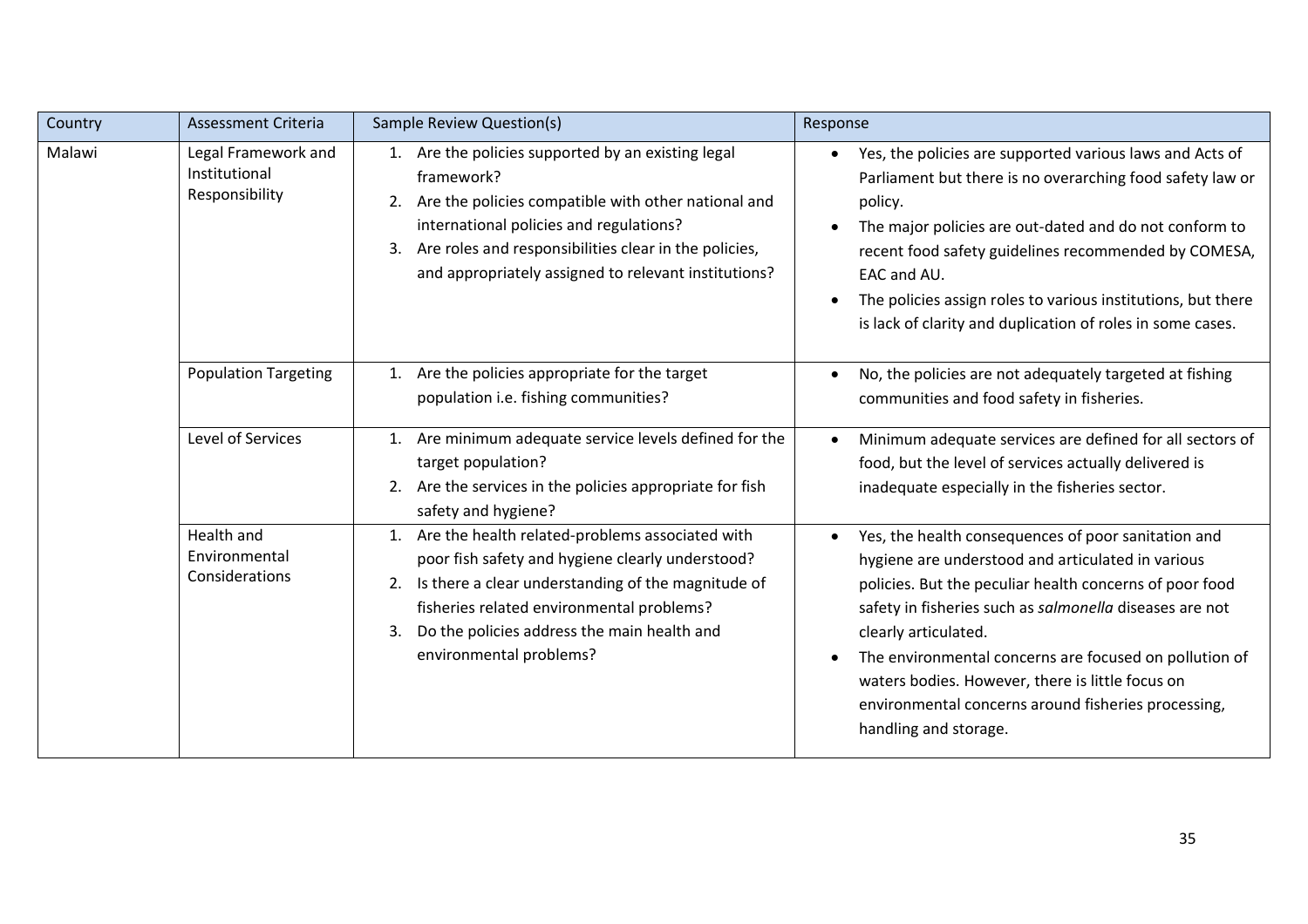| Country | <b>Assessment Criteria</b>                             | Sample Review Question(s)                                                                                                                                                                                                                                                                       | Response                                                                                                                                                                                                                                                                                                                                                                                                                                                                             |
|---------|--------------------------------------------------------|-------------------------------------------------------------------------------------------------------------------------------------------------------------------------------------------------------------------------------------------------------------------------------------------------|--------------------------------------------------------------------------------------------------------------------------------------------------------------------------------------------------------------------------------------------------------------------------------------------------------------------------------------------------------------------------------------------------------------------------------------------------------------------------------------|
|         | Financial<br>Considerations                            | Do the policies indicate the cost of addressing all<br>1.<br>sanitation needs, and the needs of fishing<br>communities in particular?<br>2. What are the sources of funding for implementing<br>the policies, and are they adequate?                                                            | None of the policies reviewed included a costed<br>$\bullet$<br>implementation plan.<br>The WASH sector is heavily donor dependent, estimated<br>$\bullet$<br>as high as 93%.                                                                                                                                                                                                                                                                                                        |
| Kenya   | Legal Framework and<br>Institutional<br>Responsibility | 1. Are the policies supported by an existing legal<br>framework?<br>Are the policies compatible with other national and<br>2.<br>international policies and regulations?<br>Are roles and responsibilities clear in the policies,<br>3.<br>and appropriately assigned to relevant institutions? | Yes, the policies are supported various laws and Acts of<br>$\bullet$<br>Parliament but there is no overarching food safety law or<br>policy.<br>Yes, the food safety policies and regulations are<br>$\bullet$<br>compatible with international standards such as Codex<br>and EAC guidelines.<br>The policies assign roles to various institutions for the<br>$\bullet$<br>implementation of safety guidelines and KEBS is<br>responsible for overall coordination implementation. |
|         | <b>Population Targeting</b>                            | Are the policies appropriate for the target<br>1.<br>population i.e. fishing communities?                                                                                                                                                                                                       | No, the policies are not adequately targeted at fishing<br>$\bullet$<br>communities and food safety in fisheries.                                                                                                                                                                                                                                                                                                                                                                    |
|         | Level of Services                                      | Are minimum adequate service levels defined for the<br>1.<br>target population?<br>Are the services in the policies appropriate for fish<br>safety and hygiene?                                                                                                                                 | Minimum adequate services are defined for all sectors of<br>$\bullet$<br>food, but the level of services actually delivered is<br>inadequate especially in the fisheries sector.                                                                                                                                                                                                                                                                                                     |
|         | Health and<br>Environmental<br>Considerations          | 1. Are the health related-problems associated with<br>poor fish safety and hygiene clearly understood?<br>Is there a clear understanding of the magnitude of<br>2.<br>fisheries related environmental problems?<br>Do the policies address the main health and<br>3.<br>environmental problems? | Yes, the policies understand and pay considerable<br>$\bullet$<br>attention to health and environmental issues.<br>However, they have not been adequately implemented<br>$\bullet$<br>to address health and environmental concerns                                                                                                                                                                                                                                                   |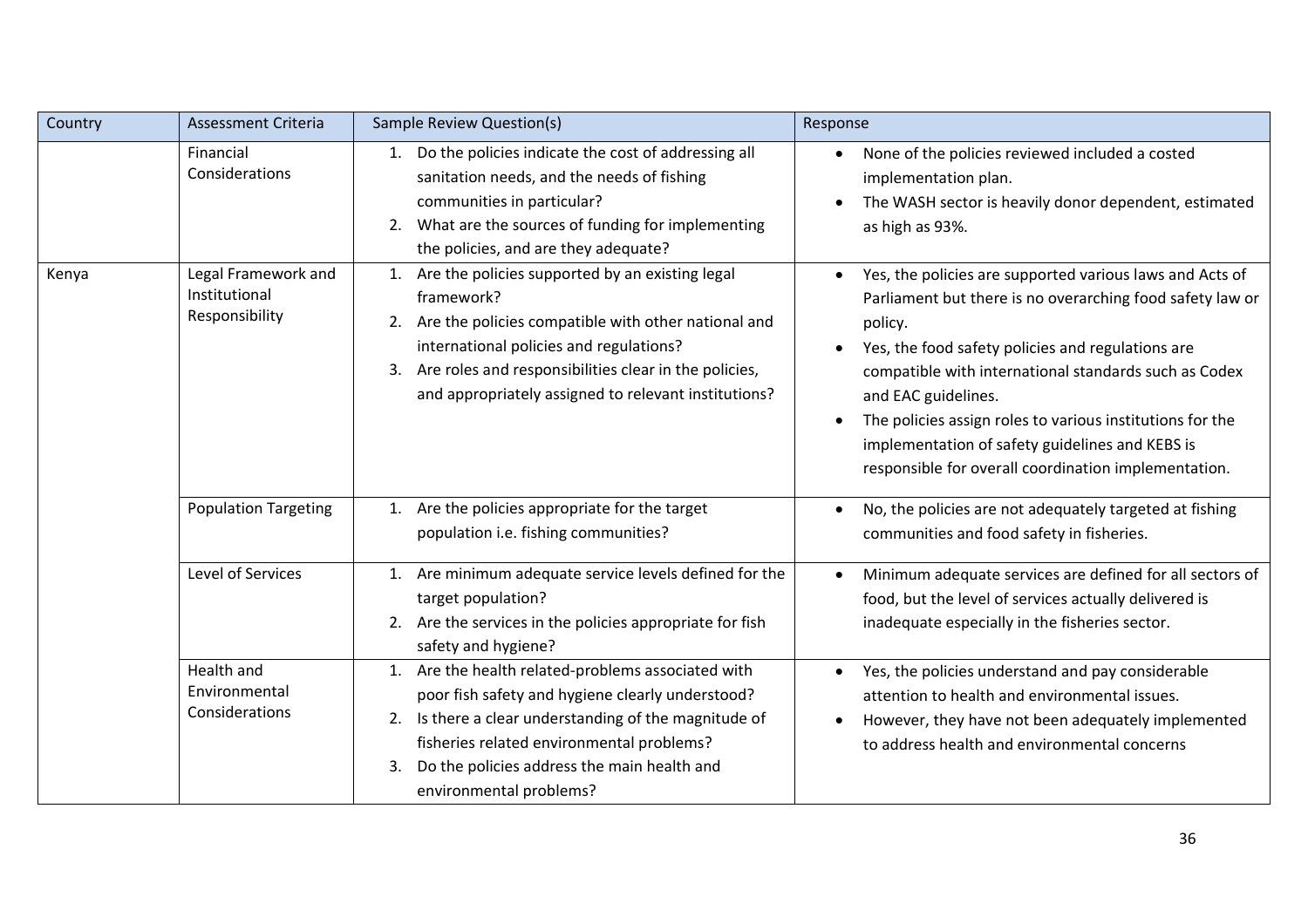| Country | Assessment Criteria                                    | Sample Review Question(s)                                                                                                                                                                                                                                                                 | Response                                                                                                                                                                                                                                                                                                                                                                                                                                         |
|---------|--------------------------------------------------------|-------------------------------------------------------------------------------------------------------------------------------------------------------------------------------------------------------------------------------------------------------------------------------------------|--------------------------------------------------------------------------------------------------------------------------------------------------------------------------------------------------------------------------------------------------------------------------------------------------------------------------------------------------------------------------------------------------------------------------------------------------|
|         |                                                        |                                                                                                                                                                                                                                                                                           | particularly in fishing communities and food safety in<br>fisheries.                                                                                                                                                                                                                                                                                                                                                                             |
|         | Financial<br>Considerations                            | Do the policies indicate the cost of addressing all<br>1.<br>sanitation needs, and the needs of fishing<br>communities in particular?<br>2. What are the sources of funding for implementing<br>the policies, and are they adequate?                                                      | None of the policies reviewed included a costed<br>implementation plan.<br>The national government, county governments and<br>$\bullet$<br>donors fund the sector, but there is a huge funding<br>deficit.                                                                                                                                                                                                                                       |
| Zambia  | Legal Framework and<br>Institutional<br>Responsibility | 1. Are the policies supported by an existing legal<br>framework?<br>2. Are the policies compatible with other national and<br>international policies and regulations?<br>3. Are roles and responsibilities clear in the policies,<br>and appropriately assigned to relevant institutions? | Yes, the policies are supported by the existing legal<br>$\bullet$<br>framework and the country recently passed Food Safety<br>Act.<br>Yes, the policies and regulations particularly the Food<br>Safety Act are compatible with international standards<br>such as Codex and ISO.<br>The recently passed Food Safety Act assigns clear roles<br>$\bullet$<br>and responsibilities to different institutions, with<br>coordination vested in the |
|         | <b>Population Targeting</b>                            | Are the policies appropriate for the target<br>1.<br>population i.e. fishing communities?                                                                                                                                                                                                 | The policies target all aspects of sanitation, hygiene and<br>$\bullet$<br>food safety, but there is no strong focus on food safety in<br>fisheries even in the recently passed food safety Act.                                                                                                                                                                                                                                                 |
|         | Level of Services                                      | 1. Are minimum adequate service levels defined for the<br>target population?<br>2. Are the services in the policies appropriate for fish<br>safety and hygiene?                                                                                                                           | Yes, the minimum adequate services are defined for all<br>$\bullet$<br>sectors of food. But much of the services are not being<br>delivered in the fishing communities and the fisheries<br>sector.                                                                                                                                                                                                                                              |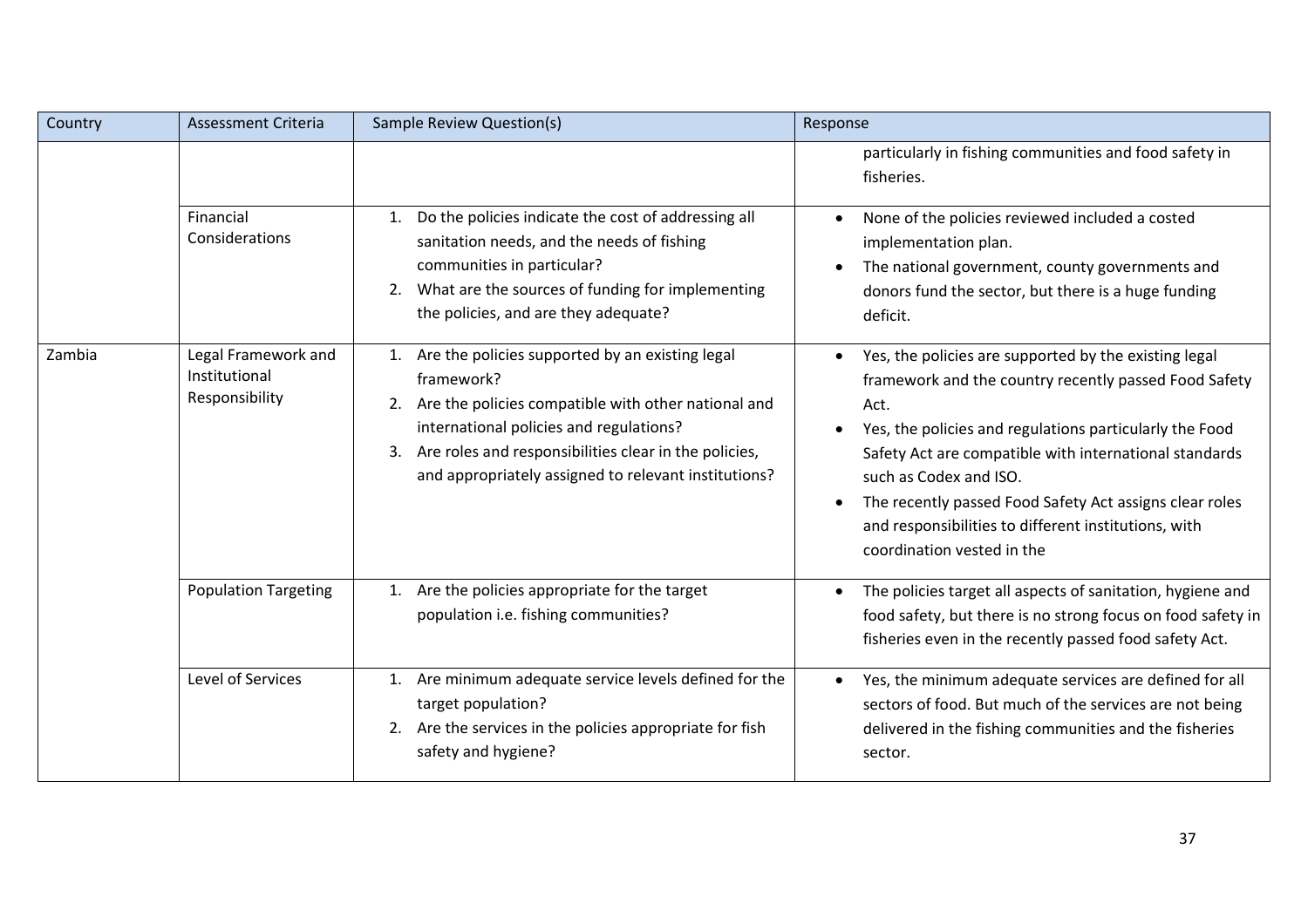| Country  | Assessment Criteria                                    | Sample Review Question(s)                                                                                                                                                                                                                                                                    | Response                                                                                                                                                                                                                                                                                                                                                        |
|----------|--------------------------------------------------------|----------------------------------------------------------------------------------------------------------------------------------------------------------------------------------------------------------------------------------------------------------------------------------------------|-----------------------------------------------------------------------------------------------------------------------------------------------------------------------------------------------------------------------------------------------------------------------------------------------------------------------------------------------------------------|
|          | Health and<br>Environmental<br>Considerations          | 1. Are the health related-problems associated with<br>poor fish safety and hygiene clearly understood?<br>2. Is there a clear understanding of the magnitude of<br>fisheries related environmental problems?<br>Do the policies address the main health and<br>3.<br>environmental problems? | Yes, the policies understand and pay considerable<br>$\bullet$<br>attention to health and environmental issues.<br>However, they have not been adequately implemented<br>$\bullet$<br>to address health and environmental concerns<br>particularly in fishing communities and food safety in<br>fisheries.                                                      |
|          | Financial<br>Considerations                            | Do the policies indicate the cost of addressing all<br>1.<br>sanitation needs, and the needs of fishing<br>communities in particular?<br>2. What are the sources of funding for implementing<br>the policies, and are they adequate?                                                         | The national sanitation policy and the Fisheries Act<br>$\bullet$<br>include funding mechanisms.<br>The sources of funding are through national budget and<br>donor support by there is a huge funding gap.                                                                                                                                                     |
| Tanzania | Legal Framework and<br>Institutional<br>Responsibility | 1. Are the policies supported by an existing legal<br>framework?<br>2. Are the policies compatible with other national and<br>international policies and regulations?<br>Are roles and responsibilities clear in the policies,<br>3.<br>and appropriately assigned to relevant institutions? | Yes, the policies are supported existing laws and Acts of<br>Parliament but there is no specific food safety law like in<br>Zambia.<br>The Food, Drugs and Cosmetics Act is compatible with<br>Codex and EAC standards and guidelines.<br>The policies assign roles to different institutions which in<br>$\bullet$<br>some cases conflict or are duplications. |
|          | <b>Population Targeting</b>                            | Are the policies appropriate for the target<br>1.<br>population i.e. fishing communities?                                                                                                                                                                                                    | No, the policies are not adequately targeted at fishing<br>$\bullet$<br>communities and food safety in fisheries.                                                                                                                                                                                                                                               |
|          | Level of Services                                      | Are minimum adequate service levels defined for the<br>1.<br>target population?<br>2. Are the services in the policies appropriate for fish<br>safety and hygiene?                                                                                                                           | Yes, the minimum adequate services are defined for all<br>sectors of food. But few of these services are delivered,<br>especially in the fishing communities and the fisheries<br>sector.                                                                                                                                                                       |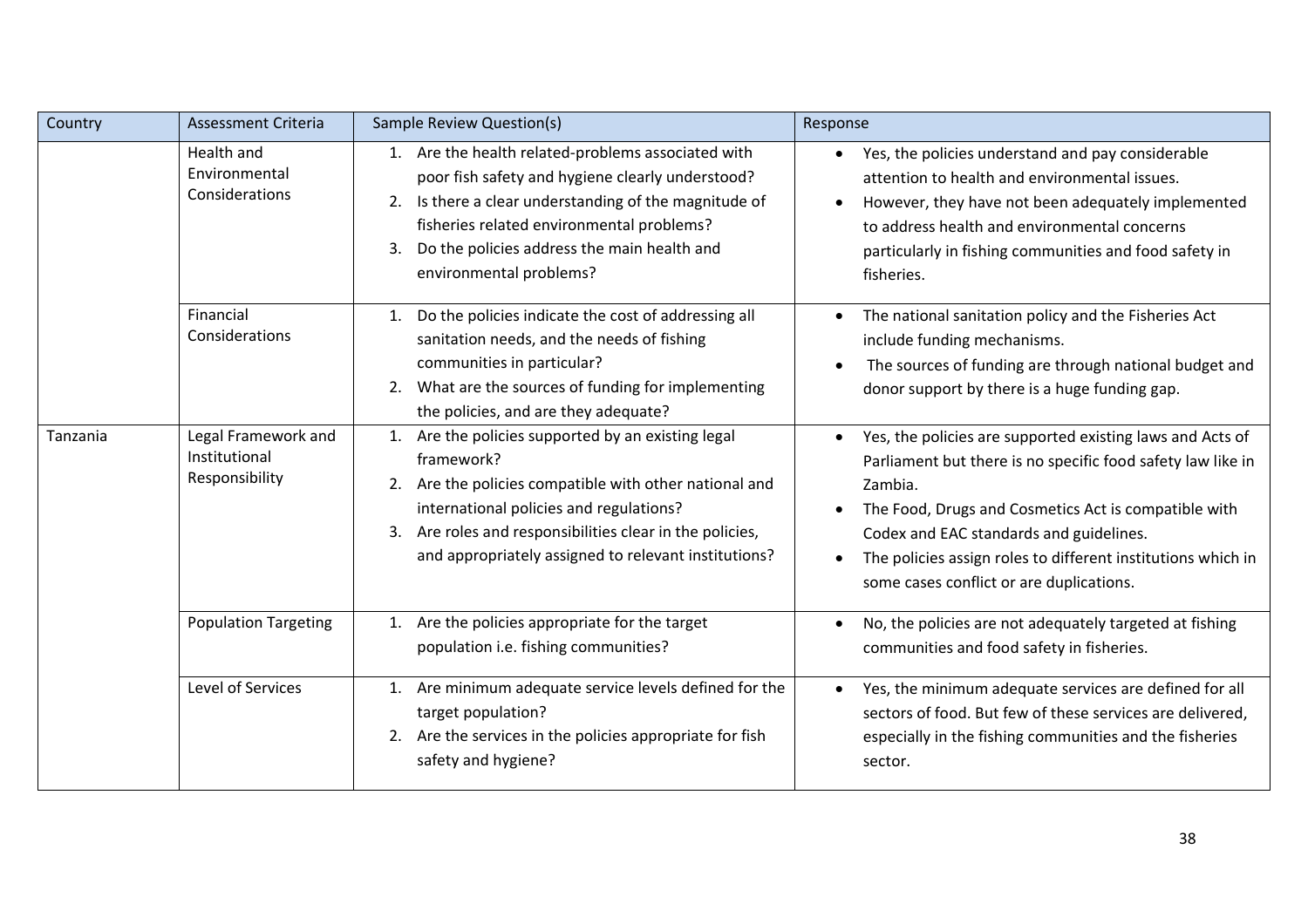| Country | Assessment Criteria                                    | Sample Review Question(s)                                                                                                                                                                                                                                                                       | Response                                                                                                                                                                                                                                                                                                                                                                                                                                                                                                                                   |
|---------|--------------------------------------------------------|-------------------------------------------------------------------------------------------------------------------------------------------------------------------------------------------------------------------------------------------------------------------------------------------------|--------------------------------------------------------------------------------------------------------------------------------------------------------------------------------------------------------------------------------------------------------------------------------------------------------------------------------------------------------------------------------------------------------------------------------------------------------------------------------------------------------------------------------------------|
|         | Health and<br>Environmental<br>Considerations          | 1. Are the health related-problems associated with<br>poor fish safety and hygiene clearly understood?<br>Is there a clear understanding of the magnitude of<br>2.<br>fisheries related environmental problems?<br>Do the policies address the main health and<br>3.<br>environmental problems? | In general, the policies pay considerable attention to<br>٠<br>health and environmental issues.<br>However, the policies have not been adequately<br>$\bullet$<br>implemented to address the health and environmental<br>concerns highlighted in them.                                                                                                                                                                                                                                                                                     |
|         | Financial<br>Considerations                            | Do the policies indicate the cost of addressing all<br>1.<br>sanitation needs, and the needs of fishing<br>communities in particular?<br>What are the sources of funding for implementing<br>2.<br>the policies, and are they adequate?                                                         | None of the policies reviewed included a costed<br>$\bullet$<br>implementation plan.<br>The main sources of funding for the WASH sector are<br>$\bullet$<br>government and development partners. But there is a<br>huge funding deficit, estimated at USD 882 million.                                                                                                                                                                                                                                                                     |
| Uganda  | Legal Framework and<br>Institutional<br>Responsibility | Are the policies supported by an existing legal<br>framework?<br>Are the policies compatible with other national and<br>2.<br>international policies and regulations?<br>Are roles and responsibilities clear in the policies,<br>3.<br>and appropriately assigned to relevant institutions?    | Yes, the policies are supported by existing laws and Acts<br>$\bullet$<br>of Parliament but there is no specific food safety law like<br>in Zambia.<br>Yes, the policies and regulations are compatible with<br>international standards such as Codex and EAC<br>guidelines. But the guidelines and standards are not<br>adequately implemented.<br>The policies assign roles and responsibilities to various<br>$\bullet$<br>institutions. However, the roles are characterised by<br>multiplicity of functions and lack of coordination. |
|         | <b>Population Targeting</b>                            | Are the policies appropriate for the target<br>1.<br>population i.e. fishing communities?                                                                                                                                                                                                       | The policies target all population groups, with special<br>attention to vulnerable groups and communities<br>including fishing communities. However, fishing                                                                                                                                                                                                                                                                                                                                                                               |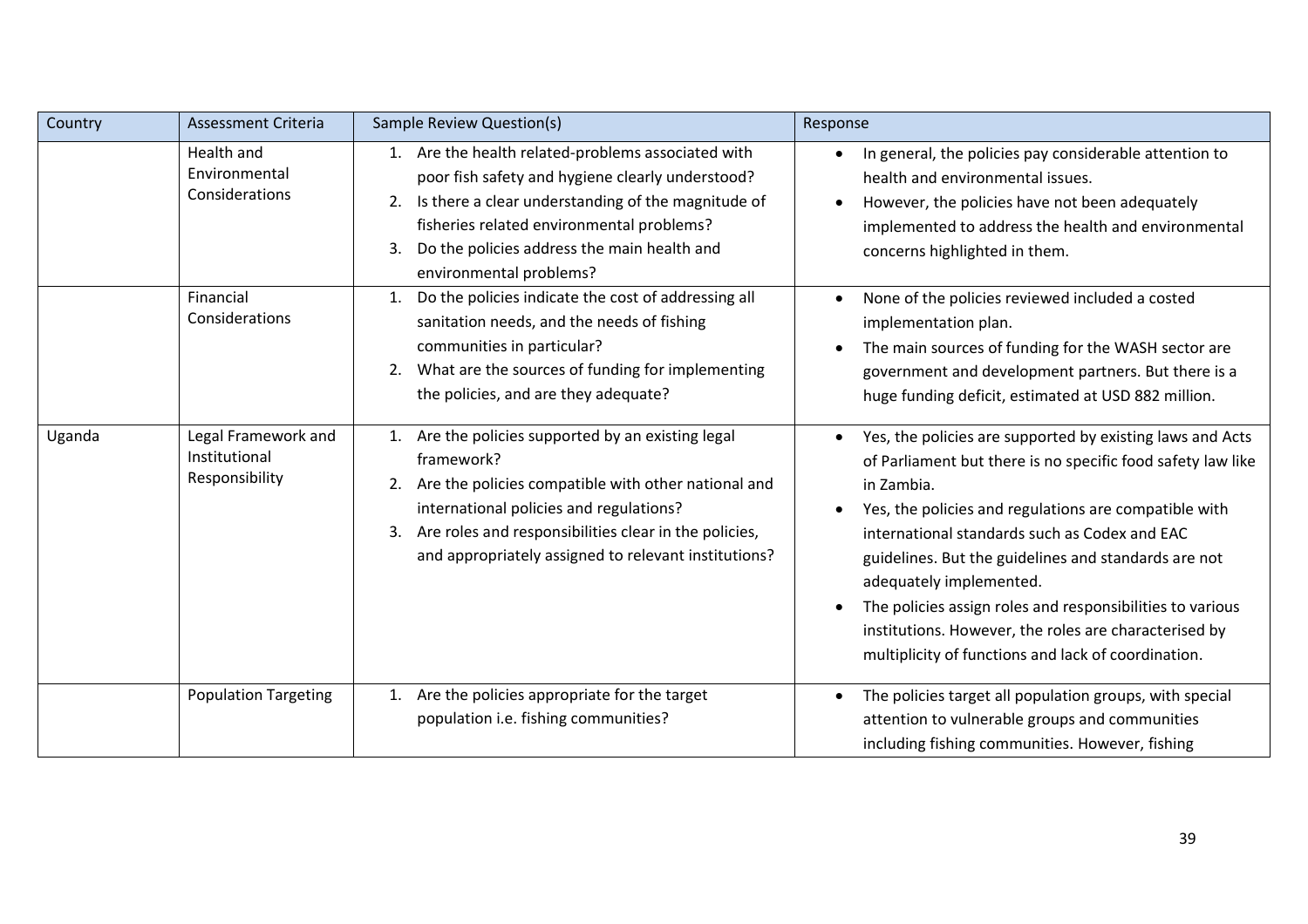| Country | Assessment Criteria                           | Sample Review Question(s)                                                                                                                                                                                                                                                                          | Response                                                                                                                                                                                                                                                                               |
|---------|-----------------------------------------------|----------------------------------------------------------------------------------------------------------------------------------------------------------------------------------------------------------------------------------------------------------------------------------------------------|----------------------------------------------------------------------------------------------------------------------------------------------------------------------------------------------------------------------------------------------------------------------------------------|
|         |                                               |                                                                                                                                                                                                                                                                                                    | communities and food safety in fisheries is adequately<br>prioritised in actual implementation.                                                                                                                                                                                        |
|         | Level of Services                             | 1. Are minimum adequate service levels defined for the<br>target population?<br>Are the services in the policies appropriate for fish<br>safety and hygiene?                                                                                                                                       | Yes, the minimum adequate WASH services and<br>standards for food safety are defined, but actually<br>delivery of these services is low in the fisheries sector<br>and in fishing communities.                                                                                         |
|         | Health and<br>Environmental<br>Considerations | Are the health related-problems associated with<br>1.<br>poor fish safety and hygiene clearly understood?<br>Is there a clear understanding of the magnitude of<br>2.<br>fisheries related environmental problems?<br>Do the policies address the main health and<br>3.<br>environmental problems? | Overall, the policies pay significant attention to health<br>$\bullet$<br>and environmental issues that affect and are affected by<br>WASH and food safety.<br>However, the policies are not being adequately<br>implemented to address critical health and<br>environmental concerns. |
|         | Financial<br>Considerations                   | Do the policies indicate the cost of addressing all<br>1.<br>sanitation needs, and the needs of fishing<br>communities in particular?<br>What are the sources of funding for implementing<br>the policies, and are they adequate?                                                                  | None of the policies reviewed included an investment or<br>$\bullet$<br>a costed implementation plan.<br>The main source of funding is government and donor<br>$\bullet$<br>support. But the sector is severely underfunded, with a<br>budget consistently less than 1% of GDP.        |

Table 2 Summary of policy Assessment in five countries of the Great Lakes Region—Malawi, Kenya, Zambia, Tanzania and Uganda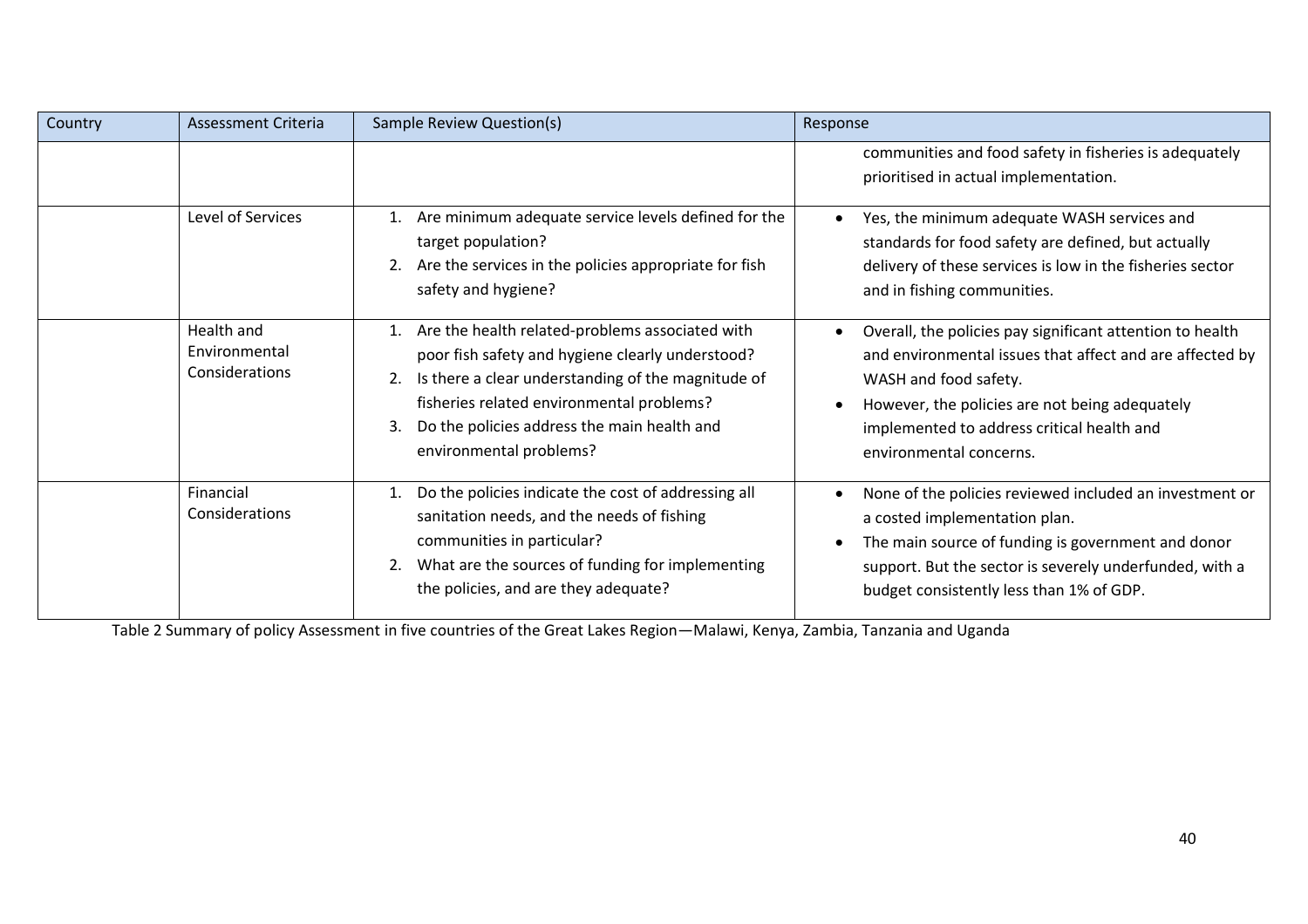# <span id="page-40-0"></span>8. Conclusion and Recommendations

In all the five countries, there are policies and laws on WASH and food safety which seek to regulate various stakeholders. These policies and laws define the minimum standards and level of services required that need to be delivered in the entire food chain to ensure safety and quality as well as protect consumers. A number of government institutions and agencies in the WASH and food safety sector have been assigned roles and powers to enforce standards and regulate players in the sectors. However, in all the countries there are duplication of functions and conflicting responsibilities among the various institutions due to the lack of an overarching food safety law that empowers an appropriate institution to coordinate implementation. The recent passage of the Food Safety Act in Zambia is expected to improve coordination and streamline the actions of the various institutions in that country. In general, implementation of WASH and food safety standards seem not to be adequately targeted at small-scale fishers and fishing communities in all the countries. Finally, the WASH and food safety sectors are heavily underfunded in all the countries, and most of the policies reviewed did not include an investment or costed implementation plan. Based on the findings of this study, we recommend a number of policy actions and strategies for addressing the gaps and challenges identified:

- a. Prioritise the enforcement and implementation of existing WASH policies and food safety standards and guidelines particularly targeting fishing communities and smallscale fishers and vendors.
- b. Accelerate efforts and encourage Malawi, Kenya, Tanzania and Uganda to develop an overarching food safety policy or law to address the uncoordinated food safety activities of different institutions and stakeholders.
- c. Increase domestic resource mobilisation and develop a comprehensive costed plan for the implementation of policies and guidelines on WASH and food safety.
- d. Review policies and regulations on fisheries safety that are out of date to conform to recent policy changes at the African Union.
- e. Strengthen the capacity of WASH and food safety agencies and personnel to enforce standards and guidelines. This includes strengthening the capacity of institutions to conduct laboratory analysis, inspection and surveillance.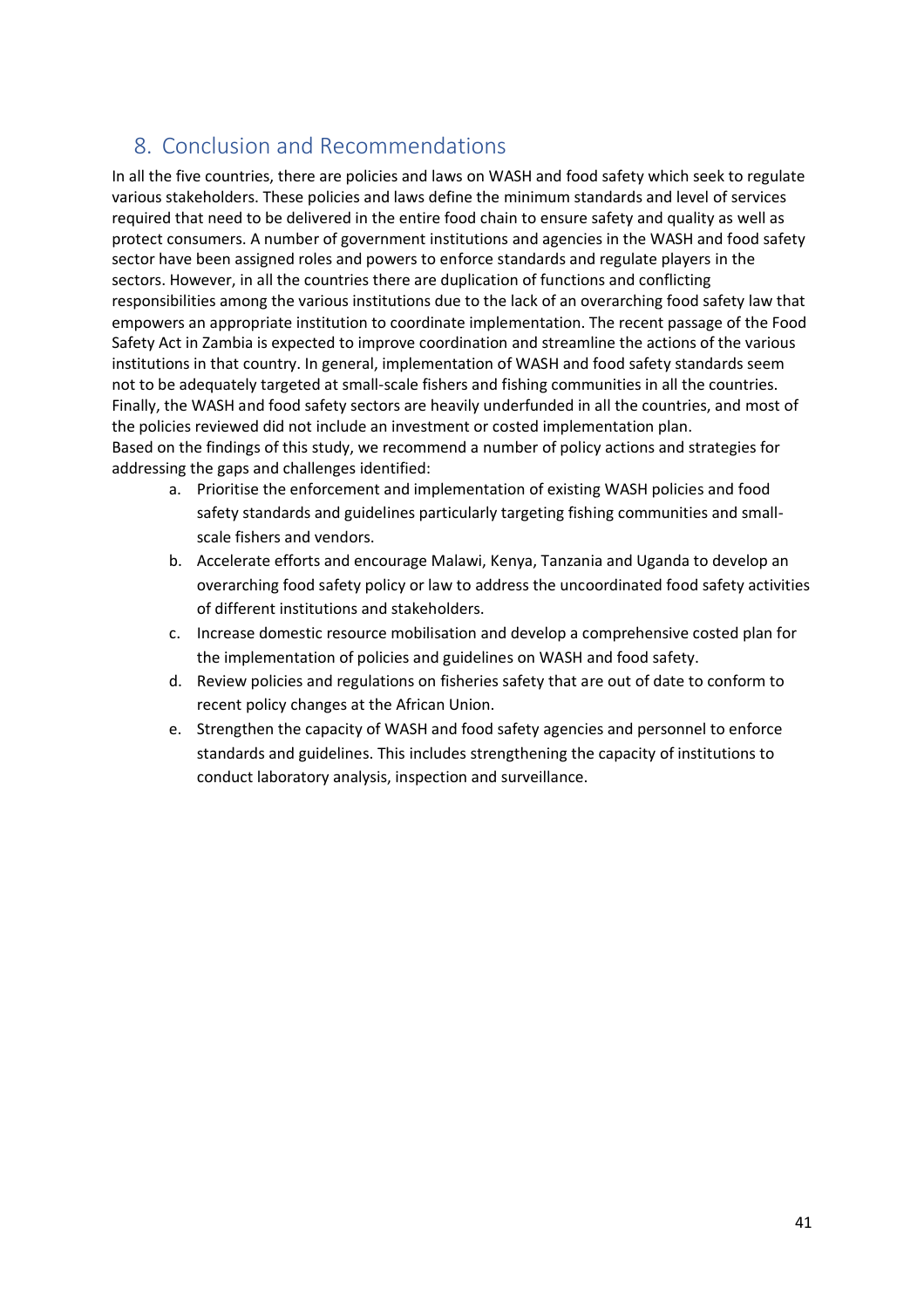# <span id="page-41-0"></span>References

African Union Commission. 2014. *Policy Framework and Reform Strategy for Fisheries and Aquaculture in Africa*.

Africasan. 2008. "The EThekwini Declaration Made at the AfricaSan Conference on Sanitation and Hygiene, 2008 during the International Year of Sanitation." in *eThekwini Delaration*.

Aloo, P. A., C. .. Munga, E. Kimani, and S. Ndegwa. 2014. "A Review of the Status and Potential of the Coastal and Marine Fisheries Resources in Kenya." *International Journal of Marine Sciences* 4(63):1– 9.

Aquaya. 2019. "Sanitation Policies , Practices and Preferences in Kisumu, Kenya." (July):6–8. Bwire, Godfrey, Amanda K. Debes, Christopher G. Orach, Atek Kagirita, Malathi Ram, Henry Komakech, Joseph B. Voeglein, Ambrose W. Buyinza, Tonny Obala, W. Abdullah Brooks, and David A. Sack. 2018. "Environmental Surveillance of Vibrio Cholerae O1 / O139 in the Five African Great Lakes and Other Major Surface Water Sources in Uganda." *Frontiers in Microbiology* 9(August):1–11. COMESA. 2015. Official Gazette, of the Common Market for Eastern and Southern Africa(COMESA). Vol. 20.

CSO, MOH, and ICF International. 2014. *Zambia Demographic and Health Survey 2013-14*. Rockville, Maryland, USA.

Donda, Steve and Friday Njaya. 2007. Food Security and Poverty Alleviation through Improved Valuation and Governance of River Fisheries in Africa|Fisheries Co-Management in Malawi: An Analysis of the Underlysing Policy Process.

Elledge, Myles F., Fred Rosensweig, Dennis B. Warner, John H. Austin, and Eduardo A. Perez. 2002. *Guidelines for the Assessment of National Sanitation Policies*. Washington, D.C.

FAO. 2015. Fishery and Aquaculture Country Profiles: Republic of Kenya.

FISH. 2015. Environmental Threats and Opportunity Assessment (ETOA) of Four Major Lakes in Malawi. Lilongwe.

Gama, A, P. Kabwe, F. Nanzaluka, N. Langa, Ls Mutale, L. Mwanamoonga, G. Moonga, G. Chongwe, N. Sinyange, and Angela Gama. 2017. "Cholera Outbreak in Chienge and Nchelenge Fishing Camps, Zambia, 2017." *Health Press Zambia Bull* 2(1):12–19.

Government of Kenya. 2011. National Food and Nutrition Security Policy.

Government of Malawi. 1997. Fisheries Conservation and Management Act 1997. Malawi.

Government of Malawi. 2004. *National Environment Policy*. Lilongwe.

Government of Malawi. 2007. *National Water Policy*. Lilongwe, Malawi.

Government of Malawi. 2008. *The National Sanitation Policy*. Lilongwe, Malawi.

Government of Malawi. 2013. *National Nutrition Policy*. Lilongwe, Malawi.

Government of Zambia. 2019. *Food Safety Act*.

Kaponda, Prince, Suresh Muthukrishnan, Rory Barber, and Rochelle H. Holm. 2019. "Drinking Water Quality and Human Dimensions of Cholera Patients to Inform Evidence-Based Prevention Investment in Karonga District, Malawi." *Water Science and Technology: Water Supply* 19(7):2079–87.

Kenya National Bureau of Statistics. 2019. *2019 Kenya Population and Housing Census*. Vol. I. Nairobi.

KIPPRA. 2018. "Water and Sanitation Sector - Budget Brief." (66/2018-2019):2–5.

KMFRI. 2018. "Bounties of Lake Victoria." *September 2018*, 1–20.

Kwena ZA, Bukusi E, Omondi E, Ng'ayo M, Holmes KK. Transactional sex in the fishing. 2012.

"Transactional Sex in the Fishing Communities along Lake Victoria, Kenya: A Catalyst for the Spread of HIV." *Afr J AIDS Res* 9–15.

Lazaro, Jazimoni, Fanuel Kapute, and Rochelle H. Holm. 2019. "Food Safety Policies and Practices in Public Spaces : The Urban Water , Sanitation , and Hygiene Environment for Fresh Fish Sold from Individual Vendors in Mzuzu , Malawi." *Food Science & Nutrition* 7(July):2986–94.

Lowe-Mcconnell, Rosemary H. 1993. "Fish Faunas of the African Great Lakes: Origins, Diversity, and Vulnerability." *Conservation Biology* 7(3):634–43.

Malawi Government. 1998. *Local Government Act*.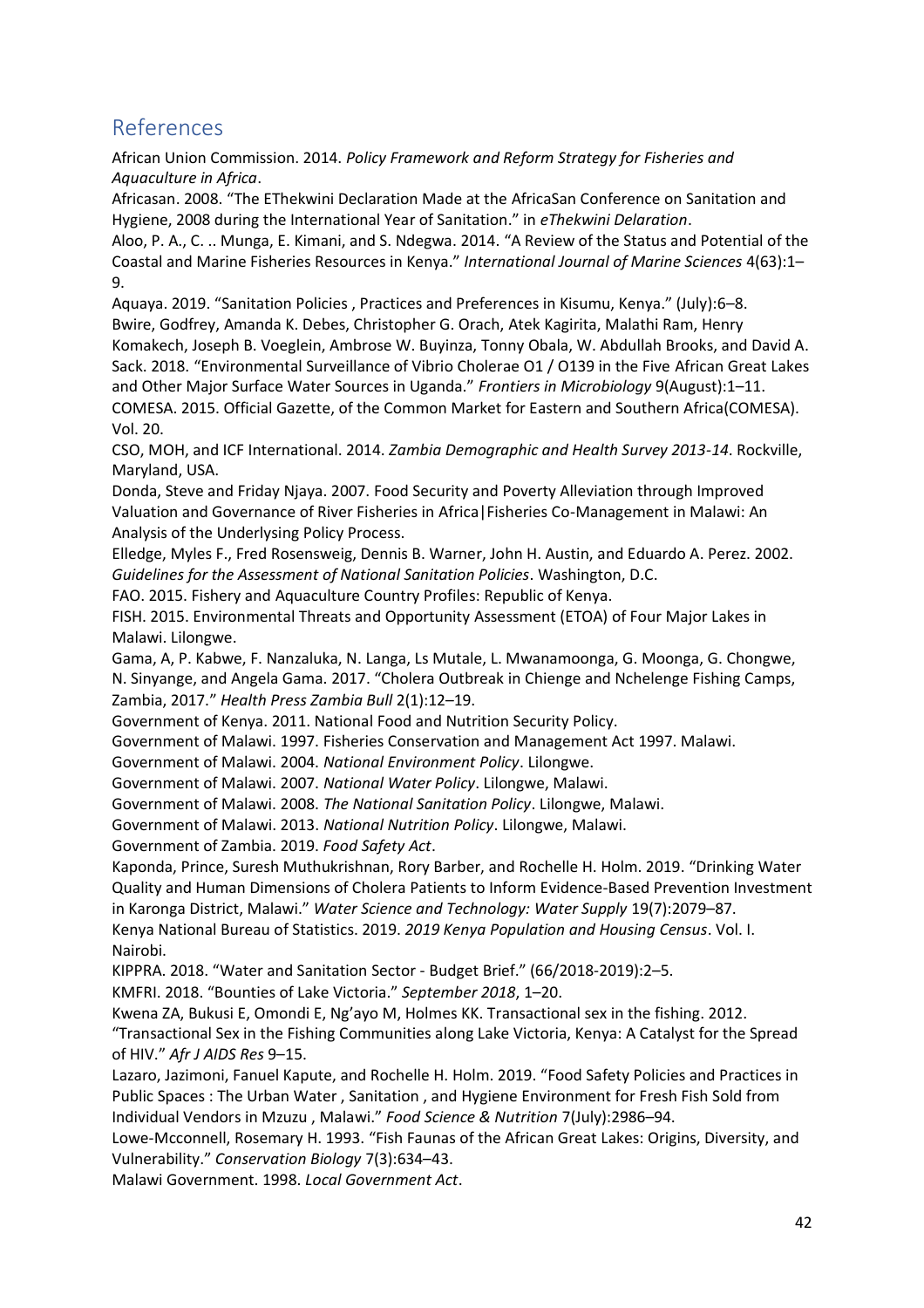Malawi Government. 2016. National Fisheries and Aquaculture Policy.

MALF. 2016. The Tanzanian Fisheries Sector: Challenges and Opportunities.

Mara, Duncan and Barbara Evans. 2017. "The Sanitation and Hygiene Targets of the Sustainable Development Goals: Scope and Challenges." *Journal of Water Sanitation and Hygiene for Development* 8(1):1–16.

Mara, Duncan, Jon Lane, Beth Scott, and David Trouba. 2010. "Sanitation and Health." *PloS* 7(11). Ministry of Health. 2011. *National Health Policy*. Lusaka.

Ministry of Health. 2016. Kenya Environmental Sanitation and Hygiene Strategic Framework (KESSF) 2016 - 2020.

Ministry of Health. 2017. Zambia National Health Strategic Plan 2017 – 2021. Lusaka.

Ministry of Livestock and Fisheries Development. 2005. *Draft KENYA FISHERIES POLICY*.

MoALF. 2015. Strategic Plan 2013 - 2017. Towards an IInnovative, Commercially Oriented and Modern Agriculture.

Montgomery, Maggie, Megan Wilson Jones, Ibrahim Kabole, Rick Johnston, and Bruce Gordon. 2018. "No End to Cholera without Basic Water, Sanitation and Hygiene." *Bulletin of the World Health Organization*, 371-371A.

Morse, Tracy D. 2018. "Achieving an Integrated Approach to Food Safety and Hygiene — Meeting the Sustainable Development Goals in Sub-Saharan Africa." *Sustainability* 10(2394).

National Statistical Office. 2019. *2018 Malawi Population and Housing Census*. Zomba.

Ng'onga, Musonda, Felix Kanungwe Kalaba, and Jacob Mwitwa. 2019. "The Contribution of Fisheries-Based Households to the Local Economy (Capital and Labour) and National Fish Yield: A Case of Lake Bangweulu Fishery, Zambia." *Scientific African* 5.

Njiru, M., J. Kazungu, C. C. Ngugi, J. Gichuki, and L. Muhoozi. 2008. "An Overview of the Current Status of Lake Victoria Fishery: Opportunities, Challenges and Management Strategies." *Lakes and Reservoirs: Research and Management* 13(1):1–12.

Odada, Eric O., Daniel O. Olago, Kassim Kulindwa, Micheni Ntiba, and Shem Wandiga. 2004. "Mitigation of Environmental Problems in Lake Victoria, East Africa: Causal Chain and Policy Options Analyses." *Ambio* 33(1–2):13–23.

Oloo, Jasper and Oloo Jeo. 2010. "Food Safety and Quality Management in Kenya : An Overview of the Roles Played by Various Stakeholders." *African Journal of Food Agriculture Nutrition and Development* 10(11):4379–97.

Parliament of Malawi. 1968. *Public Health Act*. Malawi.

Prüss-Ustün, Annette, Jennyfer Wolf, Jamie Bartram, Thomas Clasen, Oliver Cumming, Matthew C. Freeman, Bruce Gordon, Paul R. Hunter, Kate Medlicott, and Richard Johnston. 2019. "Burden of Disease from Inadequate Water, Sanitation and Hygiene for Selected Adverse Health Outcomes: An Updated Analysis with a Focus on Low- and Middle-Income Countries." *International Journal of Hygiene and Environmental Health* 222(5):765–77.

Republic of Kenya. 2012a. *Fisheries Act*.

Republic of Kenya. 2012b. *Public Health Act*.

Republic of Kenya. 2016. Fisheries Management and Development Act.

Republic of Zambia. 1972. *Public Health Act*.

Republic of Zambia. 1994. *The Fisheries Act*.

Republic of Zambia. 2011. "Zambian Fisheries Act 2011." (22).

Roche, Rachel, Robert Bain, and Oliver Cumming. 2017. "A Long Way to Go - Estimates of Combined Water, Sanitation and Hygiene Coverage for 25 Sub-Saharan African Countries." *PLoS ONE* 12(2):1– 24.

SADC Secretariat. 2011. Regional Guidelines for the Regulation of Food Safety in SADC Member States. Gaborone, Botswana.

Samikwa, Evance, Fanuel Kapute, Mavuto Tembo, Titus Phiri, and Rochelle H. Holm. 2019.

"Identification of Critical Control Points Using Water Quality as an Indicator of Hygiene for Artisanal Fisheries on Lake Malawi." *Lakes & Reserviores* (November 2018):3–12.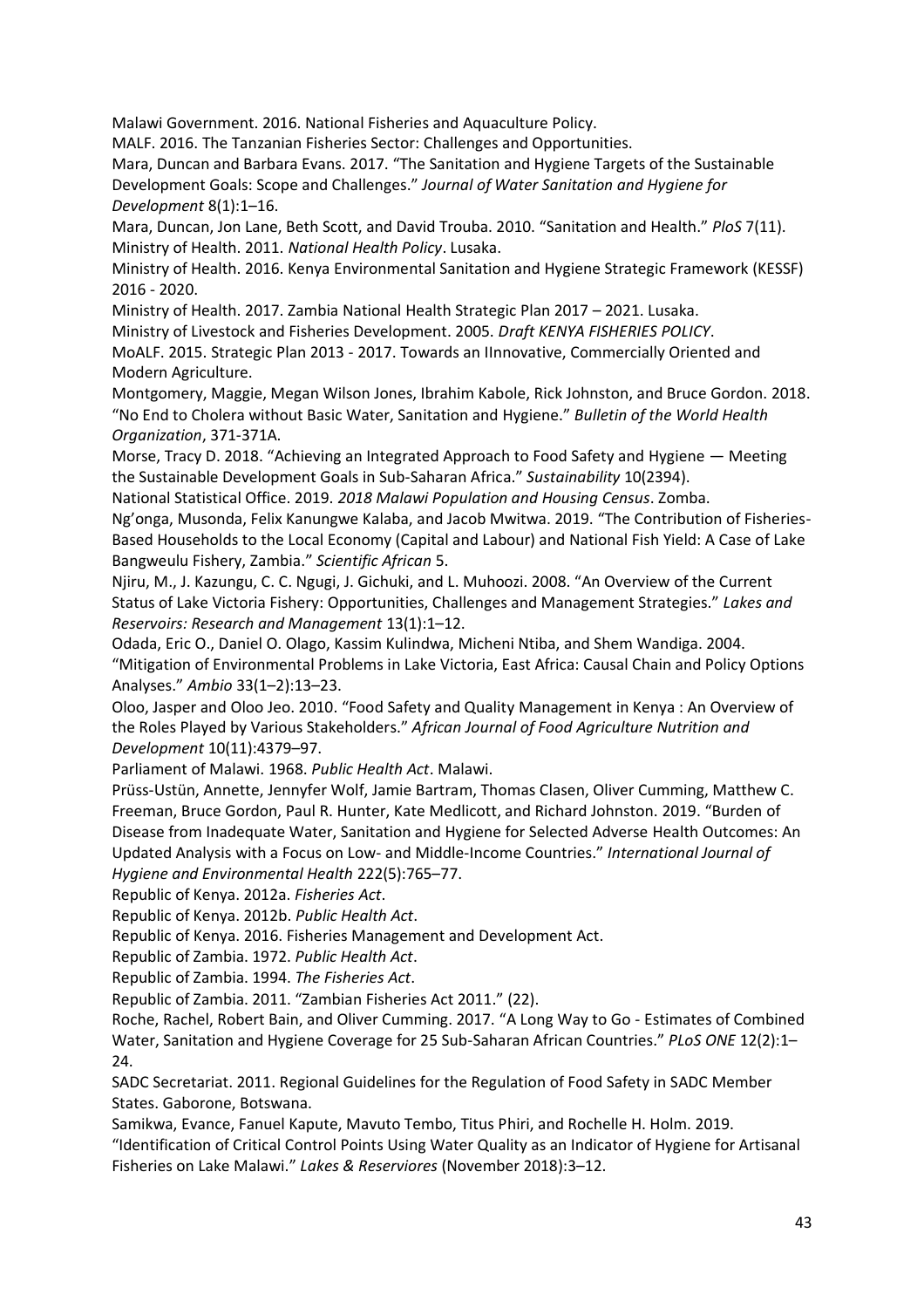Sauvageot, Delphine and Laurent Akilimali. 2016. "Cholera Incidence and Mortality in Sub- Saharan African Sites during Multi-Country Surveillance." *Neglected Tropical Diseases* 1–16.

The United Republic of Tanzania. 2009. *The Water Supply and Sanitation Act*.

Thomas, Jacqueline. 2013. "A REVIEW OF SANITATION AND HYGIENE IN TANZANIA." (April). Tran, Nhuong, Long Chu, Chin Yee Chan, Sven Genschick, Michael John Phillips, and Alexander Shula Kefi. 2019. "Fish Supply and Demand for Food Security in Sub-Saharan Africa: An Analysis of the Zambian Fish Sector." *Marine Policy* 99(May 2018):343–50.

UNICEF Malawi. 2018. 2017/18 WASH Budget Brief: Investing in Water and Sanitation for All Malawians.

UNICEF Malawi. 2019. "2018/19 WASH Budget Brief: Investing in Water and Sanitation for All Malawians." (January):1–16.

United Nations. 2015. Transforming Our World: The 2030 Agenda for Sustainable Development. Vol. A/RES/70/1.

Wakwabi, Enock, Richard O. Abila, and Mary L. Mbithi. 2003. Kenya Fisheries Sub-Sector: Fish Sector Development Strategy for Kenya.

WHO/UNICEF. 2019. Progress on Household Drinking Water, Sanitation and Hygiene| 2000-2017. New York.

WHO and UNICEF. 2017. Progress on Drinking Water, Sanitation and Hygiene - 2017 Update and SDG Baselines. Geneva.

Yeboah-Antwi, Kojo, MB ChB, Godfrey Biemba, Davidson H. Hamer, William MacLeod, and Caitryn Megan McCallum. 2017. *IMPACT EVALUATION OF THE SANITATION AND HYGIENE PROGRAM IN ZAMBIA*.

ZA, Kwena. n.d. HIV in Fishing Communities: Contexts, Prevalence, Incidence, Risk Factors and Interventions.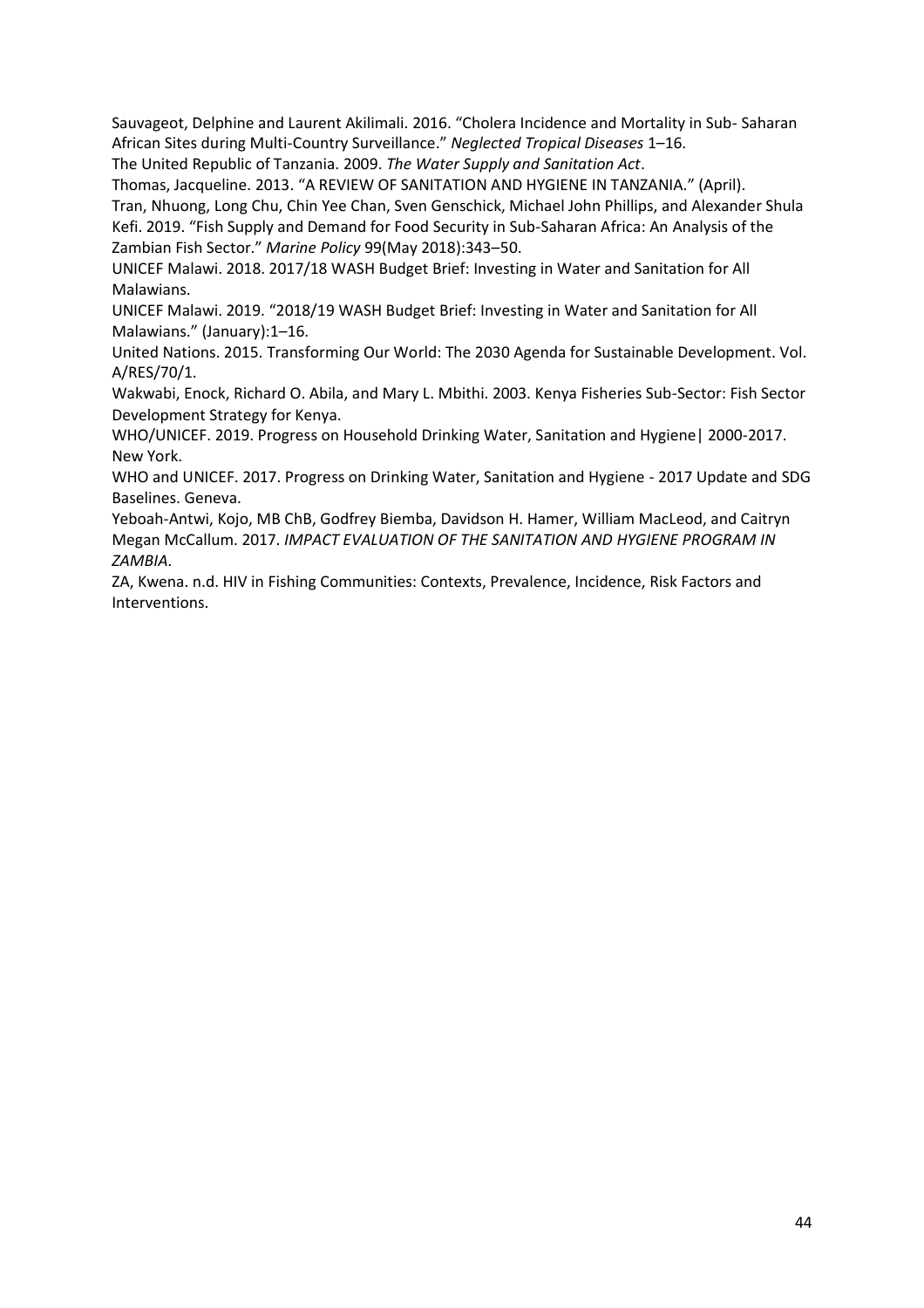#### Appendix 1

*List of reviewed policies and frameworks*

| Kenya  |                                                                                                   |
|--------|---------------------------------------------------------------------------------------------------|
| 1.     | National Food and Nutrition Security Policy (2012)                                                |
| 2.     | Fisheries Act (2012)                                                                              |
| 3.     | Public Health Act (2012)                                                                          |
| 4.     | Fisheries Management and Development Act (2016)                                                   |
| 5.     | Environmental Sanitation and Hygiene Strategic Framework (2016)                                   |
| 6.     | Health Policy (2014-2030)                                                                         |
|        | 7. Draft Kenya Fisheries Policy (2005)                                                            |
| Malawi |                                                                                                   |
| 1.     | National Fisheries and Aquaculture Policy (2016)                                                  |
| 2.     | National Water Policy (2005)                                                                      |
| 3.     | National Sanitation Policy (2006)                                                                 |
| 4.     | National Forest Policy (2016)                                                                     |
| 5.     | National Environment Policy (2004)                                                                |
| 6.     | National Community Health Strategy (2017-2022)                                                    |
| 7.     | National Environmental Health Policy (1996)                                                       |
| 8.     | Malawi Health Strategic Plan II (2017-2022)                                                       |
| 9.     | Environmental Management Act (2017)                                                               |
|        | 10. Catalogue of Malawi Standards (2015)                                                          |
|        | 11. Agriculture Sector-wide Approach II (2017-2020). Resettlement Policy Framework                |
|        | 12. Fisheries Conservation and Management Act (1997)                                              |
|        | 13. Implementation. Monitoring and Evaluation Strategy for the National Fisheries and Aquaculture |
|        | Policy (2016-2021)                                                                                |
|        | 14. Malawi Decentralization Policy (1998)                                                         |
|        | 15. National Multi-sector Nutrition Policy (2018 -2022)                                           |
|        | 16. National Agriculture Policy (2016)                                                            |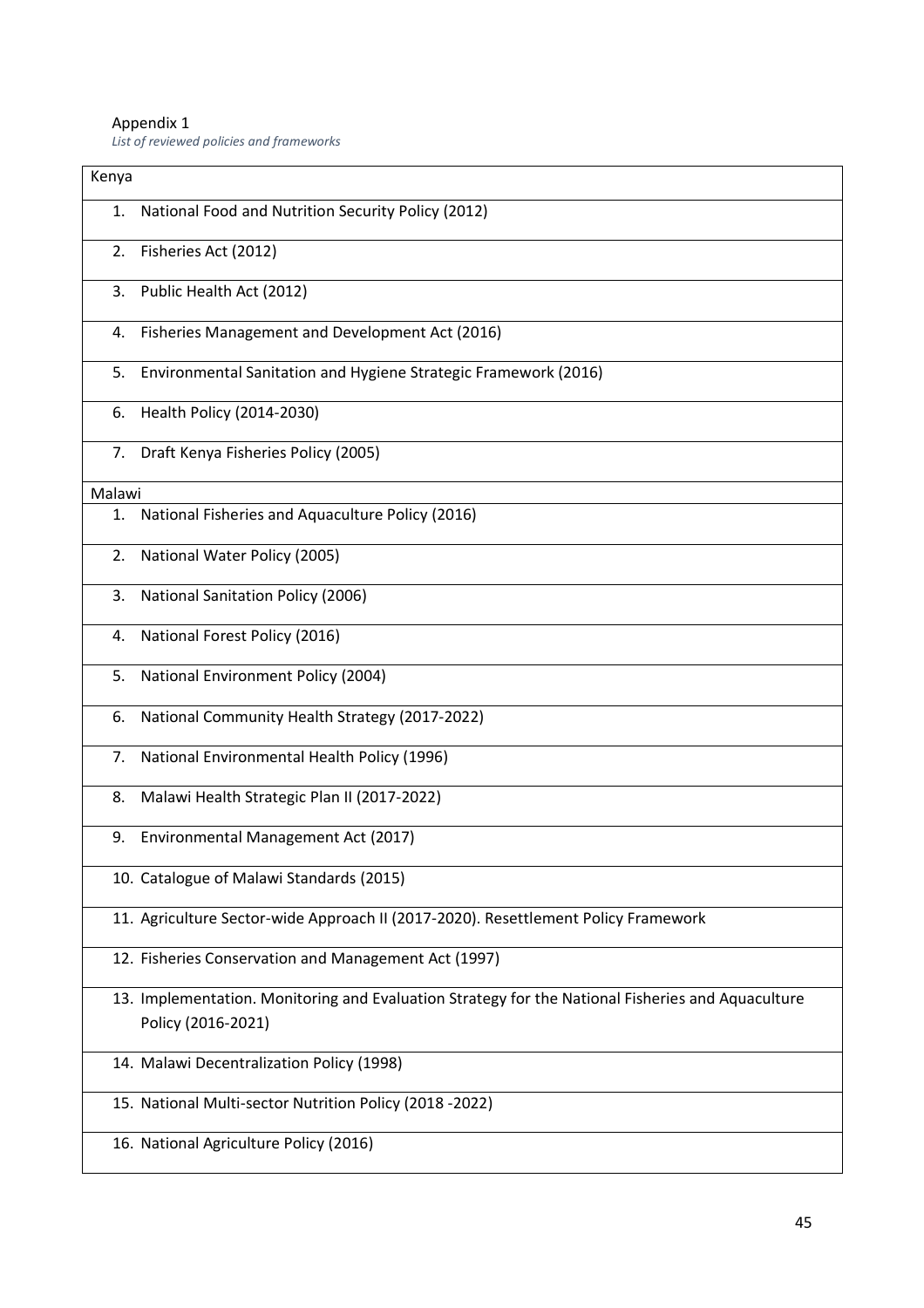|          | 17. Water Resources Act (2013)              |
|----------|---------------------------------------------|
|          |                                             |
| Uganda   |                                             |
| 1.       | Health Sector Development Plan (2015-2019)  |
| 2.       | <b>National Sanitation Policy (1997)</b>    |
| 3.       | Food and Drugs Regulations Act (2005)       |
|          | 4. Public Health Act Chapter 281 (1935)     |
| 5.       | The Second National Health Policy (2010)    |
| 6.       | Fisheries and Aquaculture Policy (2017)     |
| 7.       | Food and Nutrition Policy (2003)            |
| 8.       | Fish Act (1964)                             |
| Zambia   |                                             |
| 1.       | Food Safety Act (2019)                      |
| 2.       | National Health Policy (2012)               |
| 3.       | National Health Strategic Plan (2017-2021)  |
| 4.       | Public Health Act (1972)                    |
| 5.       | Fisheries Act (1994)                        |
| 6.       | Draft National Fisheries Policy (2010-2020) |
|          | 7. Environmental Management Act (2011)      |
| 8.       | Fisheries Act (2011)                        |
| 9.       | Local Government Act (2019)                 |
| Tanzania |                                             |
| 1.       | Tanzania Fisheries Act (2003)               |
| 2.       | Tanzania Fisheries Regulation (2009)        |
| 3.       | Tanzania Fisheries Sector Policy (2015)     |
| 4.       | Tanzania Food Hygiene Regulations (2006)    |
| 5.       | National Health Policy (2017)               |
| 6.       | Tanzania Public Health Act (2009)           |